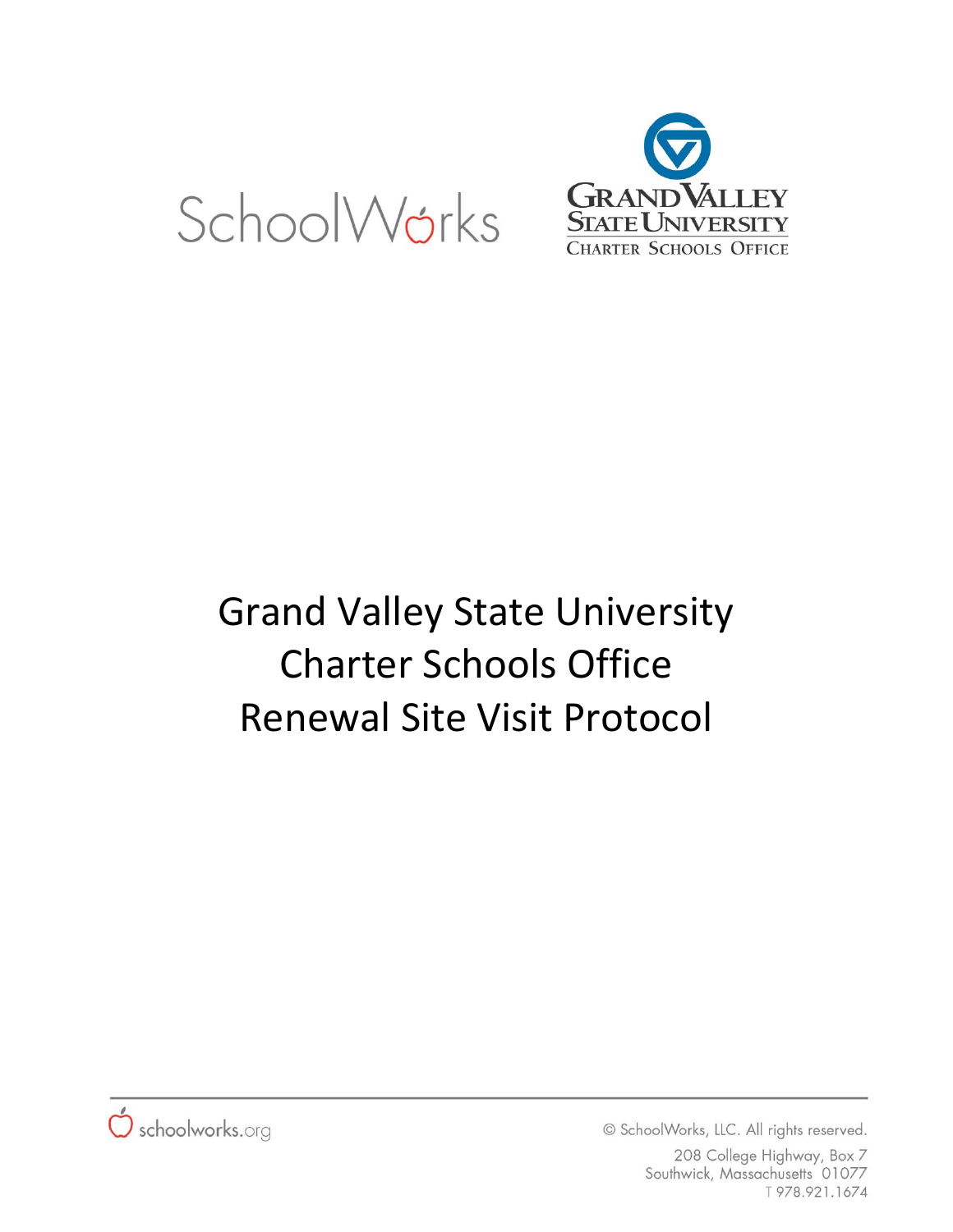# **Table of Contents**

| Part I:     | Introduction                             | 1  |
|-------------|------------------------------------------|----|
|             |                                          |    |
| Part II:    | <b>GVSU CSO Core Values</b>              | 4  |
|             |                                          |    |
| Part III:   | <b>Key Questions and Indicators</b>      | 6  |
|             |                                          |    |
| Appendix A: | <b>School Task Checklist</b>             | 8  |
|             |                                          |    |
| Appendix B: | <b>Classroom Visit Tool and Guidance</b> | 10 |
|             |                                          |    |
| Appendix C: | <b>Interview Worksheets and Guidance</b> | 14 |
|             |                                          |    |
| Appendix D: | <b>GVSU CSO Renewal Benchmarks</b>       | 23 |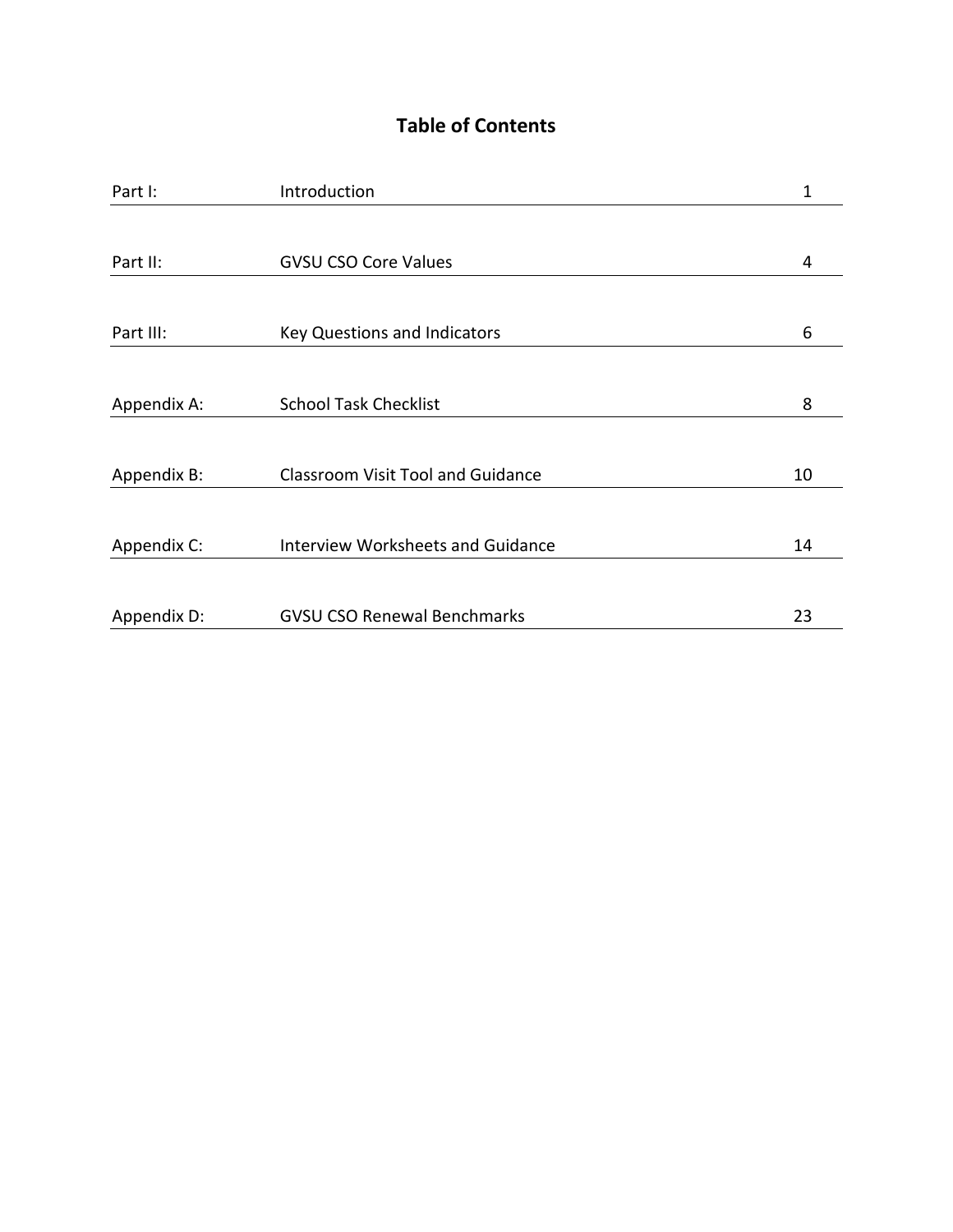# **Part I: Introduction**

### What is the Grand Valley State University Charter Schools Office Renewal Site Visit?

The Grand Valley State University Charter Schools Office (GVSU CSO) Renewal Site Visit (RSV) is an opportunity the GVSU CSO can use to understand and explain how well schools are working to educate students. The RSV places a team of experienced educators from the GVSU CSO in a school to collect and analyze data about school performance. The length of the RSV is one day. The GVSU CSO will work with schools to create schedules and invite stakeholders to focus groups and meetings accordingly.

The RSV is based on a transparent, research-based set of standards – the GVSU CSO Renewal Benchmarks – that serve as the framework to understand the effectiveness of school practices. The RSV is used to promote understanding and dialogue between the school and the GVSU CSO.

#### What are the GVSU CSO Renewal Benchmarks?

The GVSU CSO Renewal Benchmarks include a set of standards used to assess critical aspects of a school's operations. The Renewal Benchmarks seek to address four Renewal Questions:

- 1) Is the school an academic success?
- 2) Is the school an effective, viable organization?
- 3) Is the school fiscally sound?
- 4) Is the school a safe environment that promotes effective teaching and learning?

The Renewal Benchmarks are organized according to the above renewal questions, with corresponding benchmarks and standards (see Appendix D for the Renewal Benchmarks). These are based on research of best educational practices.

#### How does the RSV process work?

The RSV places a team of educators in a building for one day to gather information related to the GVSU CSO Renewal Benchmarks. Given the breadth and depth of the Renewal Benchmarks (found in Appendix D), the RSV focuses specifically on five of the Benchmarks in particular, which can be found in Part III: Key Questions and Indicators.

- 1) **Is high-quality instruction evident throughout the school?** (Benchmark 1D: Pedagogy)
- 2) **Does the school promote cultural sensitivity and responsiveness to the school population?** (Benchmark 4B: Culture and Climate)
- 3) **Does the school have strong instructional leadership?** (Benchmark 1E: Instructional Leadership)
- 4) **Has the school been faithful to its mission and has it implemented the key design elements included in its charter?** (Benchmark 2A: Mission & Key Design Elements)
- 5) **Does the school organization effectively support the delivery of the educational program?** (Benchmark 2c: Organizational Effectiveness)

The RSV utilizes multiple sources of evidence to understand how well a school is working. It extends beyond standardized measures of student achievement to collect evidence in relation to the protocol's key questions and indicators.

Evidence collection begins with the review of the key documents submitted through EdLusion that describe the school and its students (the documents that will be reviewed can be found in Appendix A). The documents are reviewed by the RSV team prior to arrival on site. This provides the team with initial information about the school's programs and the students it serves.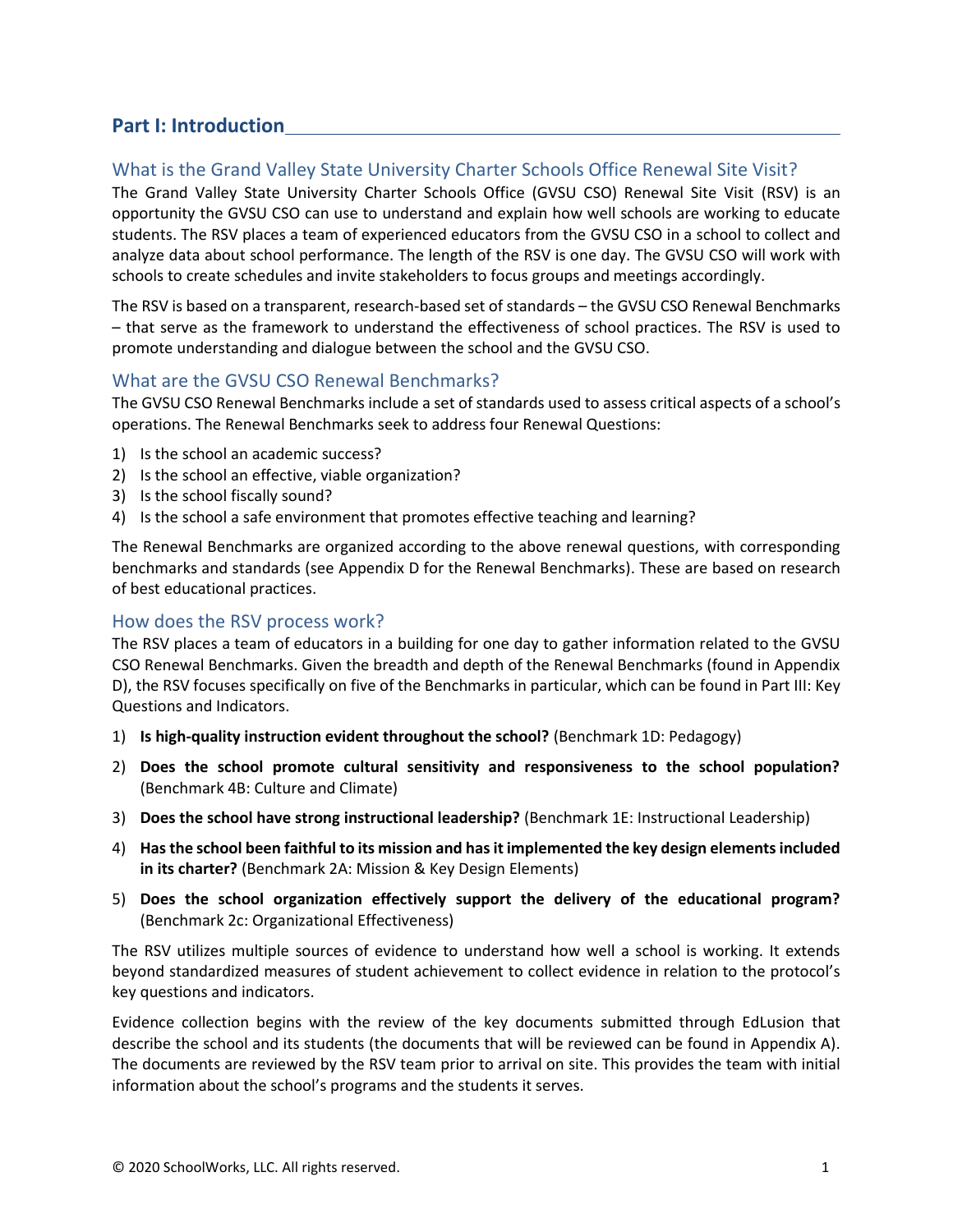While on site, evidence collection continues through classroom visits and interviews with key school stakeholders. After collecting evidence, the team meets to confirm, refute, and modify its hypotheses about school performance.

The RSV team uses evidence collected through these events to develop findings in relation to the key questions found within this protocol. Following the visit, the team provides a brief oral report to school leadership about its findings.

The RSV places a high value on engaging the school in understanding its own performance. The process may be described as an open, frank, professional dialog between the school and the RSV team. The professionalism of the school and team is essential in the process. Both the school and the team have clear roles and responsibilities that are designed to promote good rapport and clear communication. All team members are governed by the GVSU CSO's Core Values (found in Part II). Honesty, integrity, objectivity, and a focus on the best interests of students and staff are essential to the success and positive impact of the RSV process.

### What are the general steps in the RSV process?

#### *Pre-visit Planning and Analysis*

The GVSU CSO works with the school to organize the schedule for the RSV. Prior to the visit, RSV team members review documents and record their initial assessments about the school's performance according to protocol indicators.

#### *Evidence Gathering On Site*

On site, the RSV team conducts classroom visits and interviews with key school stakeholders.

#### *Development of Findings*

The RSV team's primary objective is to develop findings in relation to the key questions. To come to consensus on a set of findings, the team works together to collate and discuss available evidence collected throughout the RSV process.

#### *Feedback to the School*

While on site, the RSV team leader communicates with school leadership to keep the school informed of the team's progress and to seek the school's input on that progress.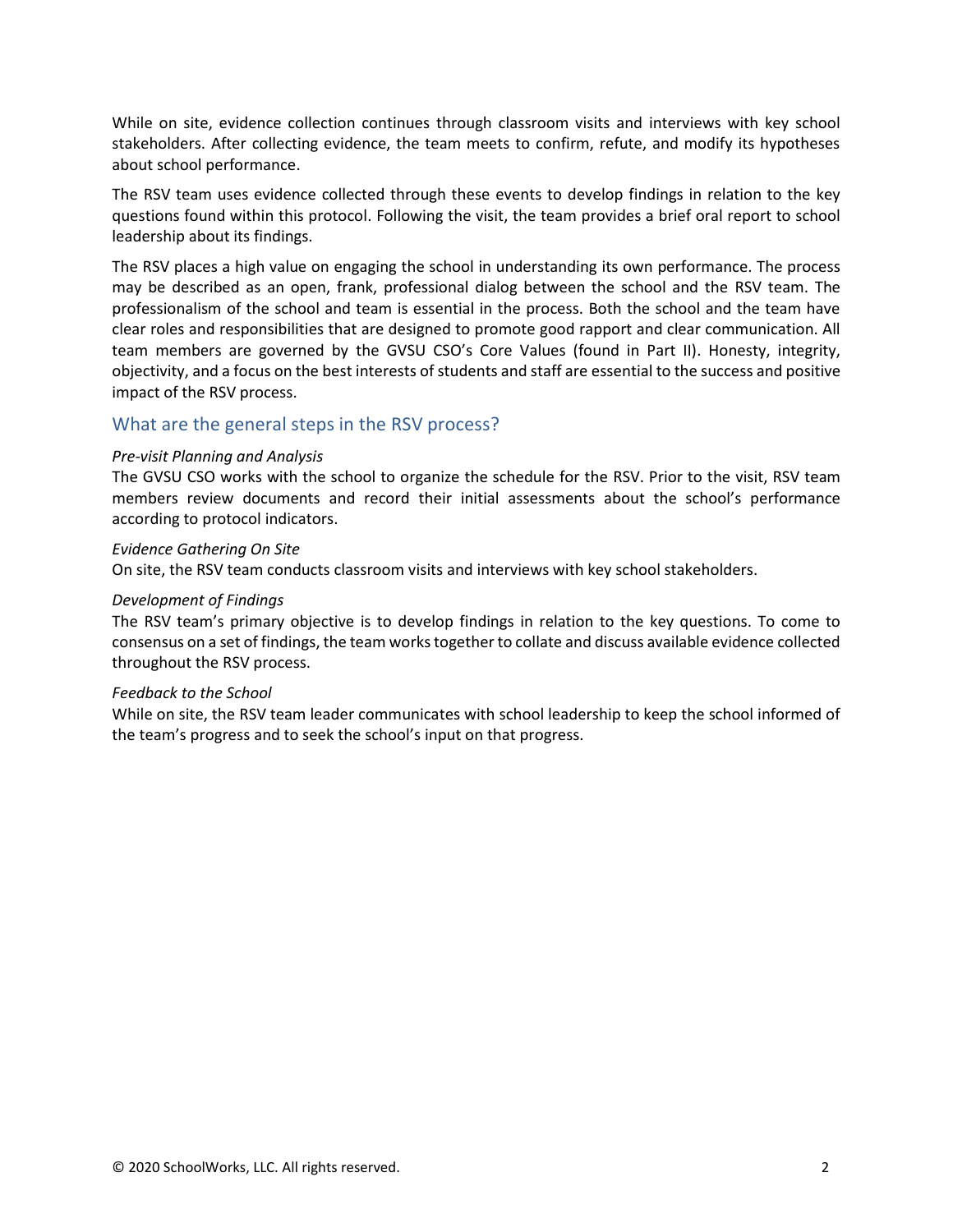### Sample Schedule

Following is a sample visit schedule for an RSV. Schedules and the number of classes observed will vary from school-to-school, depending on the size of the school and the number of RSV team members. The team leader and school leader will work collaboratively to construct a schedule for the RSV based on schedule documents (including the focus group organizer) and guidance provided by school leadership.

| <b>Sample Daily RSV Schedule</b> |                                                        |                        |                                                        |                                        |  |
|----------------------------------|--------------------------------------------------------|------------------------|--------------------------------------------------------|----------------------------------------|--|
| <b>Time</b>                      | <b>Team Leader</b>                                     | <b>Team Member #1</b>  | <b>Team Member #2</b>                                  | <b>Team Member #3</b>                  |  |
| 8:00-8:30 AM                     | Team morning meeting                                   |                        |                                                        |                                        |  |
| $8:30 - 9:30$ AM                 |                                                        |                        | Interview with School Leadership                       |                                        |  |
| $9:35-10:20$ AM                  | Classroom visits (2)                                   |                        | Teacher Focus Group #1                                 |                                        |  |
| $10:25 - 11:10$ AM               | Department Leadership Focus Group                      |                        | Classroom visits (2)                                   |                                        |  |
| 11:15-12:00 PM                   | Teacher Focus Group #2                                 |                        | Focus group with students                              |                                        |  |
| 12:00-1:00 PM                    |                                                        |                        | Lunch; Mid-day meeting and RSV team debrief            |                                        |  |
| 1:00-1:30 PM                     | Non-instructional<br>staff focus group                 |                        | Focus group with parents                               | Non-instructional<br>staff focus group |  |
| $1:35 - 2:00$ pm                 | Final Check in with<br>School Leadership/<br>Follow-up | Classroom visit<br>(1) | Final Check in with<br>School Leadership/<br>Follow-up | Classroom visit (1)                    |  |
| $2:00 - 5:00$ PM                 | Team debrief and moderation; evidence sorting          |                        |                                                        |                                        |  |
| 5:00 PM                          | RSV team concludes visit                               |                        |                                                        |                                        |  |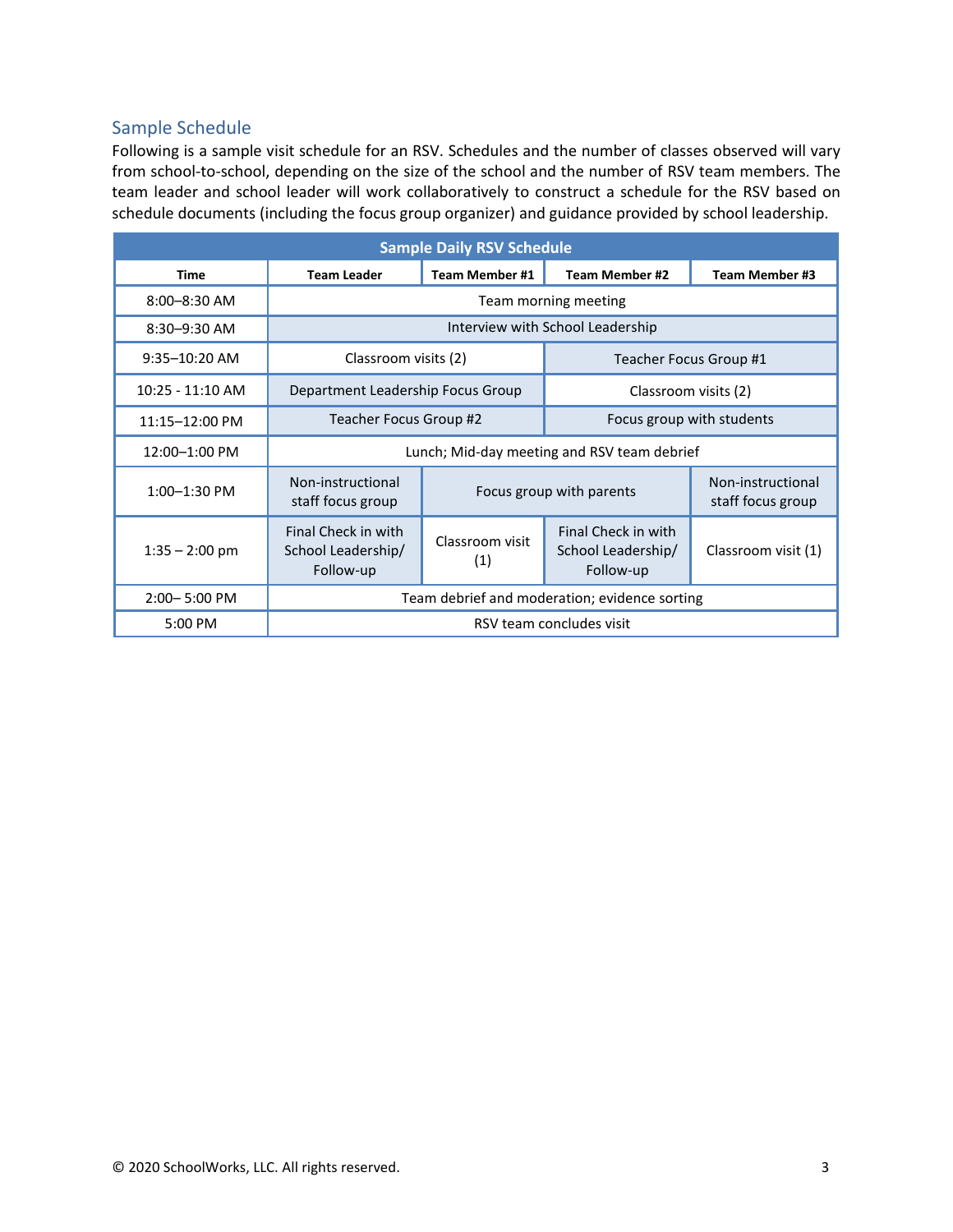# **Part II: GVSU CSO Core Values**

The RSV team is guided in its work by the GVSU CSO's Core Values. At Grand Valley State University's Charter Schools Office, the primary focus is understanding complex problems in the GVSU network of schools, facilitating the design of solutions, and advancing remarkable change in teaching and learning. Our mission, vision, and strategic outcomes reflect the seven core values. These core values provide a foundation and framework for all of Grand Valley Charter School's Office decision-making processes. These core values are described as follows:

- 1. **EXCELLENCE:** Grand Valley State University Charter Schools Office values excellence in all aspects of our work. Our schools' levels of performance in governance, operations, stewardship of resources, community engagement, and in their students' learning compel us to strive for exemplary and responsible outcomes in all that we do.
- 2. **INTEGRITY:** Grand Valley State University Charter Schools Office values honesty, fairness, and openness in its actions, transactions, and communications. We value the incorporation of ethics into critical thinking and decision making in our oversight and support work. The value we place on integrity underscores our intention to be trustworthy, dependable, and adhere to legal and regulatory requirements; we aspire to set an example for others in our words and actions. Our stakeholders and the public can count on Grand Valley to make wise decisions and carry them out transparently and with fidelity to the greater university's mission and vision for its future. As members of the Grand Valley community, we hold ourselves accountable to each other, the institution, the families, and students who chose to enroll in a GVSU-authorized charter school, and the broader public that we serve.
- 3. **INQUIRY:** Grand Valley State University Charter Schools Office values inquiry, which encourages the lifelong pursuit of knowledge to improve teaching and learning. We promote deeper and sustained learning through improvement science. We are committed to informing our work with a diverse mix of skills and a disciplined focus on the science of improvement.
- 4. **INCLUSIVENESS:** Grand Valley State University Charter Schools Office values all identities, perspectives, and backgrounds and is dedicated to incorporating multiple voices and experiences into every aspect of its operations. We believe that diversity competencies are an essential intellectual asset and that a range of thoughtful perspectives and a commitment to open inquiry strengthens our decision making and support for our schools. We recognize that the long-term viability of the institution depends on anticipating and meeting the needs of emerging constituent groups. Therefore, the Charter Schools Office seeks to engage and support diverse community groups to guide our work. Grand Valley is committed to strengthening our communities by recognizing and removing the barriers to participation in school choice and providing safe, inclusive, and effective schools for all.
- 5. **COMMUNITY:** Grand Valley State University Charter Schools Office values its connections to, participation with, and responsibility to our schools' local communities, Michigan, the State, the nation, and the world. We value the collaboration of staff members with external partners in addressing mutual interests and community needs. To foster and expand these community connections, the Charter Schools Office promotes, values, and honors diverse perspectives.
- 6. **SUSTAINABILITY:** Grand Valley State University Charter Schools Office values the guiding principles of sustainability in helping to meet our current students' needs without compromising the needs and resources of future students. We model sustainability of best practices by promoting social responsibility, practicing fiscal responsibility, and encouraging environmental stewardship.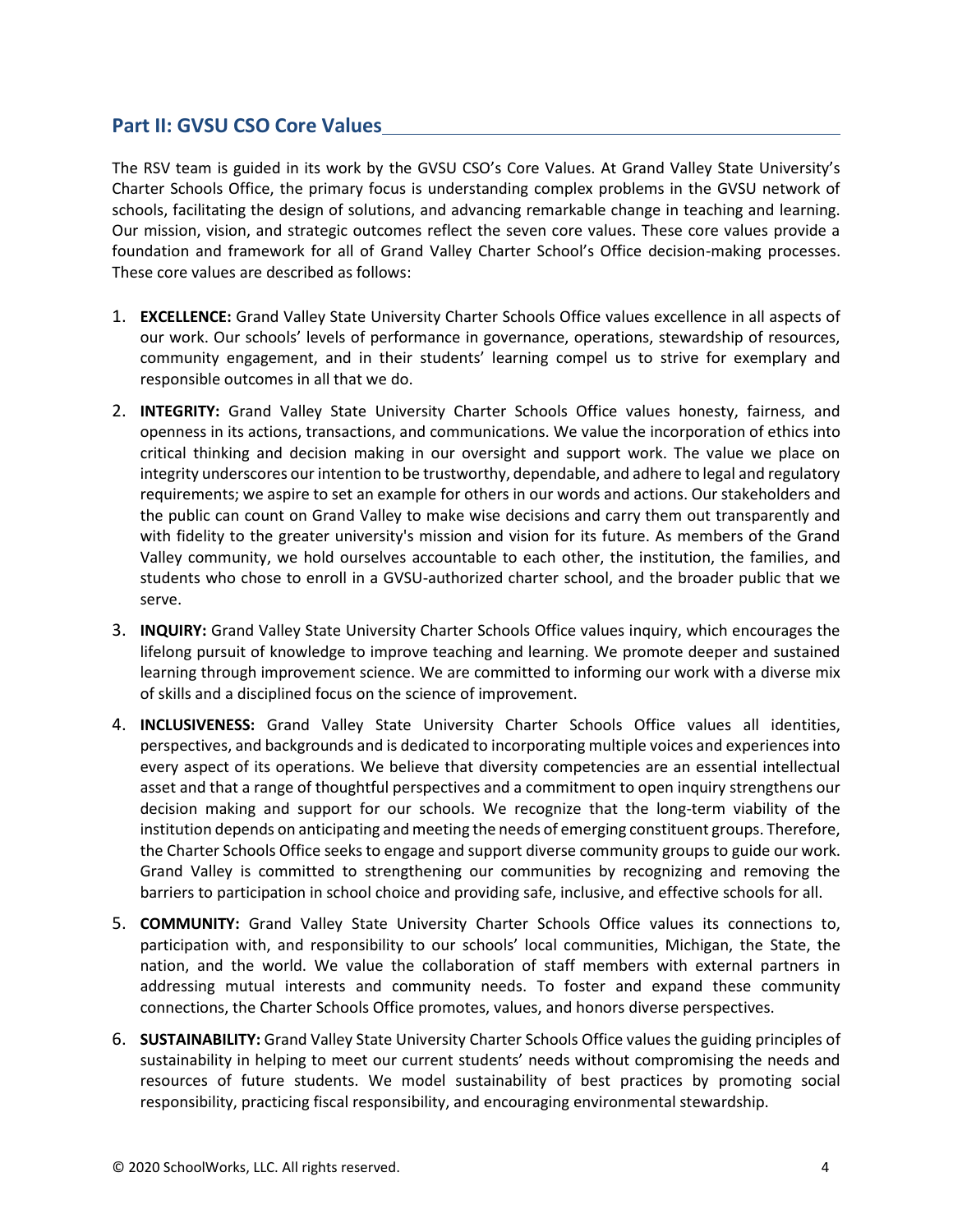7. **INNOVATION:** Grand Valley State University Charter Schools Office encourages and appreciates innovation with a deliberate focus on adaptive innovation that may be implemented with efficacy in more diverse settings. We manage our processes and resources and structure systems to encourage new ideas, creativity in all its forms, and novel approaches to improving schooling.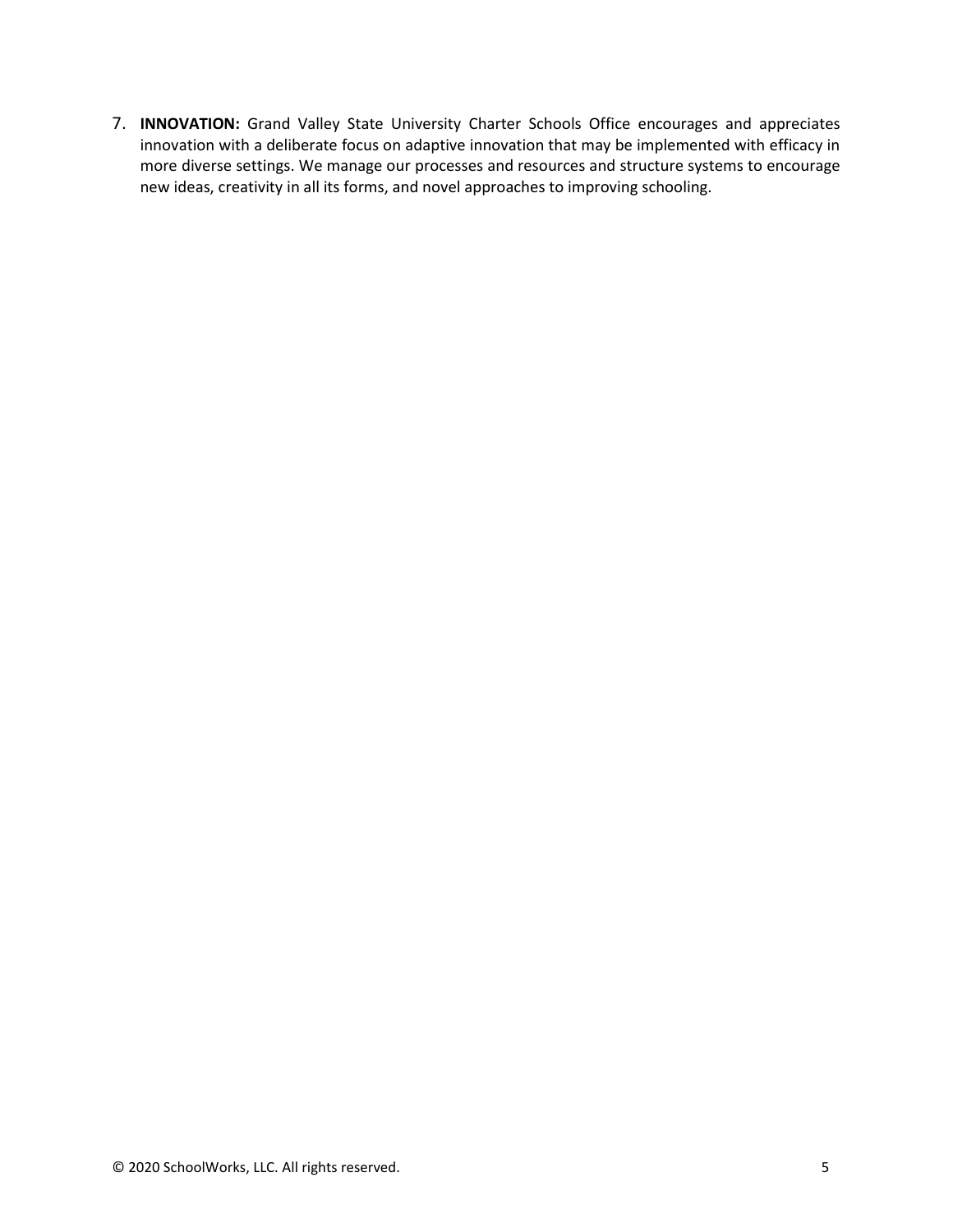# **Part III: Key Questions and Indicators**

The following key questions guide the RSV team's work. All evidence is collected in response to these key questions and their respective standards, which are found below. Please note that these key questions and indicators are drawn directly from the renewal guide. Given that you have submitted evidence and a narrative for every single benchmark in the Renewal Guide, the RSV will focus on the key questions/benchmarks below during the site visit.

**Key Question 1: Is high quality instruction evident throughout the school? (Benchmark 1D)**

- **o** Teachers deliver purposeful lessons with clear objectives aligned to the school's curriculum and State standards.
- **o** Teachers regularly and effectively use techniques to check for student understanding.
- **o** Teachers include opportunities in their lessons to challenge students with questions and activities that develop depth of understanding and higher-order thinking and problem-solving skills.
- **o** Teachers maximize learning time (e.g., appropriate pacing, on-task student behavior, clear lesson focus and clear directions to students); transitions are efficient.

#### **Key Question 2: Does the school promote cultural sensitivity and responsiveness to the school population? (Benchmark 4B)**

- **o** Teachers have effective classroom management techniques/routines.
- **o** The school has an appropriate discipline policy.
- **o** Teachers have received professional development (PD) on cultural responsiveness as related to the specific school populations and have knowledge of the cultures in their classrooms that they apply to their practice.
- **o** There are structures to guarantee that the school and work environment is open to, and accepting of, diversity and free from discriminatory behavior and practices.
- **o** School staff interact with students in ways that respect and encourage their cultural norms, preferences, and native languages that may be different from a teacher's own.

**Key Question 3: Does the school have strong instructional leadership? (Benchmark 1E)**

- **o** The school's leadership establishes an environment of high expectations for teacher performance (in content knowledge and pedagogical skills) and in which teachers believe that all students can succeed.
- **o** The instructional leadership is adequate to support the development of the teaching staff.
- **o** Teachers are assigned to a mentor or master teacher for the first 3 years of his/her employment in the classroom, in accordance with State law (MCL 380.1526).
- **o** Instructional leaders implement a comprehensive PD program that develops the competencies and skills of all teachers.
- **o** Professional development activities are interrelated with classroom practice.
- **o** Instructional leaders regularly conduct teacher evaluations in accordance with State law.
- **o** Instructional leaders hold teachers accountable for quality instruction and student achievement.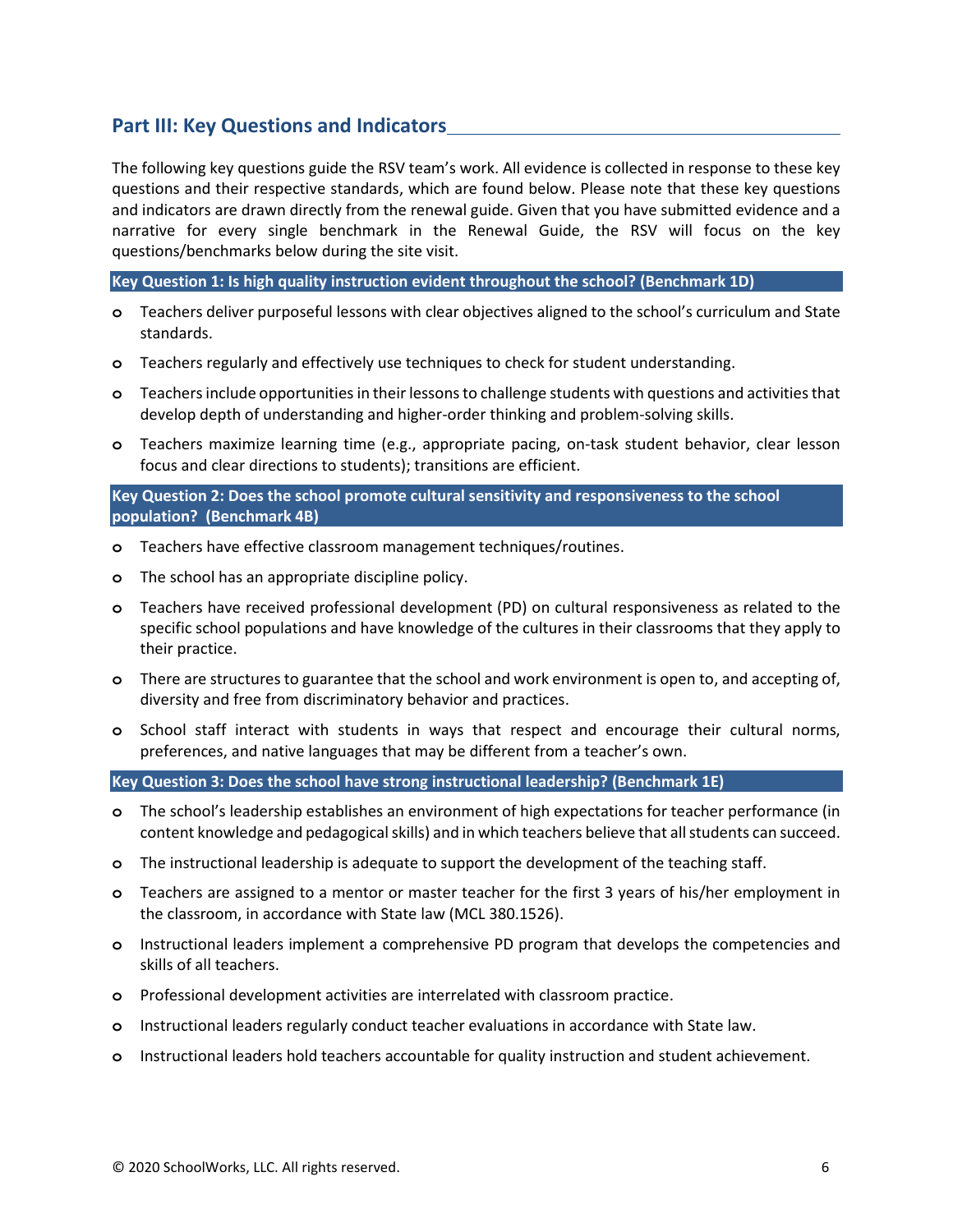**Key Question 4: Has the school been faithful to its mission and has it implemented the key design elements included in its charter? (Benchmark 2A)**

- **o** The school faithfully follows its mission.
- **o** The school has implemented its key design elements.

**Key Question 5: Does the school organization effectively support the delivery of the educational program? (Benchmark 2C)**

- **o** The school has established an administrative structure with staff, operational systems, policies, and procedures that allow the school to carry out its academic program.
- **o** The organizational structure establishes distinct lines of accountability with clearly-defined roles and responsibilities.
- **o** The school retains quality staff.
- **o** The school has allocated sufficient resources to support the achievement of goals.
- **o** The school maintains adequate student enrollment.
- **o** The school has procedures to monitor its progress toward meeting enrollment and retention targets for special education students, English language learners (ELLs), and students who qualify for free and reduced-price lunch, and adjusts its recruitment efforts accordingly.
- **o** The school regularly monitors and evaluates the school's programs and makes changes if necessary.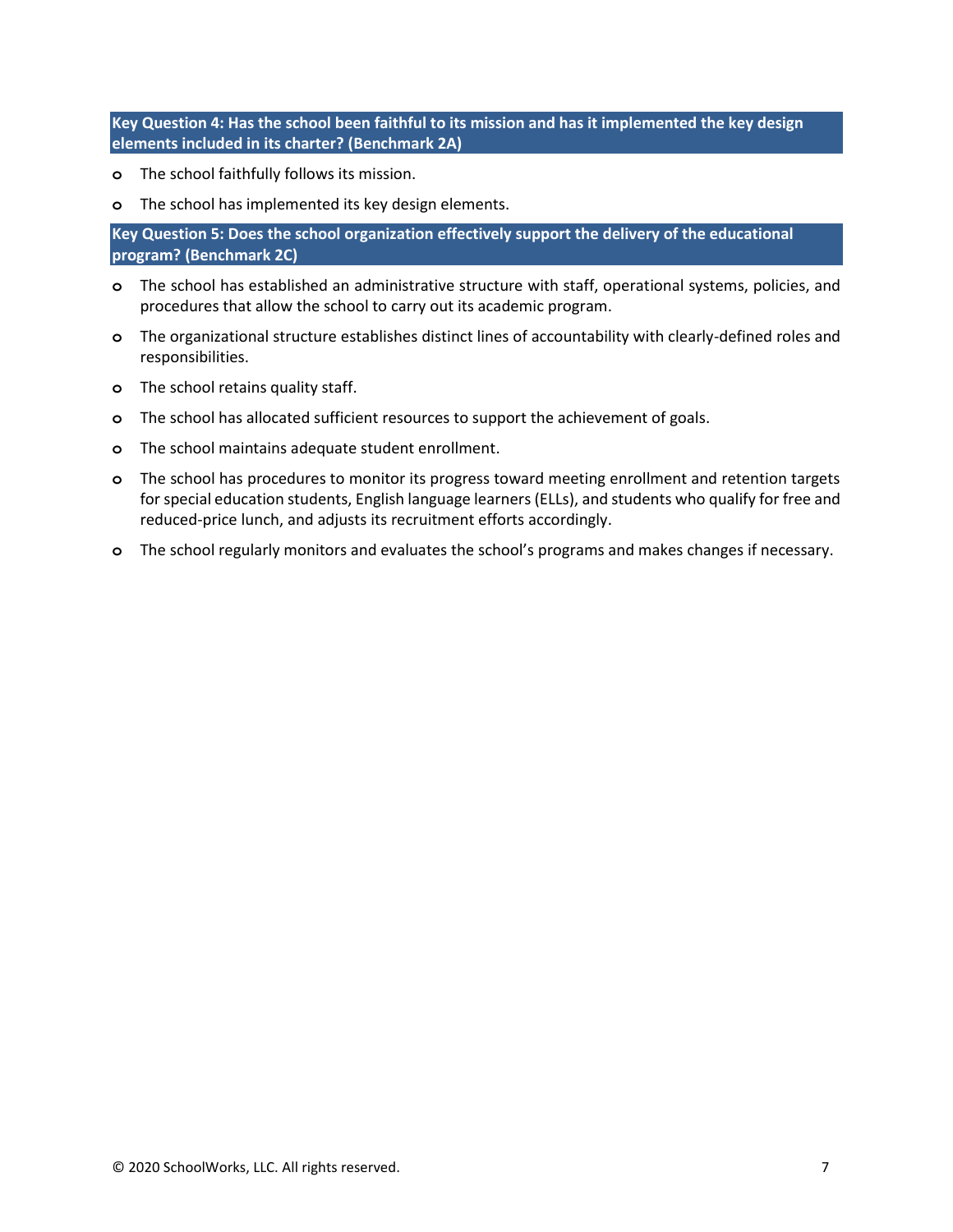# **Appendix A: School Document List**

The RSV Team will utilize documents previously submitted to the GVSU CSO through EdLusion to prepare for the RSV. The following list indicates which documents, in particular, will be used as part of the RSV.

|     | <b>ITEMS TO BE REVIEWED FOR THE RSV</b>                                                                                                                                                                                                                                                                                  |  |  |  |  |  |
|-----|--------------------------------------------------------------------------------------------------------------------------------------------------------------------------------------------------------------------------------------------------------------------------------------------------------------------------|--|--|--|--|--|
|     | <b>Key Question 1</b>                                                                                                                                                                                                                                                                                                    |  |  |  |  |  |
| 1.  | Instructional expectations (e.g., non-negotiables)                                                                                                                                                                                                                                                                       |  |  |  |  |  |
| 2.  | School-wide model of instruction                                                                                                                                                                                                                                                                                         |  |  |  |  |  |
| 3.  | Instructional initiatives based on identified needs                                                                                                                                                                                                                                                                      |  |  |  |  |  |
| 4.  | Teacher evaluation tools                                                                                                                                                                                                                                                                                                 |  |  |  |  |  |
| 5.  | Lesson plan formats, sample unit/lesson plans                                                                                                                                                                                                                                                                            |  |  |  |  |  |
| 6.  | PD opportunities/training related to instruction                                                                                                                                                                                                                                                                         |  |  |  |  |  |
|     | <b>Key Question 2</b>                                                                                                                                                                                                                                                                                                    |  |  |  |  |  |
| 7.  | Narrative to describe school's culture and climate; explain how this is achieved                                                                                                                                                                                                                                         |  |  |  |  |  |
| 8.  | PD opportunities/training on school culture, cultural responsiveness, and diversity/equity/and inclusion                                                                                                                                                                                                                 |  |  |  |  |  |
| 9.  | Behavior models and classroom management approach/techniques, including discipline policies                                                                                                                                                                                                                              |  |  |  |  |  |
|     | <b>Key Question 3</b>                                                                                                                                                                                                                                                                                                    |  |  |  |  |  |
| 10. | Narrative to describe leadership approach                                                                                                                                                                                                                                                                                |  |  |  |  |  |
| 11. | Organizational chart (internal); outline specific roles and responsibilities                                                                                                                                                                                                                                             |  |  |  |  |  |
| 12. | A description of the school's teacher mentorship/coaching program, including a sample schedule                                                                                                                                                                                                                           |  |  |  |  |  |
| 13. | Professional development (PD) calendar and artifacts (e.g., PowerPoint slides of PD), including<br>opportunities/training related to development, based on identified needs                                                                                                                                              |  |  |  |  |  |
| 14. | Specialists (instructional, intervention, assessment) job descriptions to support staff development                                                                                                                                                                                                                      |  |  |  |  |  |
| 15. | Teacher evaluation tools, including sample completed teacher evaluations and informal observation/<br>feedback forms (names removed)                                                                                                                                                                                     |  |  |  |  |  |
| 16. | Coaching schedule and tracker, if applicable                                                                                                                                                                                                                                                                             |  |  |  |  |  |
| 17. | Agendas/minutes from leadership team or other staff meetings                                                                                                                                                                                                                                                             |  |  |  |  |  |
|     | <b>Key Question 4</b>                                                                                                                                                                                                                                                                                                    |  |  |  |  |  |
| 18. | Narrative to describe school's focus on its mission and key design elements                                                                                                                                                                                                                                              |  |  |  |  |  |
| 19. | Key design elements and artifacts that demonstrate the implementation of the key design elements                                                                                                                                                                                                                         |  |  |  |  |  |
|     | <b>Key Question 5</b>                                                                                                                                                                                                                                                                                                    |  |  |  |  |  |
| 20. | Organizational chart (internal); outline specific roles and responsibilities                                                                                                                                                                                                                                             |  |  |  |  |  |
| 21. | Enrollment and retention (student and teacher) data and process to monitor its progress toward meeting<br>enrollment and retention targets for special education students, ELLs and students who qualify for free and<br>reduced-price lunch, and adjusts its recruitment efforts accordingly; provide historical trends |  |  |  |  |  |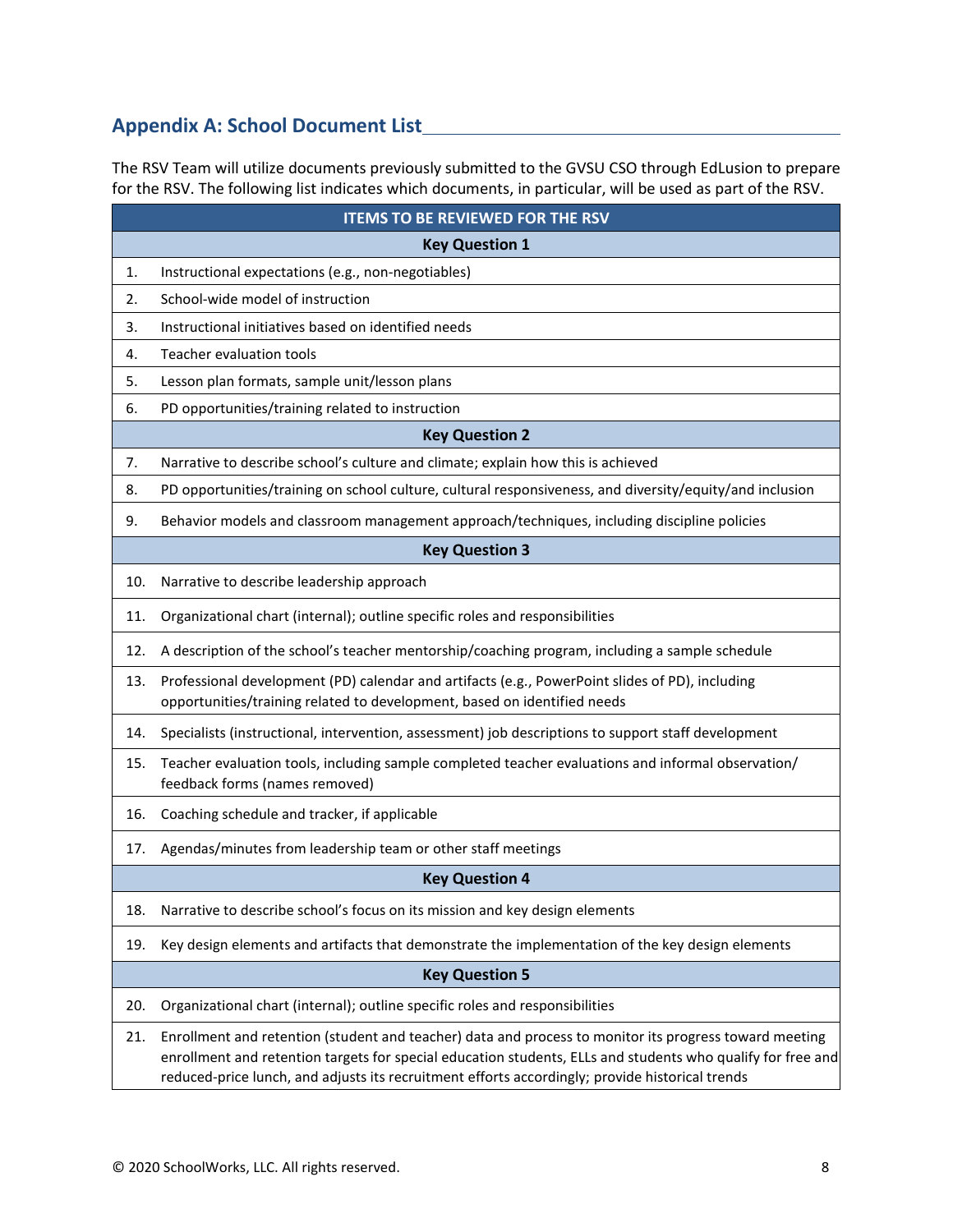- 22. Monitoring systems and procedures; describe implementation and utilization of results to drive changes
- 23. Marketing materials/initiatives to support enrollment/retention goals
- 24. Handbooks (student, parent, staff) and Policies (behavior), including discipline system and policies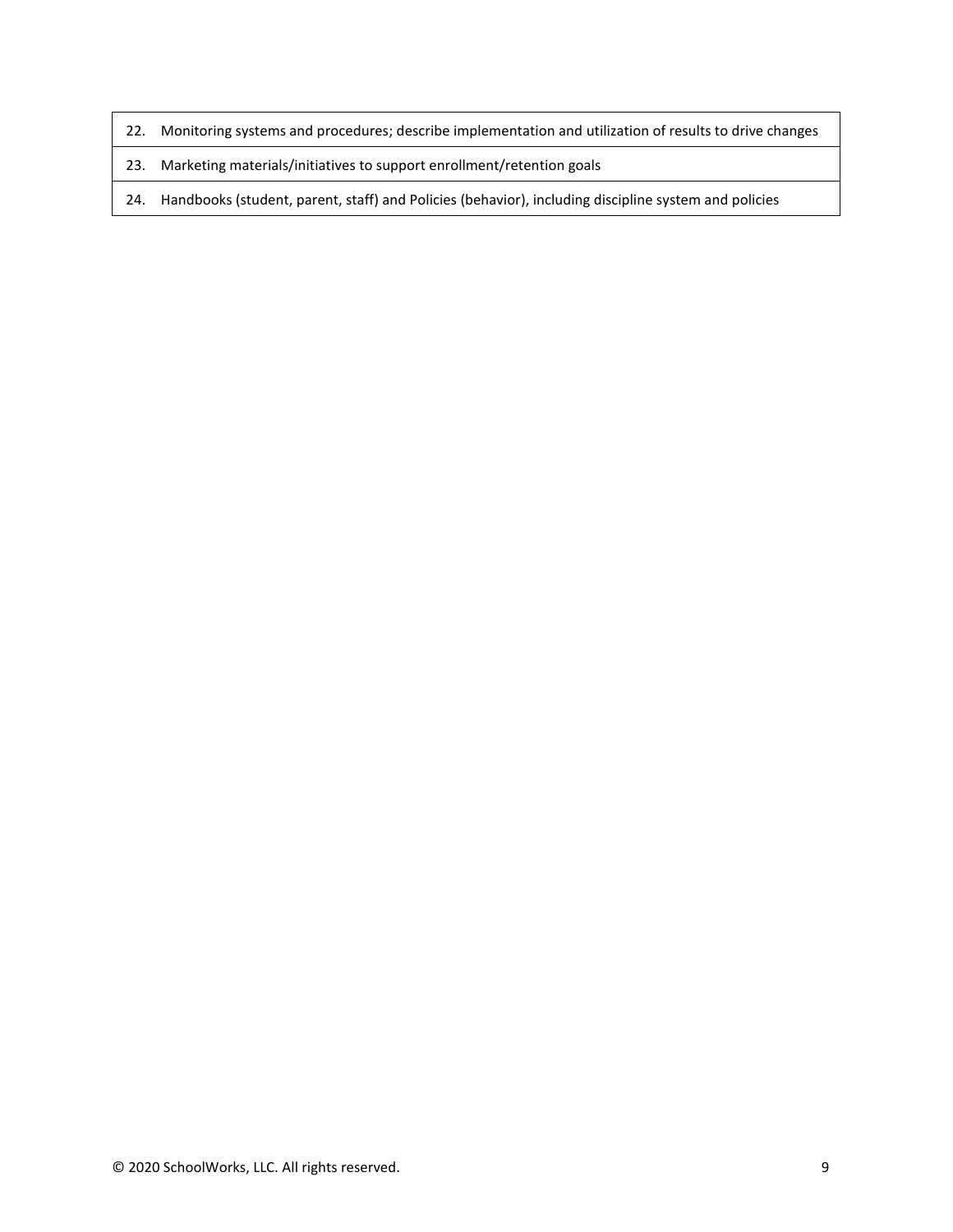# **Appendix B: Classroom Visit Tool and Guidance**

#### **What is the purpose of the classroom visit tool?**

The purpose of the classroom visit tool is to gather qualitative evidence about classroom practices that provides additional evidence to inform the RSV team's findings.

#### **Frequently-asked questions about classroom visits**

#### *1. How does the RSV team select the classrooms that will be visited?*

The RSV team will work with the school to determine how to observe instruction. Representative classes should be selected to reflect a range of teacher experience, a variety of subject areas, the range of grades served at the school, and special services or program classes as they reflect the school's mission. The RSV schedule is developed collaboratively by the RSV team leader and school leadership.

#### *2. What is the length of a classroom visit?*

It is expected that lessons will be observed for no less than 20 minutes to allow the team to derive an understanding of the lesson and the classroom climate.

#### *3. What do teachers need to do to prepare for the classroom visit?*

Teachers need not do anything to prepare for an observation. Classes should reflect a typical experience for students and teachers. The RSV team includes education professionals who understand that behavior in the classroom may be unpredictable. The RSV seeks to establish trends across the school, not to assess isolated incidents in a single classroom.

#### **4.** *Should teachers expect to interact with the classroom visitor?*

The intent of the classroom observation is to cause as minimal disruption to instruction as possible. Teaching staff does not need to address the observer or provide an explanation of the lesson.

#### *5. Do teachers receive feedback from the classroom visitor?*

The RSV team seeks to identify trends across the school, not to provide information on the effectiveness of specific classroom practices or individual teachers. Team members will NOT provide feedback to individual teachers, nor will they provide feedback on individual teachers to school leadership. Observations are NOT teacher evaluations. They will not be shared with individual teachers or any other school personnel. They are intended to provide information to the RSV team about the implementation of the academic program, the availability of resources, and any additional evidence that demonstrates aspects of school practices and operations.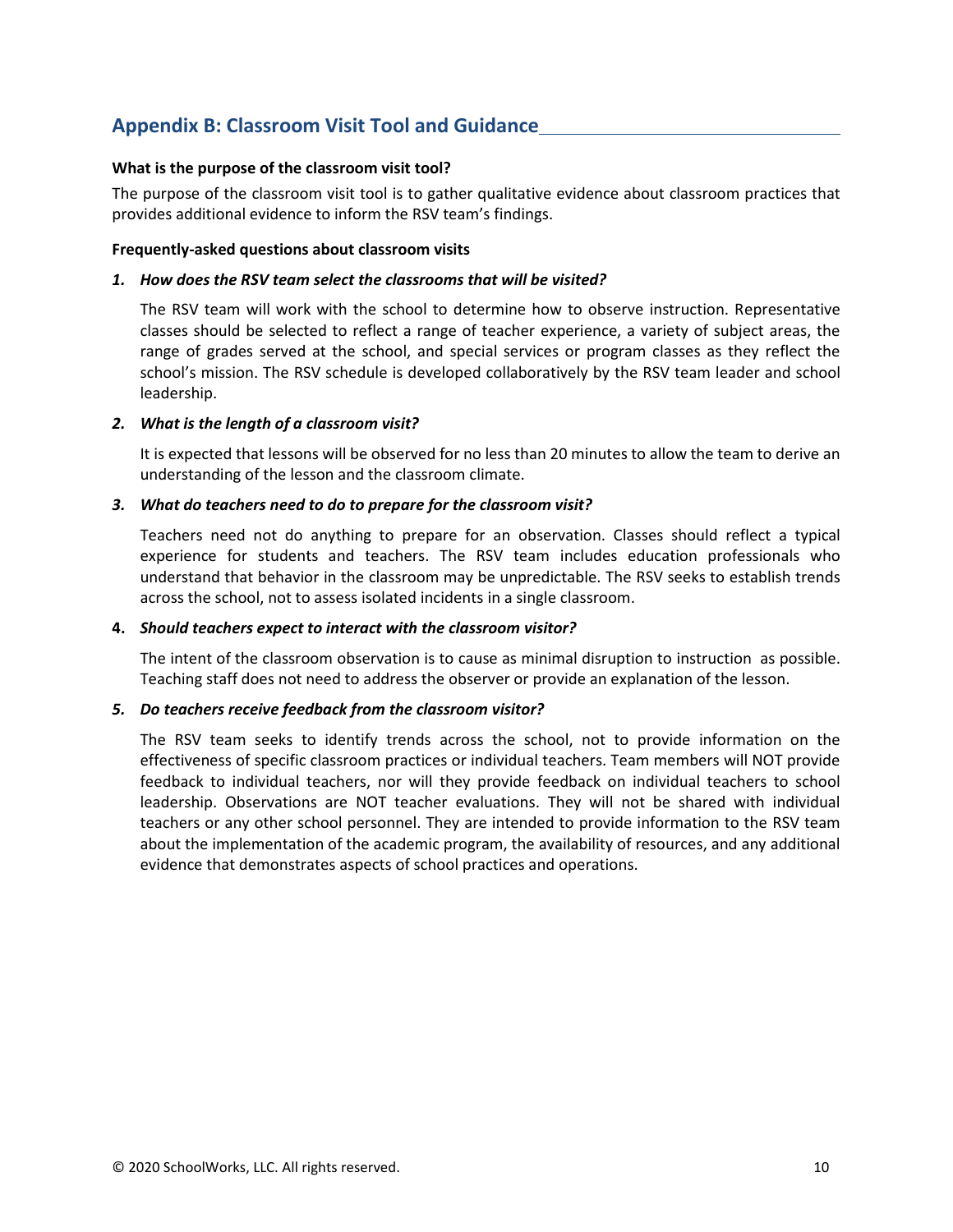| School:                                                             | Date:                                                                                                                              | Subject:           |                  | Grade Level: _              |                 |                     |
|---------------------------------------------------------------------|------------------------------------------------------------------------------------------------------------------------------------|--------------------|------------------|-----------------------------|-----------------|---------------------|
| <b>Number of Students:</b>                                          | <b>Number of Adults:</b>                                                                                                           | <b>Start Time:</b> | End Time: $\_\_$ | <b>Observer's Initials:</b> |                 |                     |
|                                                                     | Directions: Note whether the indicator in bold type has been observed or not observed by circling the correct option. For example: |                    |                  |                             |                 |                     |
| Behavioral expectations are clear and understood by students.       |                                                                                                                                    |                    |                  |                             | Observed        | <b>Not Observed</b> |
|                                                                     |                                                                                                                                    |                    |                  |                             |                 |                     |
| <b>Curriculum Based Standards Alignment</b>                         |                                                                                                                                    |                    |                  |                             |                 |                     |
|                                                                     | 1a. Instruction is aligned to curriculum based standards (all content areas except mathematics)                                    |                    |                  |                             |                 | <b>Not Observed</b> |
| Things to look for:                                                 |                                                                                                                                    |                    | Evidence:        |                             |                 |                     |
|                                                                     | Students build knowledge in the disciplines through content-rich nonfiction                                                        |                    |                  |                             |                 |                     |
|                                                                     | Reading, writing, and speaking are grounded in evidence from high-quality text                                                     |                    | List text(s):    |                             |                 |                     |
|                                                                     | Students practice regularly with complex text and its academic language                                                            |                    |                  |                             |                 |                     |
|                                                                     |                                                                                                                                    |                    |                  |                             |                 |                     |
|                                                                     | 1b. Instruction is aligned to curriculum based standards in mathematics ( <i>mathematics classes only</i> )                        |                    |                  |                             | Observed        | <b>Not Observed</b> |
| Things to look for:                                                 |                                                                                                                                    |                    | Evidence:        |                             |                 |                     |
|                                                                     | The lesson is strongly focused on standards explicitly found in the standards for mathematics.                                     |                    |                  |                             |                 |                     |
|                                                                     | Lessons are an extension of previous learning and link to major topics within grades.                                              |                    |                  |                             |                 |                     |
| In major topics, teachers use equal intensity to pursue:            |                                                                                                                                    |                    |                  |                             |                 |                     |
| Deep conceptual understanding<br>$\Omega$                           |                                                                                                                                    |                    |                  |                             |                 |                     |
| Procedural skill and fluency<br>$\Omega$                            |                                                                                                                                    |                    |                  |                             |                 |                     |
| Application<br>$\circ$                                              |                                                                                                                                    |                    |                  |                             |                 |                     |
| <b>Supportive Classroom Climate</b>                                 |                                                                                                                                    |                    |                  |                             |                 |                     |
| Behavioral expectations are clear and understood by students.<br>2. |                                                                                                                                    |                    |                  |                             | <b>Observed</b> | <b>Not Observed</b> |
| Things to look for:                                                 |                                                                                                                                    |                    | Evidence:        |                             |                 |                     |
|                                                                     | Behavioral expectations, class rules, procedures are clearly communicated                                                          |                    |                  |                             |                 |                     |
| $\bullet$                                                           | Teachers provide consistent rewards for positive behavior and/or consequences for misbehavior                                      |                    |                  |                             |                 |                     |
| Teachers anticipate and redirect misbehavior                        |                                                                                                                                    |                    |                  |                             |                 |                     |
| Students behave according to rules and expectations                 |                                                                                                                                    |                    |                  |                             |                 |                     |
| $\bullet$<br>from) mistakes in front of their peers                 | Classroom norms and routines support students sharing learning as well as making (then building                                    |                    |                  |                             |                 |                     |
| 3.                                                                  | Learning environment is highly structured and learning time is maximized through effective planning and guidance.                  |                    |                  |                             | <b>Observed</b> | <b>Not Observed</b> |
|                                                                     |                                                                                                                                    |                    |                  |                             |                 |                     |
| Things to look for:                                                 |                                                                                                                                    |                    | Evidence:        |                             |                 |                     |
| Teachers are prepared; materials are readily available<br>$\bullet$ | Teachers minimize transition time through implementation of routines or other methods                                              |                    |                  |                             |                 |                     |
| Agenda of class activities/lesson is shared with students           |                                                                                                                                    |                    |                  |                             |                 |                     |
|                                                                     | Teachers explain task instructions and provide choices for when tasks are complete                                                 |                    |                  |                             |                 |                     |
|                                                                     |                                                                                                                                    |                    |                  |                             |                 |                     |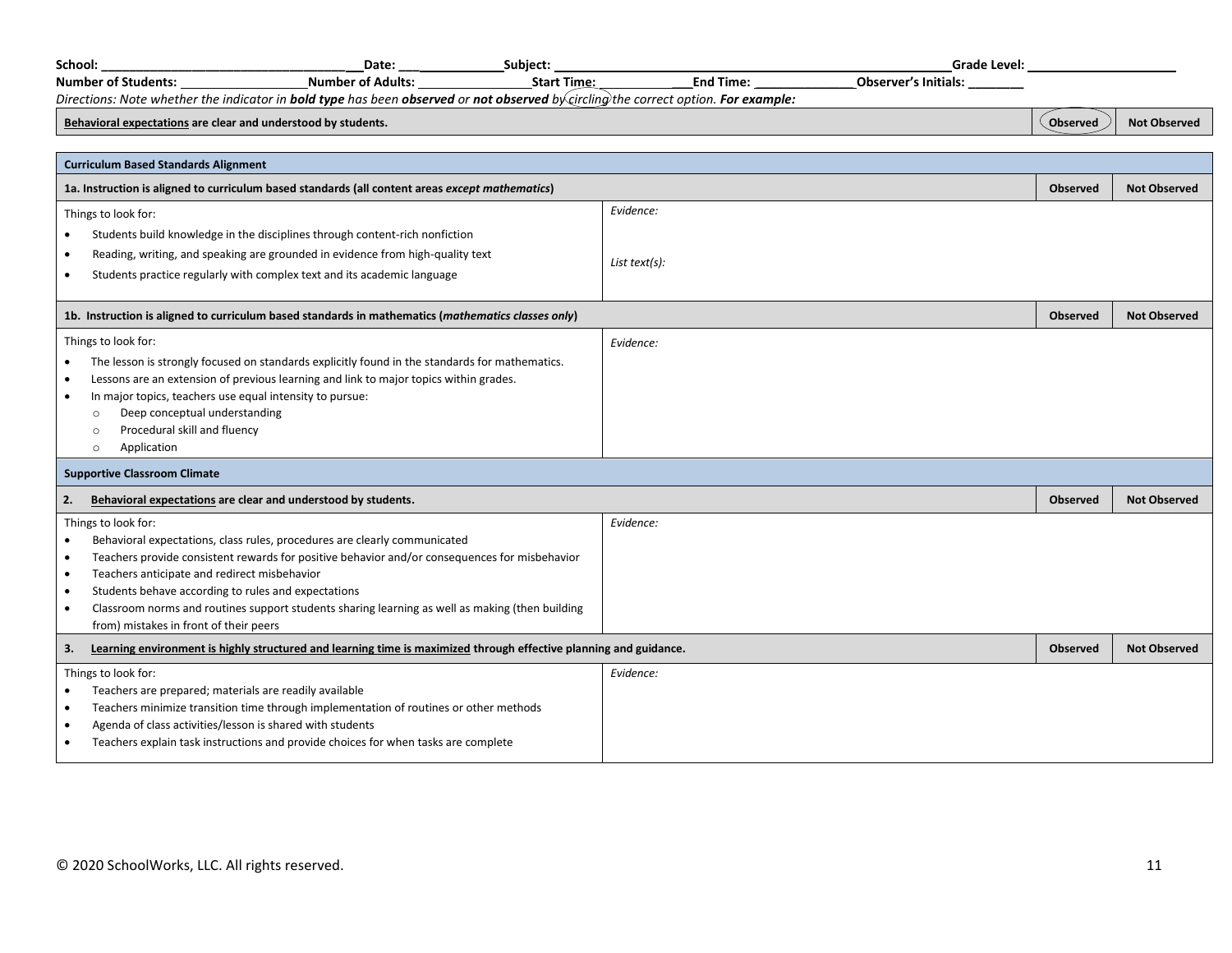| School:                                                       |                                                                                                                                                                                                                                                                                                                                                                                                                                                                                                                                          | Date:                    | Subject:           |                                                | Grade Level:                |                 |                     |
|---------------------------------------------------------------|------------------------------------------------------------------------------------------------------------------------------------------------------------------------------------------------------------------------------------------------------------------------------------------------------------------------------------------------------------------------------------------------------------------------------------------------------------------------------------------------------------------------------------------|--------------------------|--------------------|------------------------------------------------|-----------------------------|-----------------|---------------------|
|                                                               | <b>Number of Students:</b>                                                                                                                                                                                                                                                                                                                                                                                                                                                                                                               | <b>Number of Adults:</b> | <b>Start Time:</b> | <b>End Time:</b>                               | <b>Observer's Initials:</b> |                 |                     |
|                                                               | Classroom interactions are cooperative and promote peer learning.                                                                                                                                                                                                                                                                                                                                                                                                                                                                        |                          |                    |                                                |                             | <b>Observed</b> | <b>Not Observed</b> |
| $\bullet$                                                     | Things to look for:<br>Teachers are aware of, and responsive to, students' learning and emotional needs<br>Interactions between teachers and students and among students are respectful, caring, supportive<br>Teachers provide opportunities for student group work and peer tutoring<br>Students are held accountable for contributions to group work                                                                                                                                                                                  |                          |                    | Evidence:                                      |                             |                 |                     |
|                                                               | <b>Purposeful Teaching</b>                                                                                                                                                                                                                                                                                                                                                                                                                                                                                                               |                          |                    |                                                |                             |                 |                     |
|                                                               | 5. Teachers provide students with clear learning goals and focused, explicit instruction.                                                                                                                                                                                                                                                                                                                                                                                                                                                |                          |                    |                                                |                             | Observed        | <b>Not Observed</b> |
| $\bullet$<br>$\bullet$<br>$\bullet$<br>$\bullet$<br>$\bullet$ | Things to look for:<br>Teachers communicate aligned learning objectives tied to broader learning purposes<br>Learning objectives drive lesson activities<br>All students know the purpose of and expectations for the lesson<br>Teachers demonstrate high expectations and hold students accountable for achieving learning<br>goals<br>Teachers communicate academic content, concepts, and procedures with depth, clarity, and<br>accuracy<br>Teachers make explicit how and when to use given content or procedures                   |                          |                    | Evidence:<br>Learning goal(s) or objective(s): |                             |                 |                     |
| 6.                                                            | A variety of instructional strategies and materials support students' diverse needs.                                                                                                                                                                                                                                                                                                                                                                                                                                                     |                          |                    |                                                |                             | <b>Observed</b> | <b>Not Observed</b> |
| $\bullet$<br>$\bullet$<br>$\bullet$<br>$\bullet$<br>$\bullet$ | Things to look for:<br>All students can access grade level content through multi-sensory materials and modalities<br>Teachers pace and monitor instructional discussions and activities to maintain students'<br>engagement<br>Teachers and students reference or draw evidence from models, rubrics, and exemplars of high-<br>quality work<br>Students develop graphic organizers and other non-linguistic representations of content<br>Learning tasks provide students with choices, opportunities for leadership and responsibility |                          |                    | Evidence:                                      |                             |                 |                     |
| 7.                                                            | All students are engaged in learning.                                                                                                                                                                                                                                                                                                                                                                                                                                                                                                    |                          |                    |                                                |                             | <b>Observed</b> | <b>Not Observed</b> |
| $\bullet$                                                     | Things to look for:<br>Students engage with teachers and peers in extended, content-focused discussions or in<br>completing the lesson activity<br>Students are asked to connect prior experience, prior content understanding, and new information<br>Students explain their thinking and build on their own and others' thoughts<br>Students persevere and demonstrate stamina while engaged in the work of the lesson                                                                                                                 |                          |                    | Evidence:                                      |                             |                 |                     |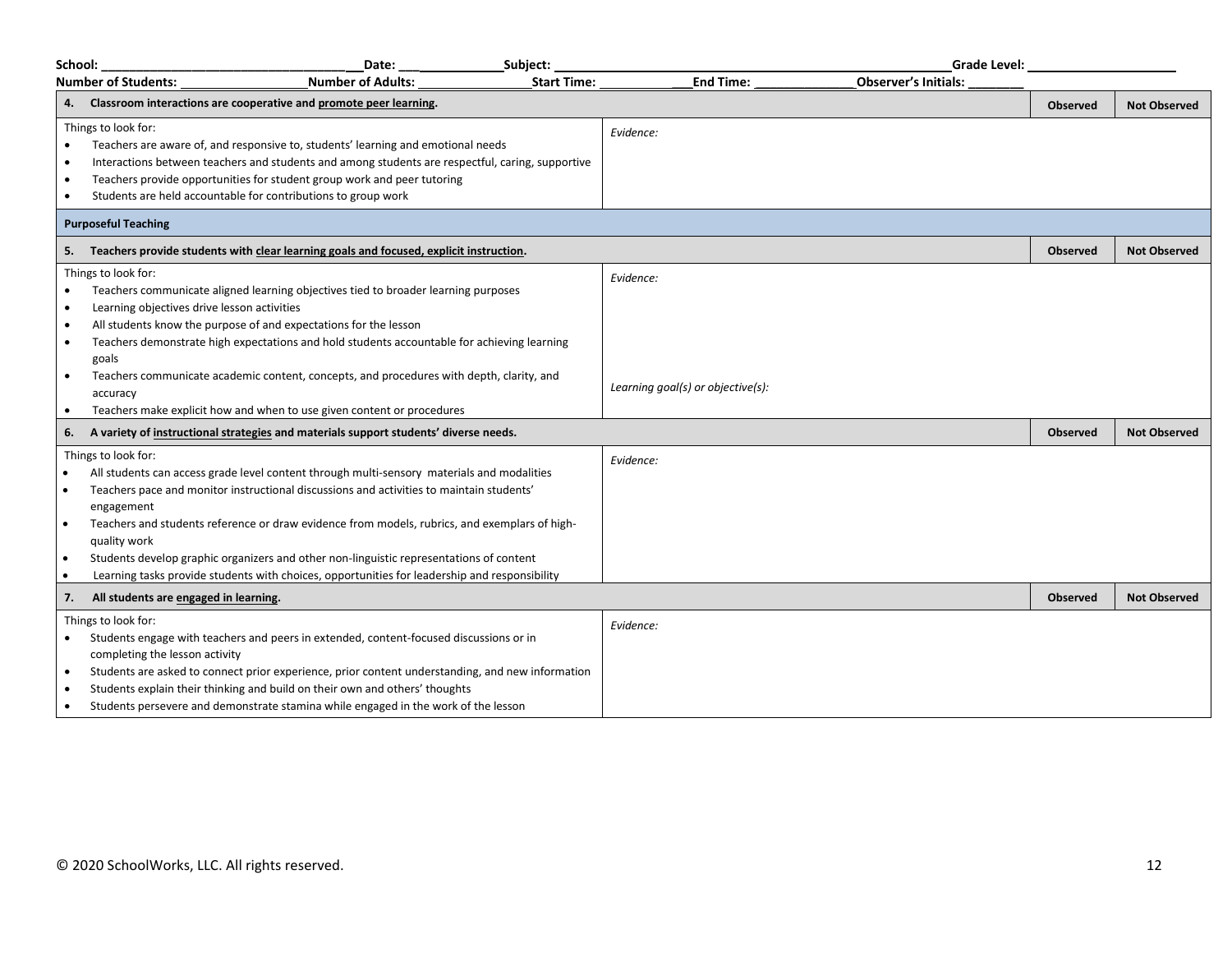| School:                                                       |                                                                                                                                                                                                                                                                                                                                                                                                                                                                                                                                                                                                                                                                                                                                                                                                                                                                  | Date:                    | Subject:           |                                                             | <b>Grade Level:</b>         |                 |                     |
|---------------------------------------------------------------|------------------------------------------------------------------------------------------------------------------------------------------------------------------------------------------------------------------------------------------------------------------------------------------------------------------------------------------------------------------------------------------------------------------------------------------------------------------------------------------------------------------------------------------------------------------------------------------------------------------------------------------------------------------------------------------------------------------------------------------------------------------------------------------------------------------------------------------------------------------|--------------------------|--------------------|-------------------------------------------------------------|-----------------------------|-----------------|---------------------|
|                                                               | <b>Number of Students:</b>                                                                                                                                                                                                                                                                                                                                                                                                                                                                                                                                                                                                                                                                                                                                                                                                                                       | <b>Number of Adults:</b> | <b>Start Time:</b> | <b>End Time:</b>                                            | <b>Observer's Initials:</b> |                 |                     |
| 8.                                                            | Instruction requires all students to use and develop higher order thinking skills.                                                                                                                                                                                                                                                                                                                                                                                                                                                                                                                                                                                                                                                                                                                                                                               |                          |                    |                                                             |                             | <b>Observed</b> | <b>Not Observed</b> |
| ٠<br>$\epsilon$<br>$\bullet$<br>$\bullet$<br>$\bullet$        | Things to look for:<br>Students examine, analyze, interpret, and summarize information<br>Students form predictions, develop arguments, and provide explanations<br>Students apply new knowledge and skills to investigate open-ended problems and situations<br>Students evaluate/reflect on their own thinking, progress, performance, and approach<br>Sequence of questions requires students to look beyond what is explicitly stated in text for answers<br>Students construct clarifying or probing questions regarding lesson content                                                                                                                                                                                                                                                                                                                     |                          |                    | Evidence:                                                   |                             |                 |                     |
|                                                               | <b>Assessment and Adjustment</b>                                                                                                                                                                                                                                                                                                                                                                                                                                                                                                                                                                                                                                                                                                                                                                                                                                 |                          |                    |                                                             |                             |                 |                     |
| 9.                                                            | Assessment strategies reveal students' thinking about learning goals.                                                                                                                                                                                                                                                                                                                                                                                                                                                                                                                                                                                                                                                                                                                                                                                            |                          |                    |                                                             |                             | <b>Observed</b> | <b>Not Observed</b> |
| $\bullet$<br>$\bullet$<br>$\bullet$<br>$\bullet$<br>$\bullet$ | Things to look for:<br>Teachers communicate aligned learning objectives tied to broader learning purposes<br>Learning objectives drive lesson activities<br>All students know the purpose of, and expectations for, the lesson<br>Teachers demonstrate high expectations and hold students accountable for achieving learning<br>goals<br>Teachers communicate academic content, concepts and procedures with depth, clarity, and<br>accuracy<br>Teachers make explicit how and when to use given content or procedures<br>10. Assessment results are used to make adjustments to instruction or the organization of students in order to address students' identified learning needs.<br>Things to look for:<br>Teachers adjust instructional strategies based on student responses or results<br>Teachers adjust content based on student responses or results |                          |                    | Evidence:<br>Learning goal(s) or objective(s):<br>Evidence: |                             | <b>Observed</b> | <b>Not Observed</b> |
| $\bullet$                                                     | Teachers adjust organization of students based on student responses or results                                                                                                                                                                                                                                                                                                                                                                                                                                                                                                                                                                                                                                                                                                                                                                                   |                          |                    |                                                             |                             |                 |                     |
|                                                               | 11. Timely, frequent, specific feedback is provided throughout the learning process to inform improvement efforts.                                                                                                                                                                                                                                                                                                                                                                                                                                                                                                                                                                                                                                                                                                                                               |                          |                    |                                                             |                             | <b>Observed</b> | <b>Not Observed</b> |
| $\bullet$                                                     | Things to look for:<br>The use of models and assessment tools (rubrics, worked examples, exemplars) focuses feedback<br>and assessment on essential skills and knowledge<br>Teachers give students clear, descriptive, criterion-based feedback that tells where they are in<br>relation to the learning goals, how their understanding differs from the desired goal, how they can<br>move forward<br>Students give feedback to teachers (when confused, when not engaged)<br>Students revise their work and correct errors in response to teacher or peer feedback                                                                                                                                                                                                                                                                                             |                          |                    |                                                             |                             |                 |                     |

Additional Notes: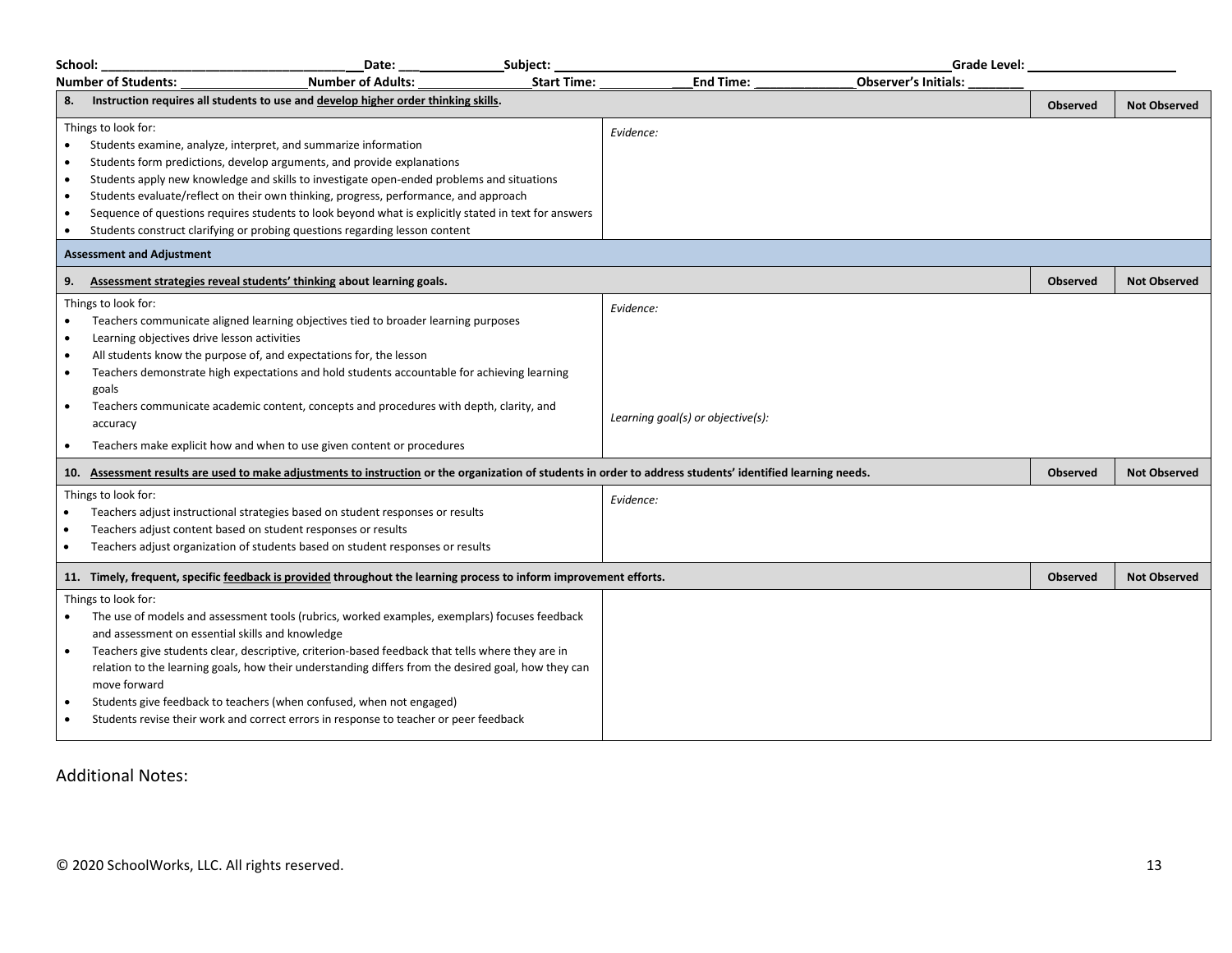# **Appendix C: Interview Worksheets and Guidance**

During the RSV, interviews will be conducted to gather information about the school. Interview data, similar to classroom visits, are intended to provide information about the implementation of the school's program and operations. The RSV team leader will work to establish a schedule that is appropriate for the school.

| <b>INTERVIEWS</b>                                |                                                                                                                                                                                                                                                                                                                                                                                        |                                                                        |  |  |  |
|--------------------------------------------------|----------------------------------------------------------------------------------------------------------------------------------------------------------------------------------------------------------------------------------------------------------------------------------------------------------------------------------------------------------------------------------------|------------------------------------------------------------------------|--|--|--|
| <b>Interviews</b>                                | <b>Description</b>                                                                                                                                                                                                                                                                                                                                                                     |                                                                        |  |  |  |
| <b>School</b><br>Leadership                      | School leadership includes the principal and key assistants (e.g., assistant<br>principals, instructional coaches, and/or lead teachers). In addition to an<br>interview, school leadership may be asked to provide further guidance and<br>insight throughout the visit. Feedback on the team's preliminary findings will<br>be presented to school leadership at the end of the RSV. |                                                                        |  |  |  |
| <b>Teacher</b><br>focus groups                   | Groups of teachers make up focus groups. School leaders should select a<br>representative sample of teachers across grade levels and subject areas to<br>attend these focus groups. Additionally, teachers should vary in tenure at the<br>school.                                                                                                                                     | 45 minutes                                                             |  |  |  |
| Non-<br><b>Instructional</b><br><b>Employees</b> | Non-instructional employees, including the Business/Office Manager and<br>employees who handle enrollment will also be interviewed.                                                                                                                                                                                                                                                    | 45 minutes                                                             |  |  |  |
| <b>Student</b><br>focus group                    | A selection of four-to-eight students representing a variety of grade levels<br>and varying instructional needs. Students are selected by the school's<br>leadership and/or staff. Students are asked to bring a piece<br>of recent work to share with the focus group leader.                                                                                                         | 30 minutes                                                             |  |  |  |
| Parent<br>focus group                            | A representative group of <b>four-to-eight</b> parents, whose children have<br>a range of academic needs, have attended the school for various lengths of<br>time and who have a range of participation experiences<br>with the school.                                                                                                                                                | 30-45<br>minutes<br>(If possible,<br>scheduled<br>around<br>dismissal) |  |  |  |

#### **What is the purpose of the interview worksheet?**

Interview worksheets are provided to:

- 1. Enable the interviewer to easily identify questions consistent with the key questions and indicators in the protocol, in order to gather appropriate evidence;
- 2. Ensure uniformity across interviews conducted; and
- 3. Provide multiple sources of evidence to support the RSV team's findings.

The interview worksheet provides a template for the RSV team to use during interviews. This ensures that questions are being asked in accordance with the protocol and that all team members are asking uniform questions. While on site, the team may develop additional, school-specific interview questions that are based on the team leader's judgment of what must be learned to come to findings on the protocol's key questions.

An interview worksheet exists for each type of focus group (e.g., school leadership, teachers, noninstructional employees) who the RSV team will interview while on site. Interview questions might look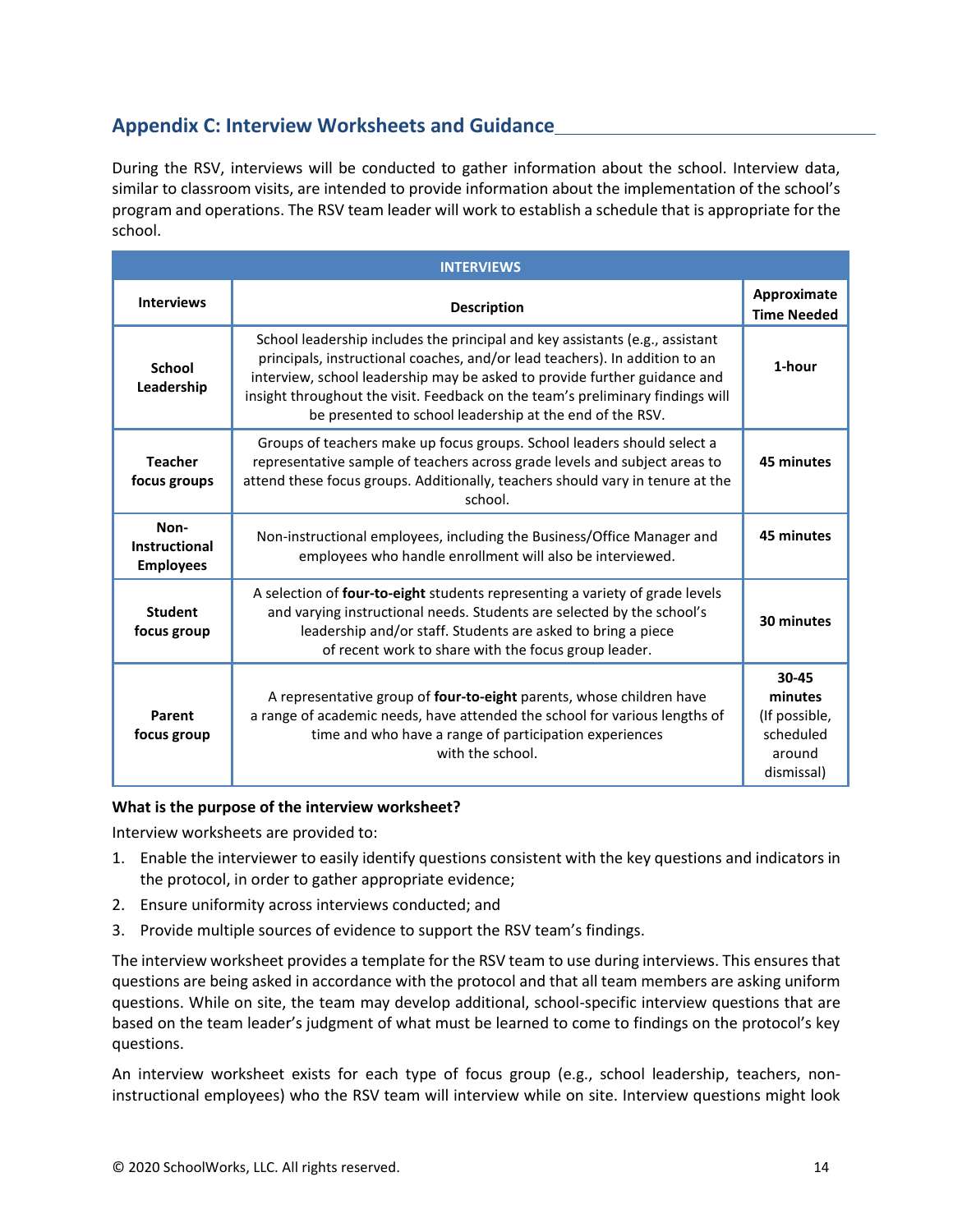slightly different. Interviews conducted with school leadership might include slightly different content than what the team would ask special education staff members. In addition, question delivery might vary slightly.

#### **How do I use the interview worksheet?**

The interview worksheets contain possible interview questions. The column on the left may be used to check the most relevant questions. The right column may be used to insert any additional questions that the RSV team, during team meetings, decides are important to ask in order to gather the required evidence. Interview notes are recorded by the RSV team for use during team deliberations and to provide the report writer with a record of interviews to ensure a sound and accurate evidence base.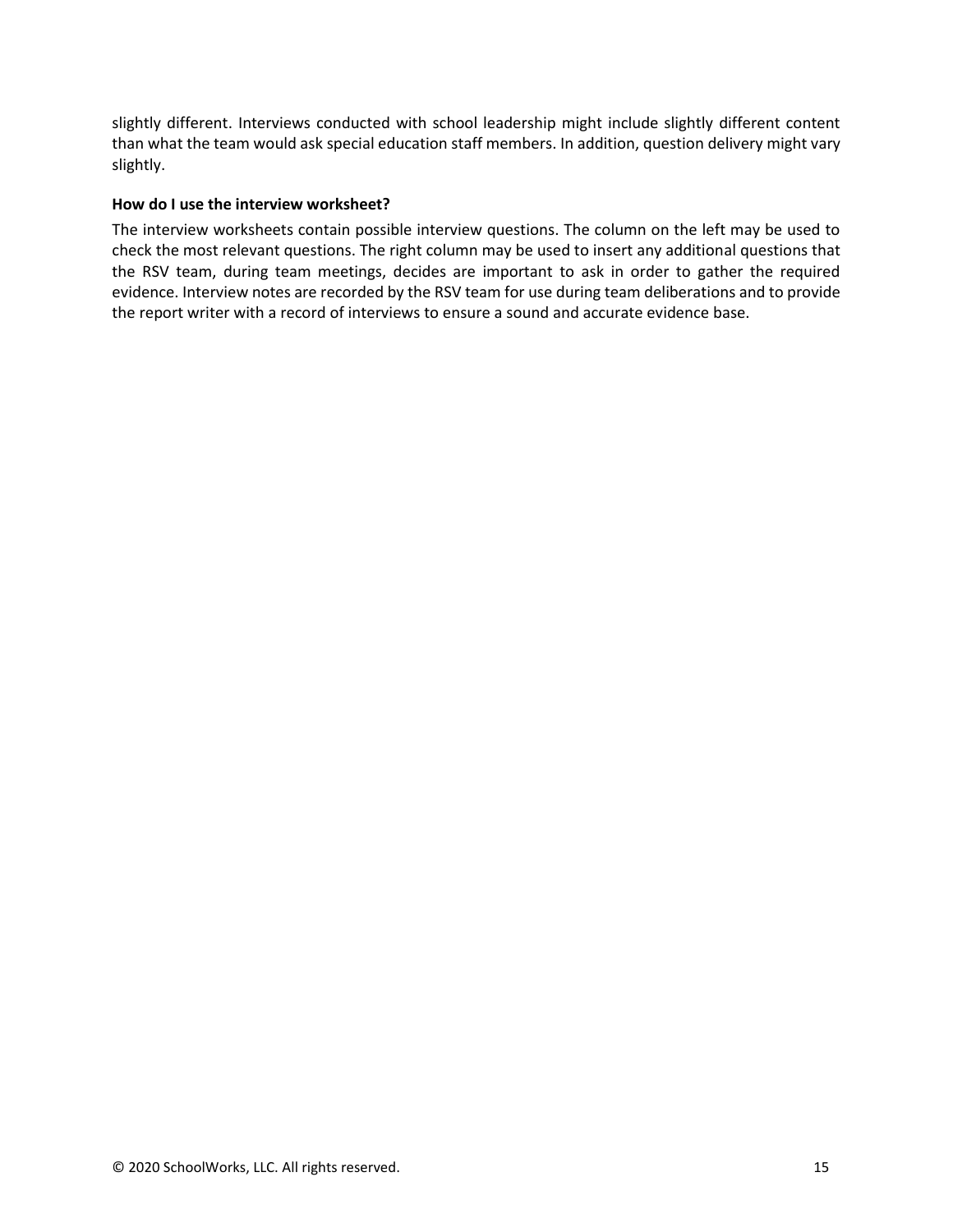# **School Leadership**

|                        | <b>Key Question 1</b>                                                                                                                                                                                                                                                                                                                                                                                                                                                                                                                                                                                                                                                                                                                                                                                                                                                                                                                          | <b>School-specific questions</b> |
|------------------------|------------------------------------------------------------------------------------------------------------------------------------------------------------------------------------------------------------------------------------------------------------------------------------------------------------------------------------------------------------------------------------------------------------------------------------------------------------------------------------------------------------------------------------------------------------------------------------------------------------------------------------------------------------------------------------------------------------------------------------------------------------------------------------------------------------------------------------------------------------------------------------------------------------------------------------------------|----------------------------------|
| ⊔<br>u.<br>$\Box$<br>⊔ | What is the school's approach to instruction? Are there common practices we will observe across classrooms?<br>Probe for the following:<br>Specific strategies (probe project-based learning, Teaching for Understanding, and workshop);<br>$\circ$<br>Lesson structure and objectives;<br>$\circ$<br>Students deeply and meaningfully engaged in, and challenged by, learning;<br>$\circ$<br>Development of higher-order thinking skills; and<br>$\circ$<br>Student joy for learning<br>$\circ$<br>How do teachers check for student understanding?<br>What are examples of ways teachers include opportunities in their lessons to challenge students with questions<br>and activities that develop depth of understanding and higher-order thinking and problem-solving skills?<br>How are teachers maximizing learning time (e.g., appropriate pacing, on-task student behavior, clear lesson<br>focus, and clear directions to students)? |                                  |
|                        | <b>Key Question 2</b>                                                                                                                                                                                                                                                                                                                                                                                                                                                                                                                                                                                                                                                                                                                                                                                                                                                                                                                          | <b>School-specific questions</b> |
| ⊔<br>⊔                 | What is the school's approach to classroom management?<br>Are there some effective classroom management techniques and routines that teachers use to create a<br>consistent focus on academic achievement?<br>Describe the school's approach to diversity, equity, and inclusion.<br>PD on cultural responsiveness for specific student population<br>$\circ$<br>Structures to guarantee school and work environment is open to, and accepting of, diversity and free from<br>$\circ$<br>discrimination; probe for examples<br>Interaction with students' cultural norms, preferences, and native languages<br>$\circlearrowright$                                                                                                                                                                                                                                                                                                             |                                  |
|                        | <b>Key Question 3</b>                                                                                                                                                                                                                                                                                                                                                                                                                                                                                                                                                                                                                                                                                                                                                                                                                                                                                                                          | <b>School-Specific Questions</b> |
| ⊔                      | $\Box$ What expectations do you have for teacher performance (in content knowledge, pedagogical, and belief that<br>all students can succeed)?<br>How does instructional leadership support the development of the teaching staff?<br>Describe the coaching cycle used to improve teachers' instructional effectiveness<br>$\circ$<br>How are teachers held accountable for quality instruction and student achievement?<br>$\circ$                                                                                                                                                                                                                                                                                                                                                                                                                                                                                                            |                                  |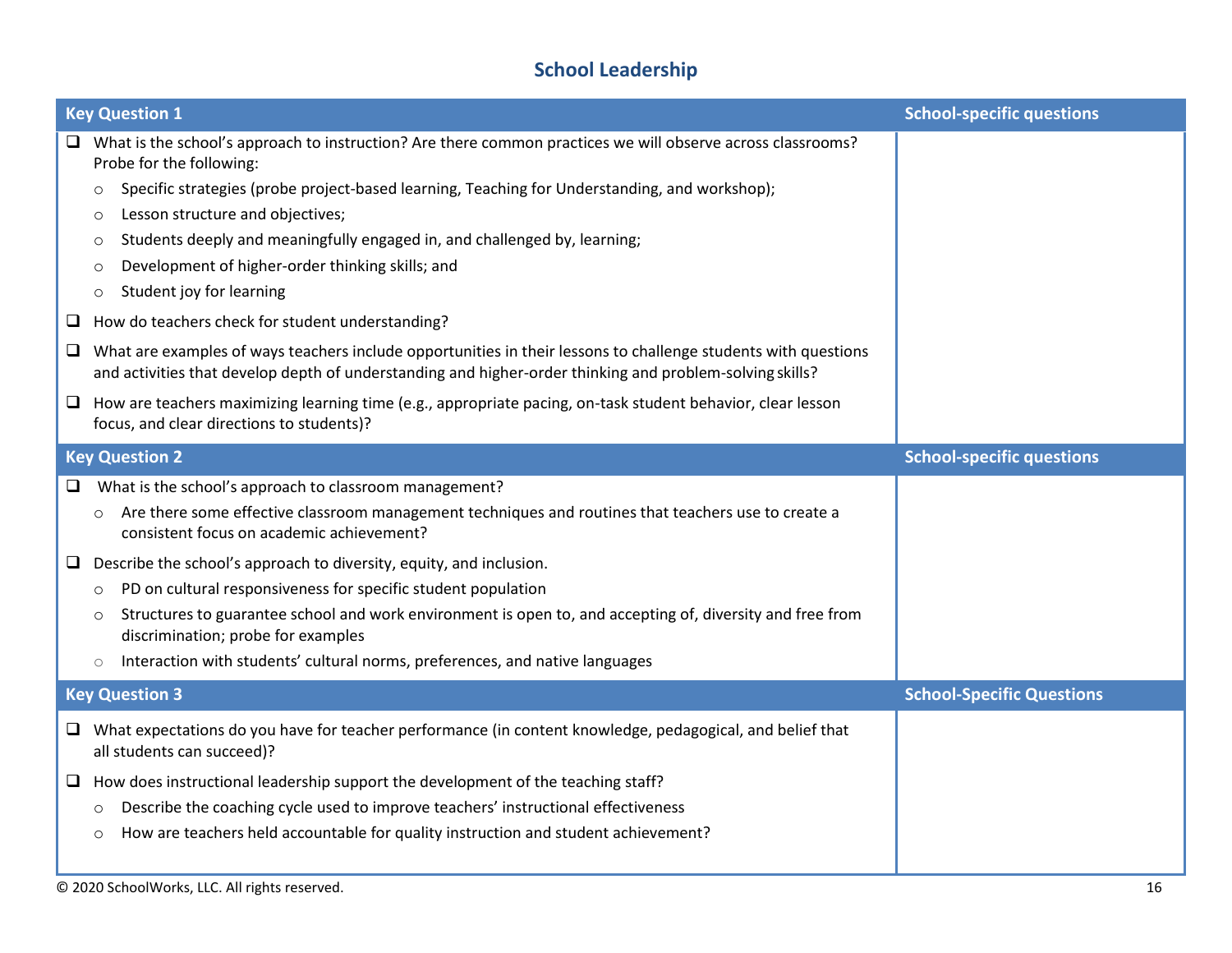# **School Leadership**

|        | What opportunities are available for teachers to plan curriculum and instruction within and across grade<br>levels?                                                                                                                         |                                  |
|--------|---------------------------------------------------------------------------------------------------------------------------------------------------------------------------------------------------------------------------------------------|----------------------------------|
| ⊔      | Describe professional development (PD):                                                                                                                                                                                                     |                                  |
|        | How does PD develop the competencies and skills of all teachers?<br>$\circ$                                                                                                                                                                 |                                  |
|        | How does PD interrelate with classroom practice?<br>$\circ$                                                                                                                                                                                 |                                  |
| ⊔      | Describe the teacher evaluation process.                                                                                                                                                                                                    |                                  |
|        | Probe for frequency, clear criteria, and the ability to identify teachers' strengths and weaknesses.<br>$\circ$                                                                                                                             |                                  |
|        | <b>Key Question 4</b>                                                                                                                                                                                                                       | <b>School-Specific Questions</b> |
| $\Box$ | What is the school's mission? What are some examples of the school implementing the mission?                                                                                                                                                |                                  |
|        | $\Box$ What are the school's key design elements?                                                                                                                                                                                           |                                  |
|        | <b>Key Question 5</b>                                                                                                                                                                                                                       | <b>School-Specific Questions</b> |
| $\Box$ | Describe the school's administrative structure, including leadership team and staff.                                                                                                                                                        |                                  |
| $\Box$ | How do staff members know their own roles and responsibilities?                                                                                                                                                                             |                                  |
| $\Box$ | How does the school retain quality staff?                                                                                                                                                                                                   |                                  |
| □      | What is the process to ensure the school has allocated sufficient resources to support the achievement of<br>goals?                                                                                                                         |                                  |
| O      | Has the school maintained adequate student enrollment? What strategies have been implemented?                                                                                                                                               |                                  |
| $\Box$ | Does the school have procedures to monitor enrollment and retention targets for special education students,<br>ELL students, and students who qualify for free and reduced-price lunch, and adjusts its recruitment efforts<br>accordingly? |                                  |
| ⊔      | What are a few examples of when the school monitored and evaluated the school's programs and, if<br>necessary, made changes?                                                                                                                |                                  |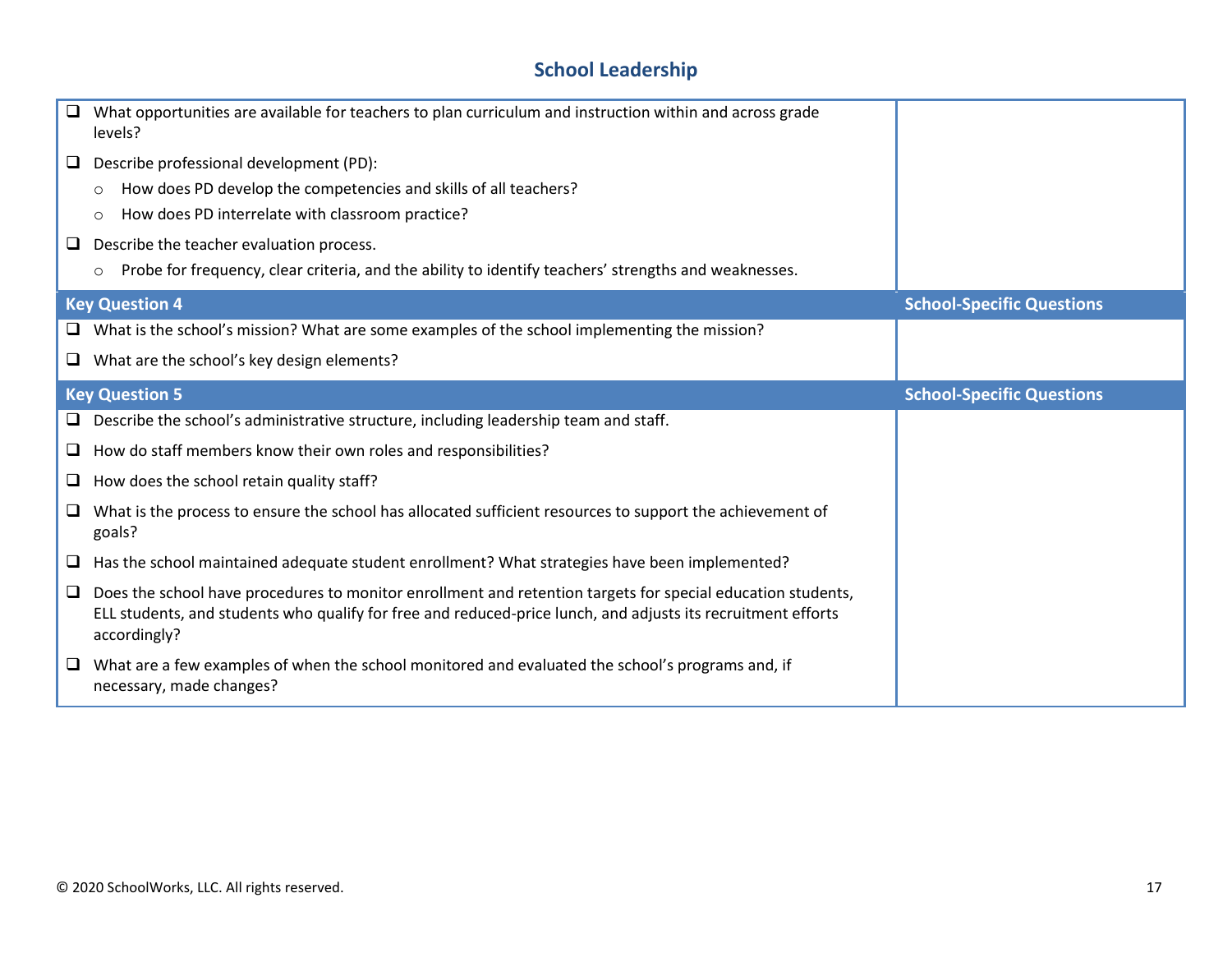# **Teachers**

|        | <b>Key Question 1</b>                                                                                                                                                                                                | <b>School-specific questions</b> |
|--------|----------------------------------------------------------------------------------------------------------------------------------------------------------------------------------------------------------------------|----------------------------------|
| $\Box$ | What is the school's approach to instruction? Are there common practices we will observe across classrooms?<br>Probe for the following:                                                                              |                                  |
|        | Specific strategies (probe project-based learning, Teaching for Understanding, and workshop);<br>$\circ$                                                                                                             |                                  |
|        | Lesson structure and objectives;<br>$\circ$                                                                                                                                                                          |                                  |
|        | Students deeply and meaningfully engaged in, and challenged by, learning;<br>$\circ$                                                                                                                                 |                                  |
|        | Development of higher-order thinking skills; and<br>$\circ$                                                                                                                                                          |                                  |
|        | Student joy for learning<br>$\circ$                                                                                                                                                                                  |                                  |
| □      | How do you check for student understanding?                                                                                                                                                                          |                                  |
| $\Box$ | What are examples of ways you include opportunities in your lessons to challenge students with questions and<br>activities that develop depth of understanding and higher-order thinking and problem-solving skills? |                                  |
|        | $\Box$ How do you maximize learning time (e.g., appropriate pacing, on-task student behavior, clear lesson focus, and<br>clear directions to students)?                                                              |                                  |
|        | <b>Key Question 2</b>                                                                                                                                                                                                | <b>School-specific questions</b> |
|        |                                                                                                                                                                                                                      |                                  |
| □      | What is the school's approach to classroom management?                                                                                                                                                               |                                  |
|        | Are there some effective classroom management techniques and routines that you use to create a consistent<br>$\circ$<br>focus on academic achievement?                                                               |                                  |
| ⊔      | Describe the school's approach to diversity, equity, and inclusion.                                                                                                                                                  |                                  |
|        | PD on cultural responsiveness for specific student population<br>$\circ$                                                                                                                                             |                                  |
|        | Structures to guarantee school and work environment is open to and accepting of diversity and free from<br>$\circ$<br>discrimination; probe for examples                                                             |                                  |
|        | Interaction with students' cultural norms, preferences, and native languages<br>$\circ$                                                                                                                              |                                  |
|        | <b>Key Question 3</b>                                                                                                                                                                                                | <b>School-Specific Questions</b> |
| □      | What expectations does school leadership have for your performance (in content knowledge, pedagogical, and<br>belief that all students can succeed)?                                                                 |                                  |
|        | $\Box$ How does instructional leadership support your development?                                                                                                                                                   |                                  |
|        | Describe the coaching cycle used to improve your instructional effectiveness<br>$\circ$                                                                                                                              |                                  |
|        | How are you held accountable for quality instruction and student achievement?<br>$\circ$                                                                                                                             |                                  |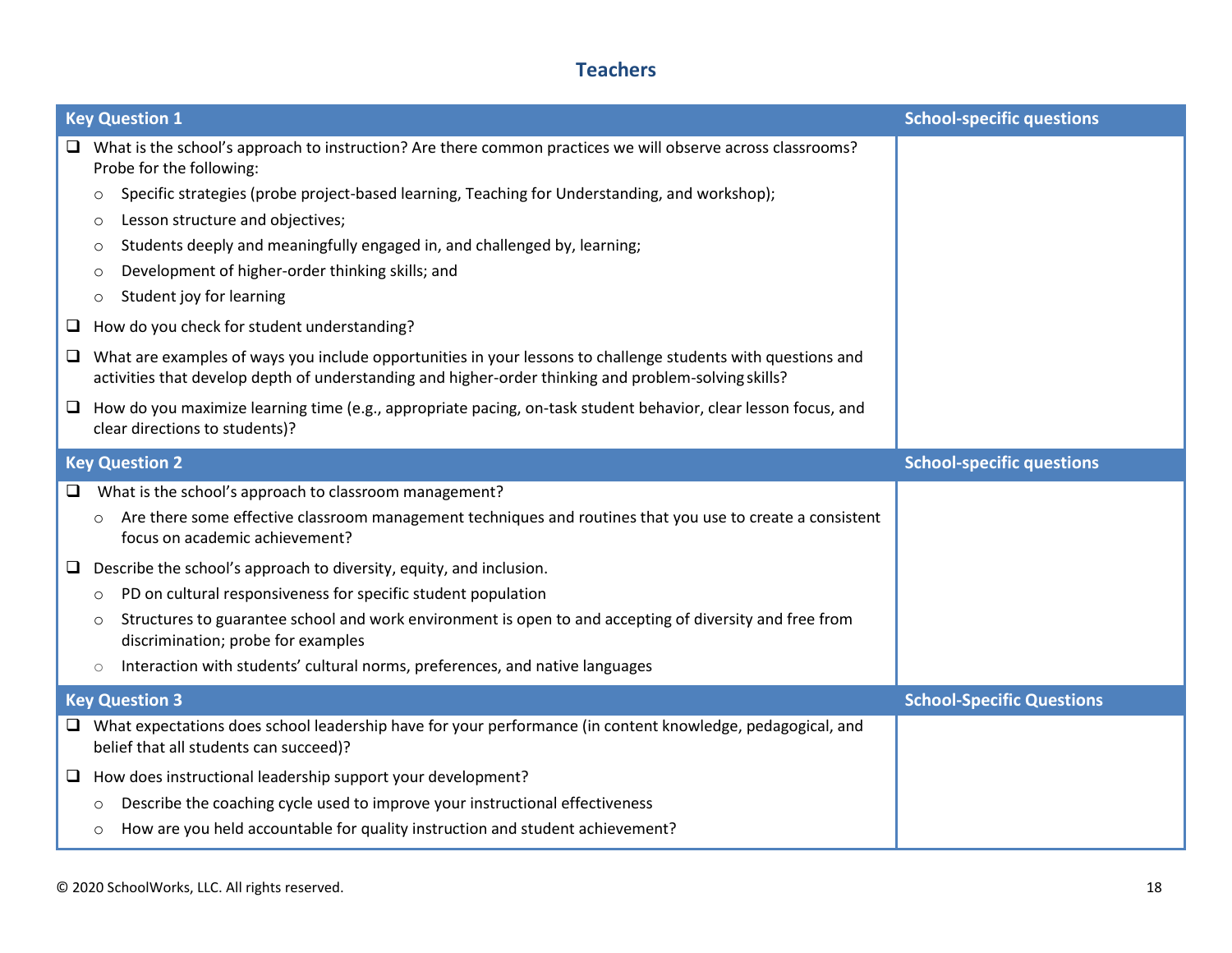# **Teachers**

| $\Box$ | What opportunities are available for you to plan curriculum and instruction within and across grade levels?                  |                                  |
|--------|------------------------------------------------------------------------------------------------------------------------------|----------------------------------|
| ⊔      | Describe professional development (PD):                                                                                      |                                  |
|        | How does PD develop your competencies and skills?<br>O                                                                       |                                  |
|        | How does PD interrelate with classroom practice?<br>$\circ$                                                                  |                                  |
| ⊔      | Describe the teacher evaluation process.                                                                                     |                                  |
|        | Probe for frequency, clear criteria, and the ability to identify your strengths and weaknesses.<br>O                         |                                  |
|        | <b>Key Question 4</b>                                                                                                        | <b>School-Specific Questions</b> |
| Q.     | What is the school's mission? What are some examples of the school implementing the mission?                                 |                                  |
|        | How does this play out in your classroom?<br>$\circ$                                                                         |                                  |
| ⊔      | What are the school's key design elements?                                                                                   |                                  |
|        | <b>Key Question 5</b>                                                                                                        | <b>School-Specific Questions</b> |
| □      | Describe the school's administrative structure, including leadership team and staff.                                         |                                  |
| □      | How do staff members know their own roles and responsibilities?                                                              |                                  |
| ⊔      | How does the school retain quality staff?                                                                                    |                                  |
| ⊔      | What are a few examples of when the school monitored and evaluated the school's programs and, if<br>necessary, made changes? |                                  |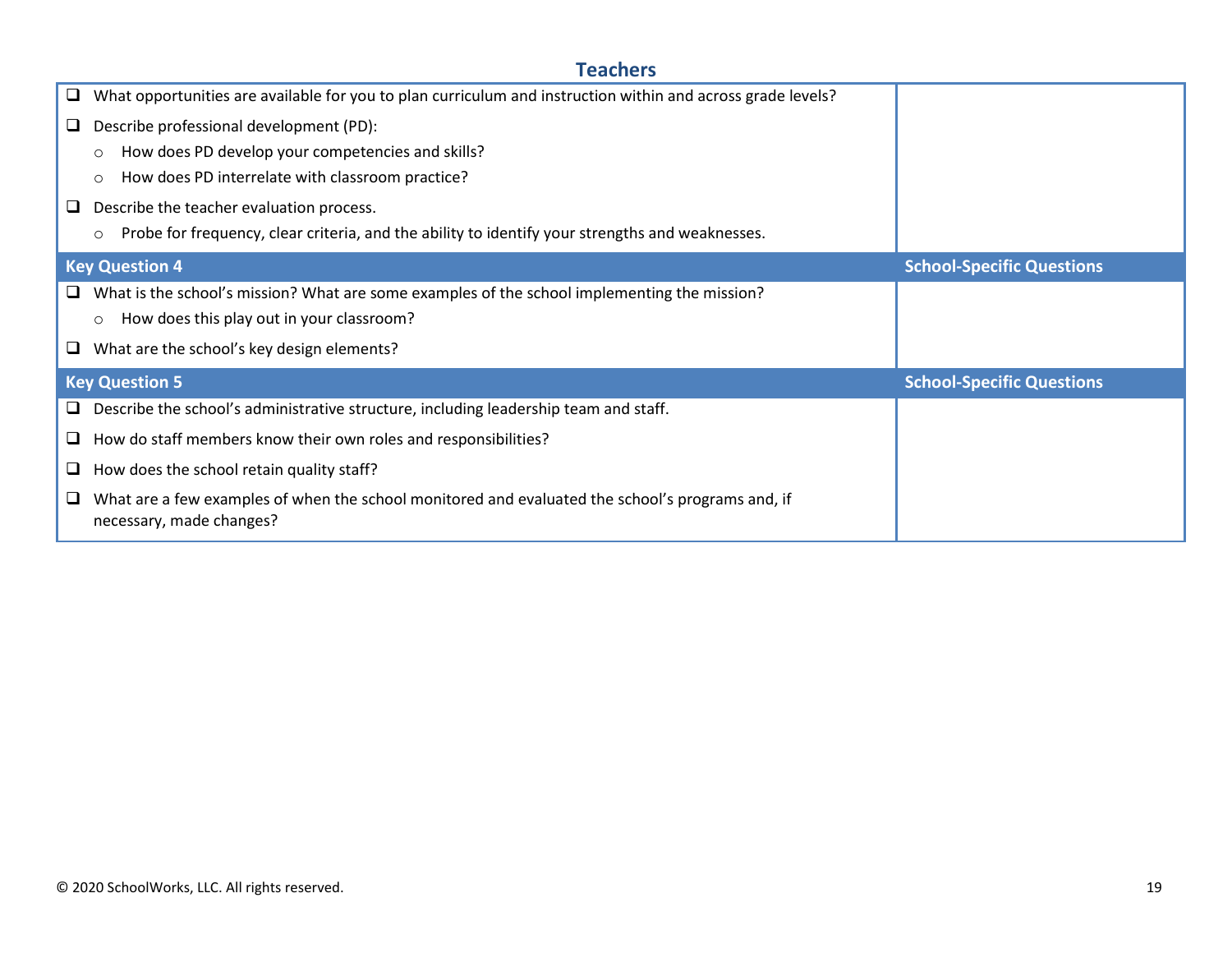# **Non-Instructional Staff**

|    | <b>Key Question 4</b>                                                                                                                                                                                                                       | <b>School-Specific Questions</b> |
|----|---------------------------------------------------------------------------------------------------------------------------------------------------------------------------------------------------------------------------------------------|----------------------------------|
| Q. | What is the school's mission? What are some examples of the school implementing the mission?                                                                                                                                                |                                  |
| Q. | What are the school's key design elements?                                                                                                                                                                                                  |                                  |
|    | <b>Key Question 5</b>                                                                                                                                                                                                                       | <b>School-Specific Questions</b> |
|    | $\Box$ Describe the school's administrative structure, including leadership team and staff.                                                                                                                                                 |                                  |
| ⊔  | How do staff members know their own roles and responsibilities?                                                                                                                                                                             |                                  |
|    | $\Box$ How does the school retain quality staff?                                                                                                                                                                                            |                                  |
| u  | What is the process to ensure the school has allocated sufficient resources to support the achievement of<br>goals?                                                                                                                         |                                  |
| ┕  | Has the school maintained adequate student enrollment? What strategies have been implemented?                                                                                                                                               |                                  |
| ⊔  | Does the school have procedures to monitor enrollment and retention targets for special education students,<br>ELL students, and students who qualify for free and reduced-price lunch, and adjusts its recruitment efforts<br>accordingly? |                                  |
| ⊔  | What are a few examples of when the school monitored and evaluated the school's programs and, if<br>necessary, made changes?                                                                                                                |                                  |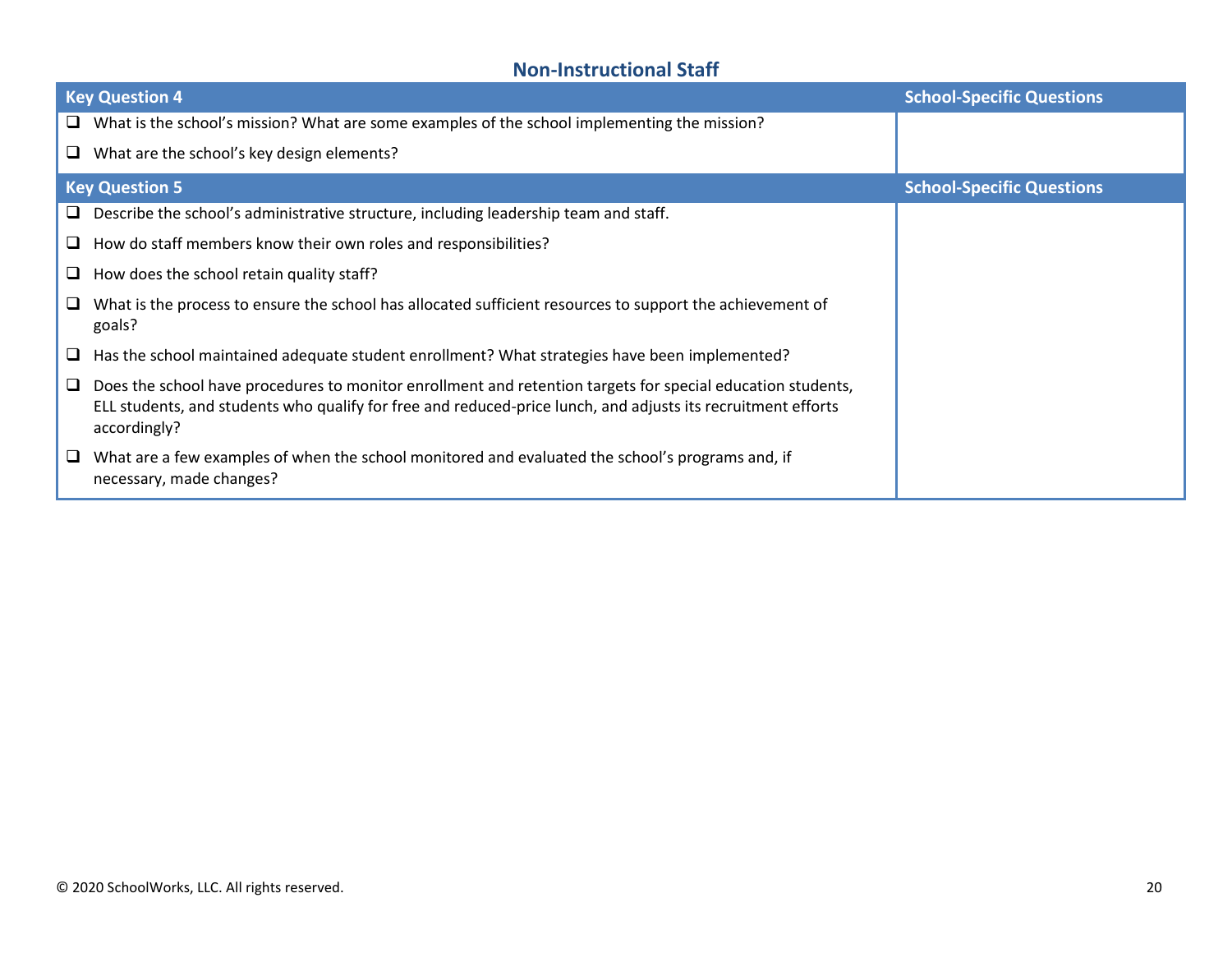# **Students**

| <b>Key Question 1</b>                                                                                                   | <b>School-specific questions</b> |
|-------------------------------------------------------------------------------------------------------------------------|----------------------------------|
| What does a typical lesson look like?<br>u.                                                                             |                                  |
| $\circ$ ELA, math                                                                                                       |                                  |
| How do you know how you are doing academically?<br>⊔                                                                    |                                  |
| $\Box$ Is instruction challenging? Provide examples.                                                                    |                                  |
| What do you do if you need help academically? How do you get more assistance?<br>u.                                     |                                  |
| <b>Key Question 2</b>                                                                                                   | <b>School-specific questions</b> |
| What are your teachers' expectations for behavior while in the classroom? Out of the classroom?                         |                                  |
| Is there an established behavioral system?<br>$\circ$                                                                   |                                  |
| What are the school's rules? What are your classroom's rules?<br>□                                                      |                                  |
| What happens if you break the rules? What is the process?<br>$\circ$                                                    |                                  |
| How do you know how you are doing behaviorally?<br>⊔                                                                    |                                  |
| How do teachers treat students?                                                                                         |                                  |
| Probe for respectful interactions and encouraging cultural norms.                                                       |                                  |
| Do you feel safe in the school (both physically and emotionally)?<br>⊔                                                  |                                  |
| Is there an adult in the building to whom you can go if you need help (academically or socially-emotionally)?<br>$\Box$ |                                  |
| <b>Key Question 4</b>                                                                                                   | <b>School-Specific Questions</b> |
| $\Box$ What is the school's mission? What are some examples of the school implementing the mission?                     |                                  |
| $\Box$ What are the school's key design elements?                                                                       |                                  |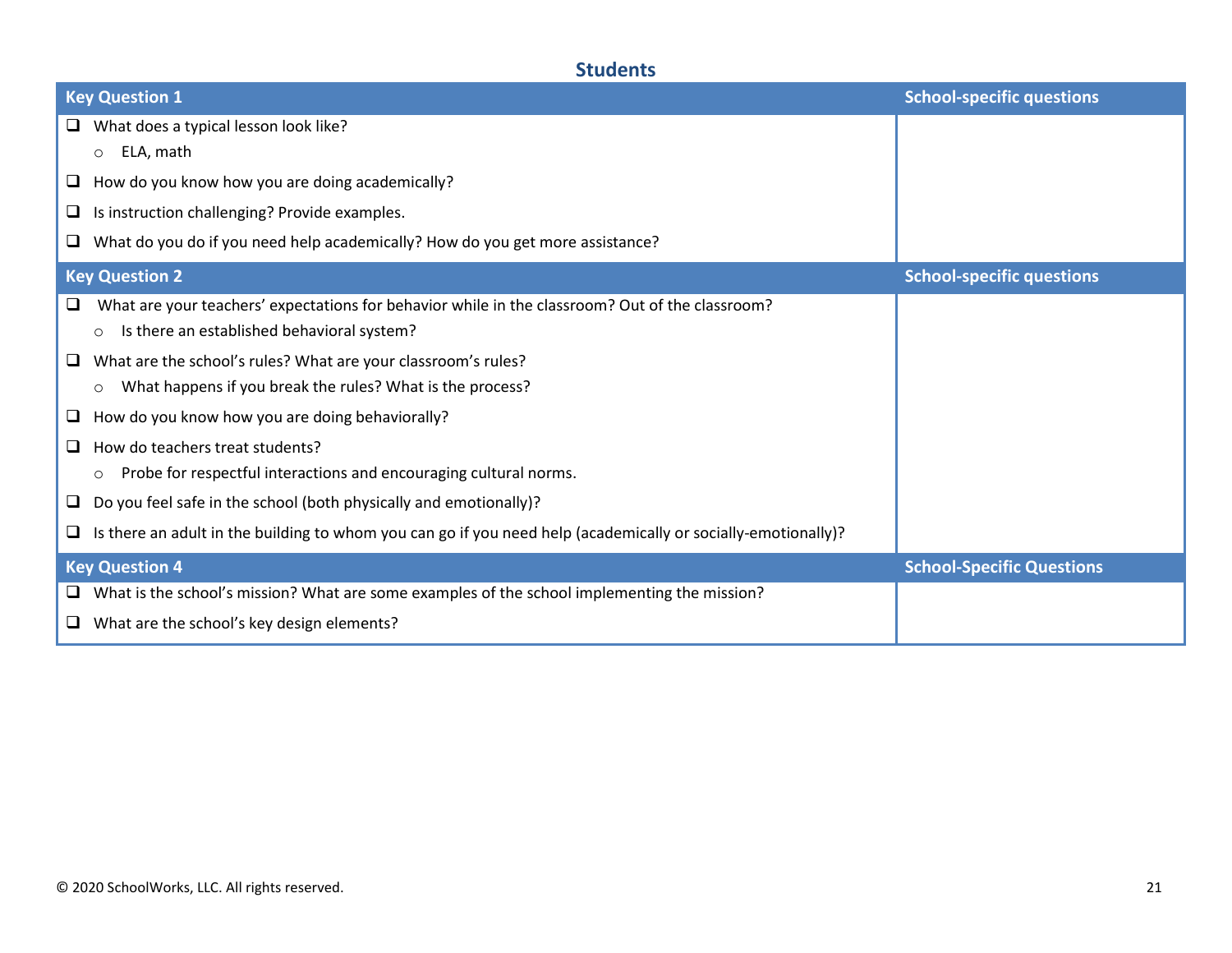# **Parents**

| <b>Key Question 1</b>                                                                                             | <b>School-specific questions</b> |
|-------------------------------------------------------------------------------------------------------------------|----------------------------------|
| How do you know how your student is doing academically?<br>⊔                                                      |                                  |
| Is instruction challenging for your student? Provide examples.<br>⊔                                               |                                  |
| $\Box$ If your child is struggling, how does s/he get more assistance/help?                                       |                                  |
| <b>Key Question 2</b>                                                                                             | <b>School-specific questions</b> |
| What are your teachers' expectations for your child's behavior while in the classroom? Out of the classroom?<br>u |                                  |
| Is there an established behavioral system?<br>$\circ$                                                             |                                  |
| How do you know how your student is doing behaviorally?<br>⊔                                                      |                                  |
| How do teachers treat students?<br>□                                                                              |                                  |
| Probe for respectful interactions and encouraging cultural norms<br>$\circ$                                       |                                  |
| Do you believe your child is safe in the school (both physically and emotionally)?<br>⊔                           |                                  |
| <b>Key Question 4</b>                                                                                             | <b>School-Specific Questions</b> |
| What is the school's mission? What are some examples of the school implementing the mission?<br>□                 |                                  |
| What are the school's key design elements?<br>⊔                                                                   |                                  |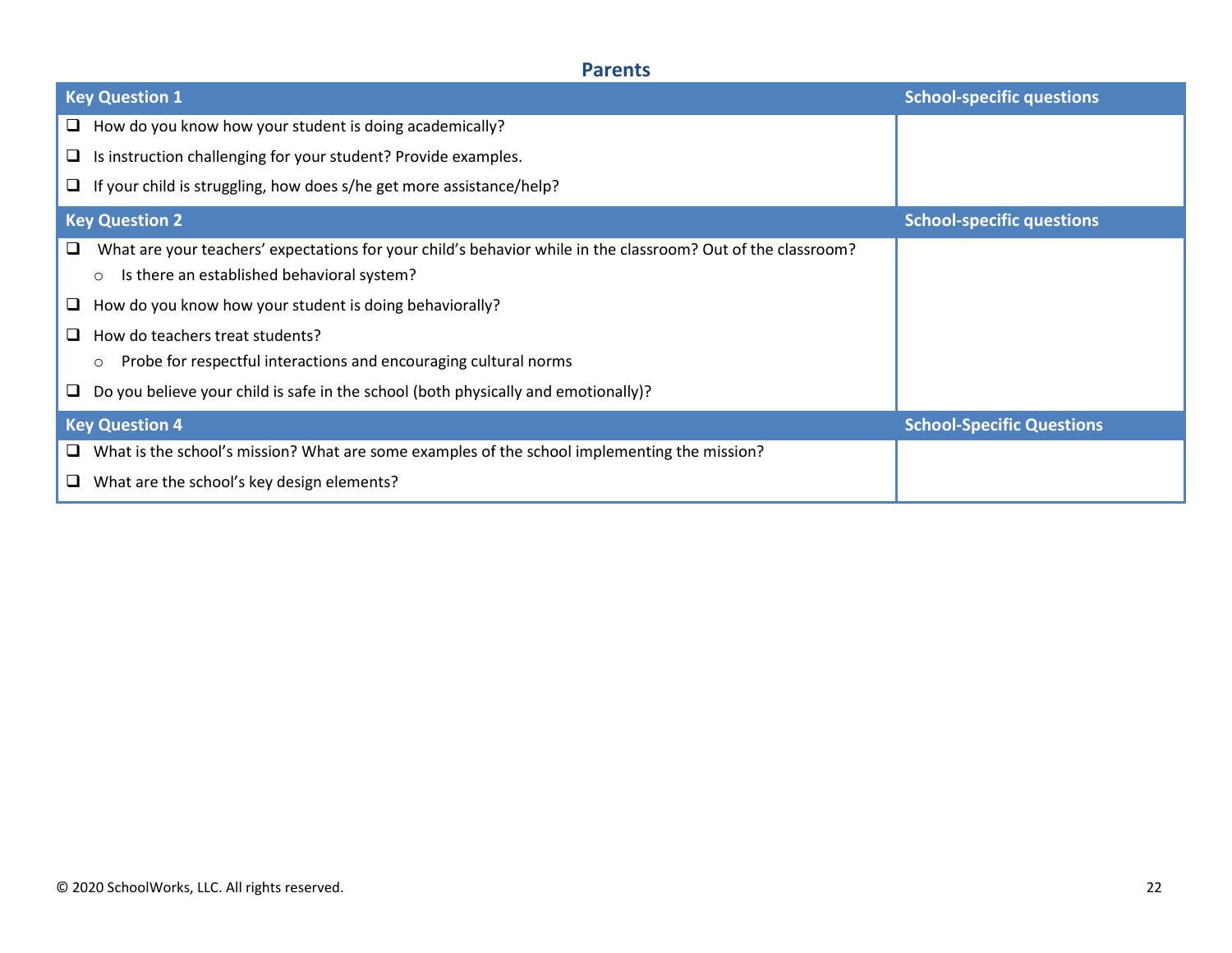# **Appendix D: GVSU CSO Renewal Benchmarks**

| <b>Charter School Renewal Guide</b>        |                                                                                                                                                                                                                                                                                                                                                                                                                                                                                                                                                                                     |                                                                                                                |                                                                                                                                                                                      |
|--------------------------------------------|-------------------------------------------------------------------------------------------------------------------------------------------------------------------------------------------------------------------------------------------------------------------------------------------------------------------------------------------------------------------------------------------------------------------------------------------------------------------------------------------------------------------------------------------------------------------------------------|----------------------------------------------------------------------------------------------------------------|--------------------------------------------------------------------------------------------------------------------------------------------------------------------------------------|
| <b>School Year</b>                         | <b>School Visited</b>                                                                                                                                                                                                                                                                                                                                                                                                                                                                                                                                                               | <b>Date of Visit</b>                                                                                           | Evidence strongly supports,<br>supports, somewhat<br>supports, does not support                                                                                                      |
|                                            |                                                                                                                                                                                                                                                                                                                                                                                                                                                                                                                                                                                     | <b>Renewal Question 1</b><br>Is the school an academic success?                                                |                                                                                                                                                                                      |
| <b>Evidence Category</b>                   |                                                                                                                                                                                                                                                                                                                                                                                                                                                                                                                                                                                     | <b>Benchmarks</b>                                                                                              |                                                                                                                                                                                      |
| Renewal<br><b>Benchmark 1A</b>             |                                                                                                                                                                                                                                                                                                                                                                                                                                                                                                                                                                                     | During the contract term, the school has met or come close to meeting its Educational Goals<br>(Schedule 7-1). | Does evidence support?                                                                                                                                                               |
|                                            | in the charter contract:                                                                                                                                                                                                                                                                                                                                                                                                                                                                                                                                                            | The CSO determines the extent to which the school has met the Educational Goals as set forth                   | <b>CSO Comments</b><br>*Note that your most                                                                                                                                          |
| <b>Educational Goals</b><br>(Schedule 7-1) | Academic Achievement: As measured by the State assessment, the school's percentage of<br>total tested students in all tested grades identified as proficient in all tested subjects or<br>identified as college-ready as reported by the Michigan Department of Education will meet or<br>exceed the select peer schools' mean reported percentage of total tested students in all<br>peer schools are the set of school buildings determined annually by GVSU to be the most<br>demographically, socioeconomically, programmatically, and geographically similar to the<br>school. | tested grades identified as proficient in all tested subjects or identified as college-ready. Select           | <b>recent School Performance</b><br><b>Report (created by GVSU)</b><br>will automatically be<br>imported. Please submit<br>any additional information<br>you believe to be relevant. |
|                                            | Academic Growth: As measured by the State assessment, the school's mean student growth<br>percentile rank in English language arts and math will meet or exceed the select peer schools'<br>mean student growth percentile rank. Select peer schools are the set of school buildings<br>determined annually by GVSU to be the most demographically, socioeconomically,<br>programmatically, and geographically similar to the school.                                                                                                                                               |                                                                                                                |                                                                                                                                                                                      |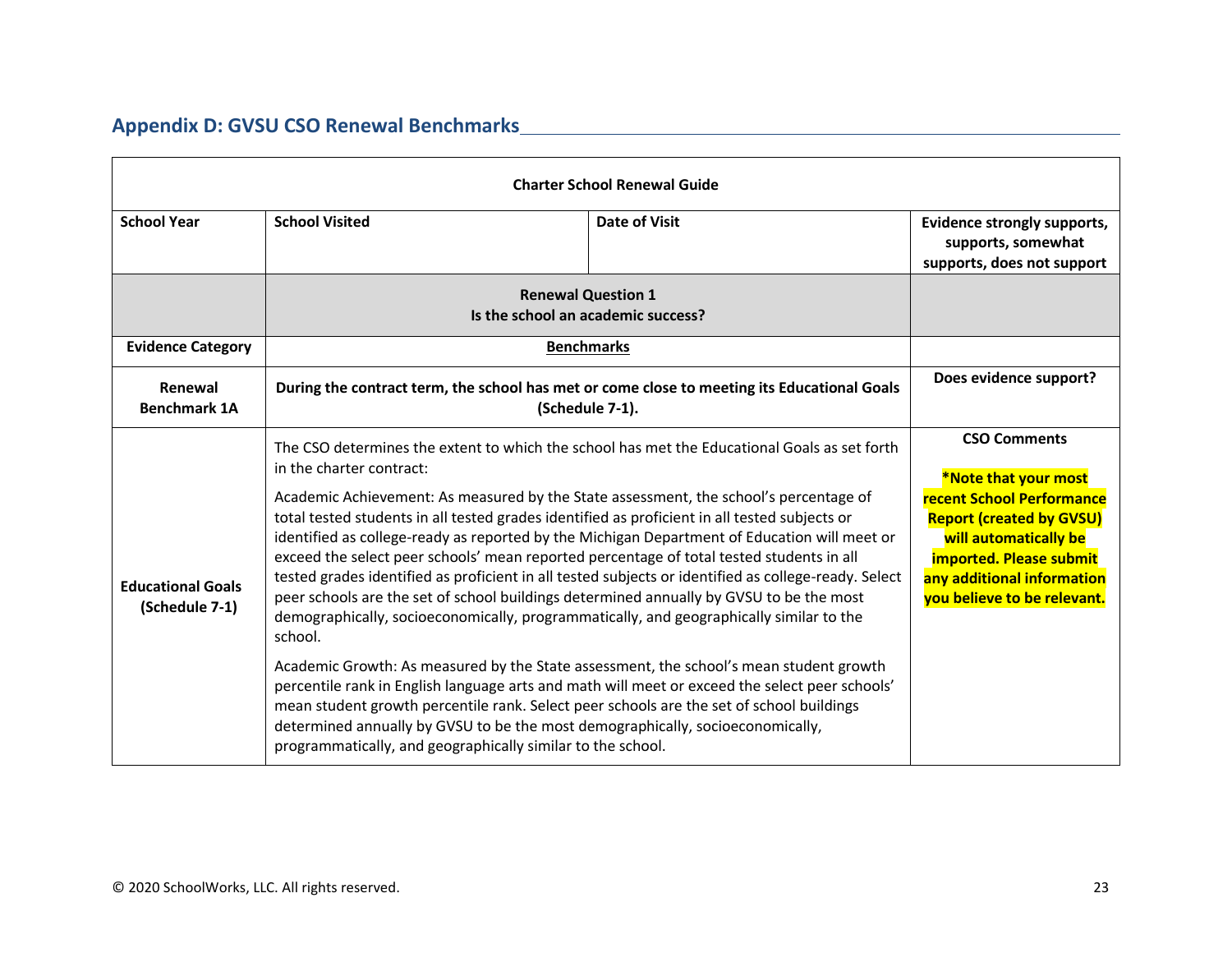|                                  | <b>Renewal Question 1</b><br>Is the school an academic success?                                                                                                                                                                                                                                                                                                                                                                                                                                                                                                                                                                                                                                                                                                                                                                                                                                                                                                                |                        |
|----------------------------------|--------------------------------------------------------------------------------------------------------------------------------------------------------------------------------------------------------------------------------------------------------------------------------------------------------------------------------------------------------------------------------------------------------------------------------------------------------------------------------------------------------------------------------------------------------------------------------------------------------------------------------------------------------------------------------------------------------------------------------------------------------------------------------------------------------------------------------------------------------------------------------------------------------------------------------------------------------------------------------|------------------------|
| Renewal<br><b>Benchmark 1B</b>   | The school has an assessment system that improves instructional effectiveness and student<br>learning.                                                                                                                                                                                                                                                                                                                                                                                                                                                                                                                                                                                                                                                                                                                                                                                                                                                                         | Does evidence support? |
| Use of<br><b>Assessment Data</b> | The following items are generally present within the school:<br>The school regularly administers valid and reliable assessments aligned to the school's<br>curriculum and State performance standards;<br>The school has successfully implemented all requirements under Michigan's 3 <sup>rd</sup> Grade<br>Reading Law;<br>The school has a valid and reliable process for scoring and analyzing assessments;<br>The school makes assessment data accessible to teachers, school leaders, Board<br>members, parents, and the community;<br>Teachers use assessment results to meet students' needs by adjusting classroom<br>instruction, grouping students and/or identifying students for special intervention;<br>School leaders use assessment results to evaluate teacher effectiveness and to develop<br>professional development and coaching strategies; and<br>The school regularly communicates to parents/guardians about their students' progress<br>and growth. | <b>CSO Comments</b>    |

#### **Examples of evidence for 1A and 1B:**

- Assessment schedule/calendar and data other than M-STEP (Northwest Evaluation Association Measures of Academic Progress [NWEA MAP], initial and extensive), related to both growth and achievement; provide historical trends
- Multi-Tier System of Supports (MTSS)/intervention programs; describe implementation, monitoring and utilization of results to drive instruction
- Professional development (PD) calendar and artifacts (e.g., PowerPoint slides of PD), including opportunities/training related to academics (direct instruction, differentiation, intervention, etc.)
- Process for communicating assessment results to staff, students, and families
- Data analysis process, including any teams that meet to analyze data (school-wide, grade level, content area, etc.); describe structures, initiatives, outcomes
- Improvement plan or processes if goals are not met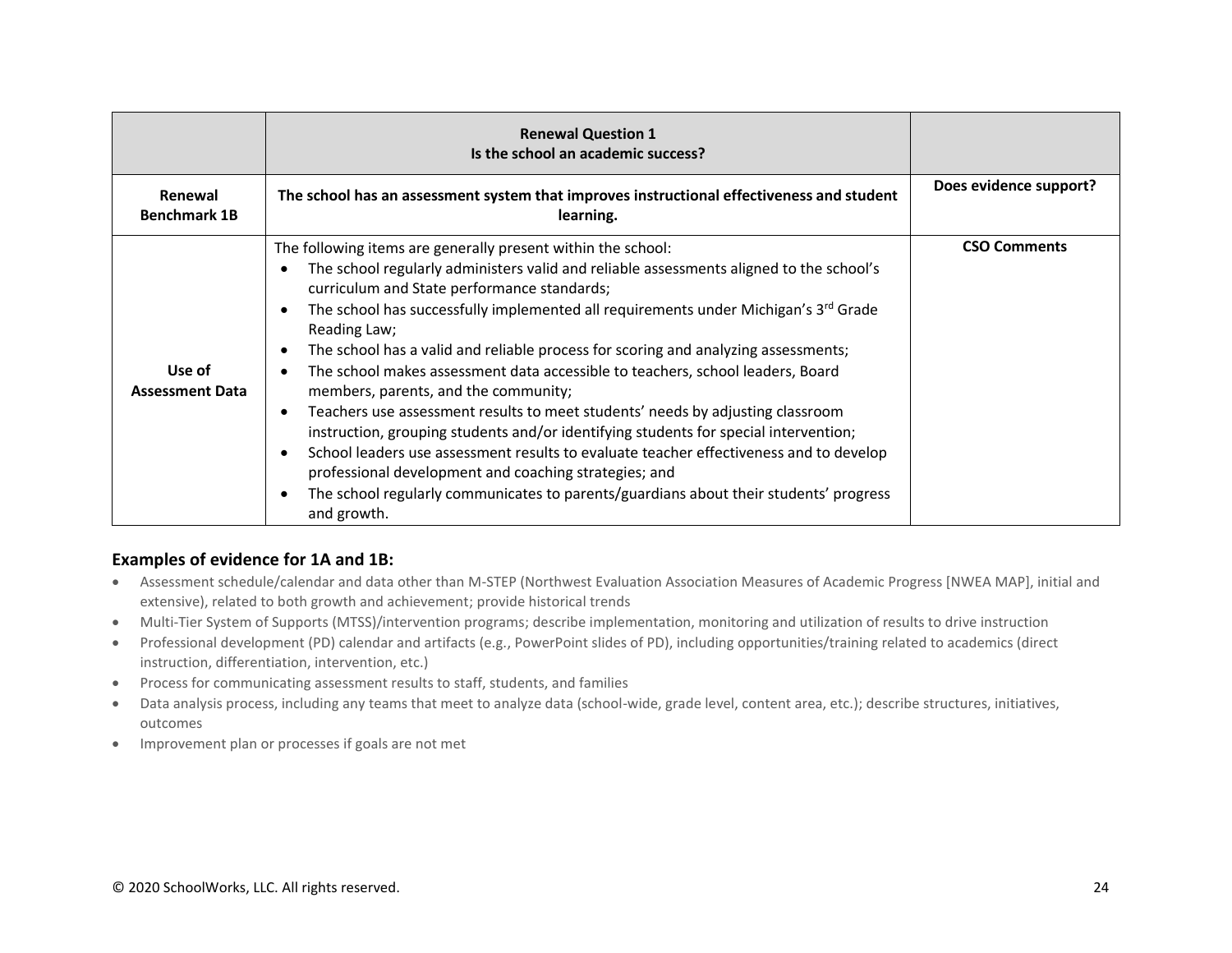|                                | <b>Renewal Question 1</b><br>Is the school an academic success?                                                                                                                                                                                                                                                                                                                                                                                                                                                                                                                                                                                                                                                         |                        |
|--------------------------------|-------------------------------------------------------------------------------------------------------------------------------------------------------------------------------------------------------------------------------------------------------------------------------------------------------------------------------------------------------------------------------------------------------------------------------------------------------------------------------------------------------------------------------------------------------------------------------------------------------------------------------------------------------------------------------------------------------------------------|------------------------|
| Renewal<br><b>Benchmark 1C</b> | The school's curriculum supports teachers in their instructional planning.                                                                                                                                                                                                                                                                                                                                                                                                                                                                                                                                                                                                                                              | Does evidence Support? |
| <b>Curriculum</b>              | The following elements are generally present:<br>The school has a curriculum framework with student performance expectations that<br>provides a fixed, underlying structure, aligned to State standards and across grades;<br>In addition to the framework, the school has supporting tools (i.e., curriculum maps or<br>scope and sequence documents) that provide a bridge between the curriculum<br>framework and lesson plans;<br>Teachers know what to teach and when to teach it based on these documents;<br>The school has a process for selecting, developing, and reviewing its curriculum<br>documents and its resources for delivering the curriculum; and<br>Teachers plan purposeful and focused lessons. | <b>CSO Comments</b>    |

### **Examples of evidence for 1C:** Curriculum alignment (sample only) with academic standards

- Sample of Curriculum maps/guides (scope and sequence, pacing guides, etc.)
- Sample lesson plans from different grade levels and subject areas
- Curriculum teams/Professional Learning Communities (PLCs); describe structures, initiatives, outcomes
- Instructional Specialist job description (or similar position)
- PD opportunities/training related to curriculum (design/development, lesson planning, etc.)
- Curriculum revision process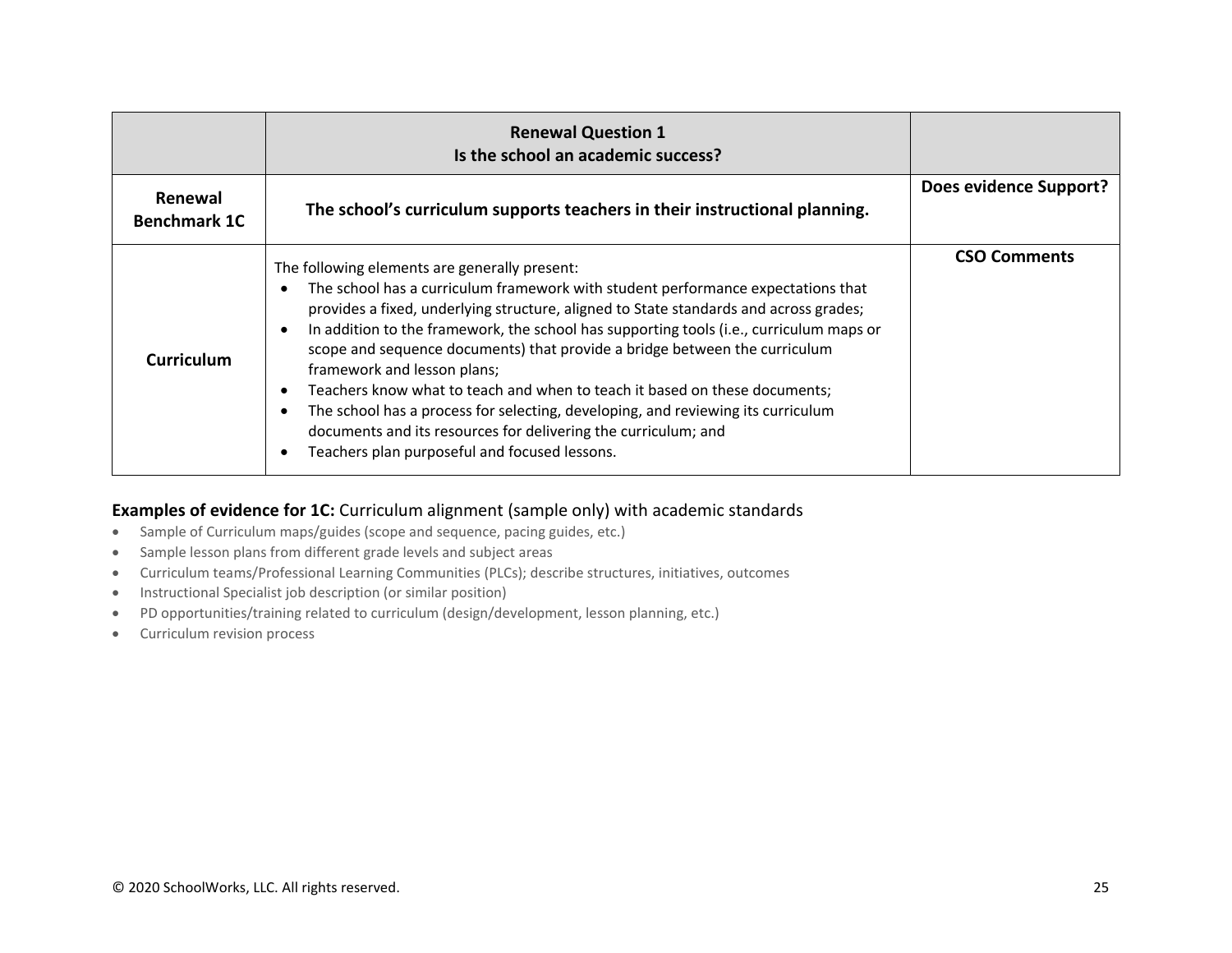|                                | <b>Renewal Question 1</b><br>Is the school an academic success?                                                                                                                                                                                                                                                                                                                                                                                                                                                                                                                                                                                                     |                        |
|--------------------------------|---------------------------------------------------------------------------------------------------------------------------------------------------------------------------------------------------------------------------------------------------------------------------------------------------------------------------------------------------------------------------------------------------------------------------------------------------------------------------------------------------------------------------------------------------------------------------------------------------------------------------------------------------------------------|------------------------|
| Renewal<br><b>Benchmark 1D</b> |                                                                                                                                                                                                                                                                                                                                                                                                                                                                                                                                                                                                                                                                     | Does evidence support? |
|                                | High quality instruction is evident throughout the school.                                                                                                                                                                                                                                                                                                                                                                                                                                                                                                                                                                                                          |                        |
| Pedagogy                       | The following elements are generally present within the school:<br>Teachers deliver purposeful lessons with clear objectives aligned to the school's<br>curriculum and state standards;<br>Teachers regularly and effectively use techniques to check for student understanding;<br>Teachers include opportunities in their lessons to challenge students with questions and<br>activities that develop depth of understanding and higher-order thinking and problem-<br>solving skills;<br>Teachers maximize learning time (e.g./ appropriate pacing, on-task student behavior,<br>clear lesson focus and clear directions to students); transitions are efficient | <b>CSO Comments</b>    |

### **Examples of evidence for 1D:**

- Instructional expectations (e.g. non-negotiables)
- School-wide model of instruction
- Instructional initiatives based on identified needs
- Teacher evaluation tools
- Lesson plan formats, sample unit/lesson plans
- PD opportunities/training related to instruction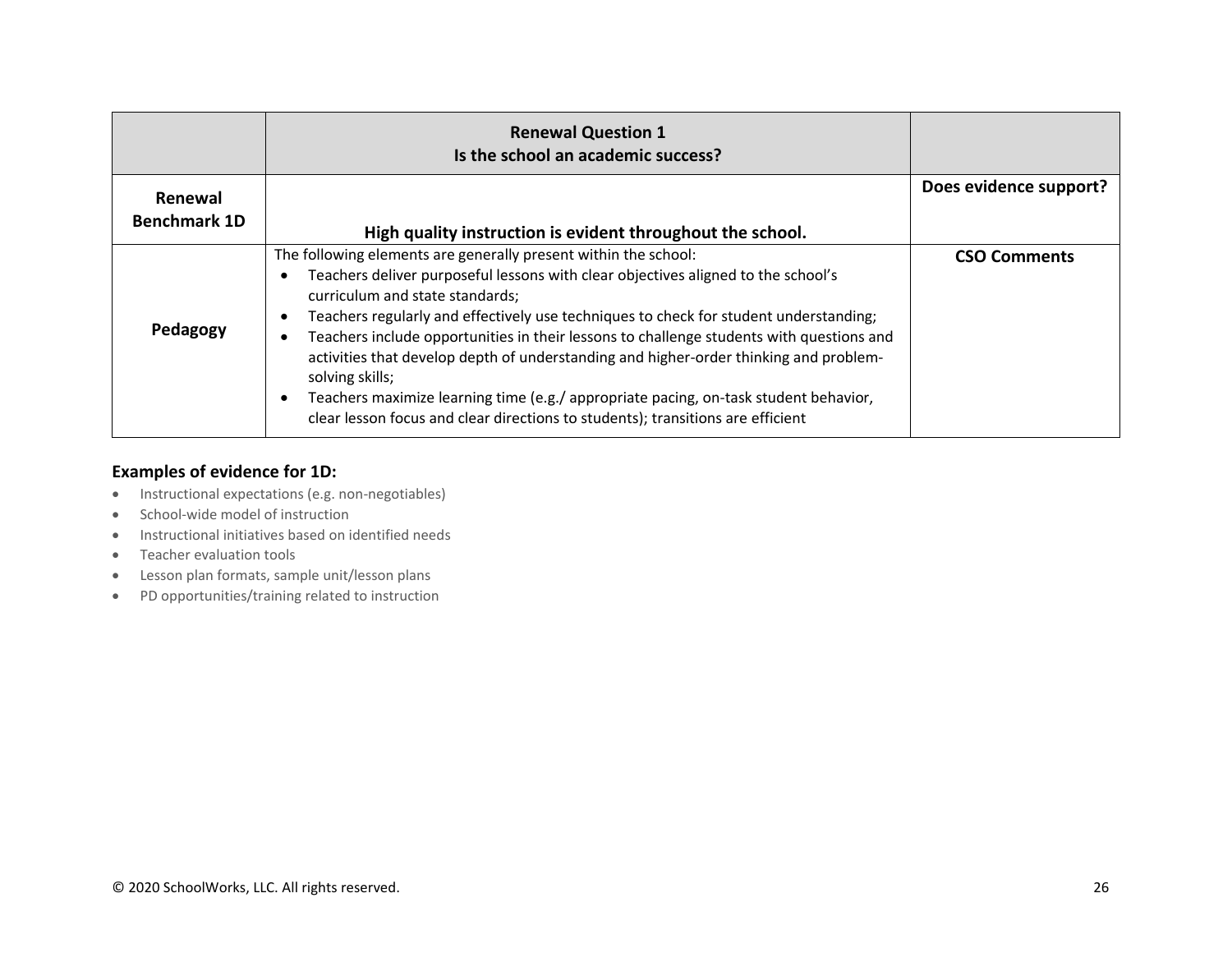|                                    | <b>Renewal Question 1</b><br>Is the school an academic success?                                                                                                                                                                                                                                                                                                                                                                                                                                                                                                                                                                                                                                                                                                                                                                                                                                                                                                                        |                        |
|------------------------------------|----------------------------------------------------------------------------------------------------------------------------------------------------------------------------------------------------------------------------------------------------------------------------------------------------------------------------------------------------------------------------------------------------------------------------------------------------------------------------------------------------------------------------------------------------------------------------------------------------------------------------------------------------------------------------------------------------------------------------------------------------------------------------------------------------------------------------------------------------------------------------------------------------------------------------------------------------------------------------------------|------------------------|
| Renewal                            |                                                                                                                                                                                                                                                                                                                                                                                                                                                                                                                                                                                                                                                                                                                                                                                                                                                                                                                                                                                        | Does evidence support? |
| <b>Benchmark 1E</b>                | The school has strong instructional leadership.                                                                                                                                                                                                                                                                                                                                                                                                                                                                                                                                                                                                                                                                                                                                                                                                                                                                                                                                        |                        |
| <b>Instructional</b><br>Leadership | The following elements are generally present:<br>The school's leadership establishes an environment of high expectations for teacher<br>performance (in content knowledge and pedagogical skills) and in which teachers believe<br>that all students can succeed;<br>The instructional leadership is adequate to support the development of the teaching<br>staff;<br>Teachers are assigned to a mentor or master teachers for the first 3 years of his/her<br>employment in the classroom, in accordance with State law (MCL 380.1526);<br>Instructional leaders implement a comprehensive professional development program<br>that develops the competencies and skills of all teachers;<br>Professional development activities are interrelated with classroom practice;<br>Instructional leaders regularly conduct teacher evaluations in accordance with State law;<br>and<br>Instructional leaders hold teachers accountable for quality instruction and student<br>achievement. | <b>CSO Comments</b>    |

### **Examples of evidence for 1E:**

- Narrative to describe leadership approach
- Organizational chart (internal); outline specific roles and responsibilities
- A description of the school's teacher mentorship/coaching program, including a sample schedule
- Professional development (PD) calendar and artifacts (e.g. PowerPoint slides of PD), including opportunities/training related to development, based on identified needs
- Specialists (instructional, intervention, assessment, etc.) job descriptions to support staff development
- Teacher evaluation tools, including sample completed teacher evaluations and informal observation/feedback forms (names removed)
- Coaching schedule and tracker, if applicable
- Agendas/minutes from leadership team or other staff meetings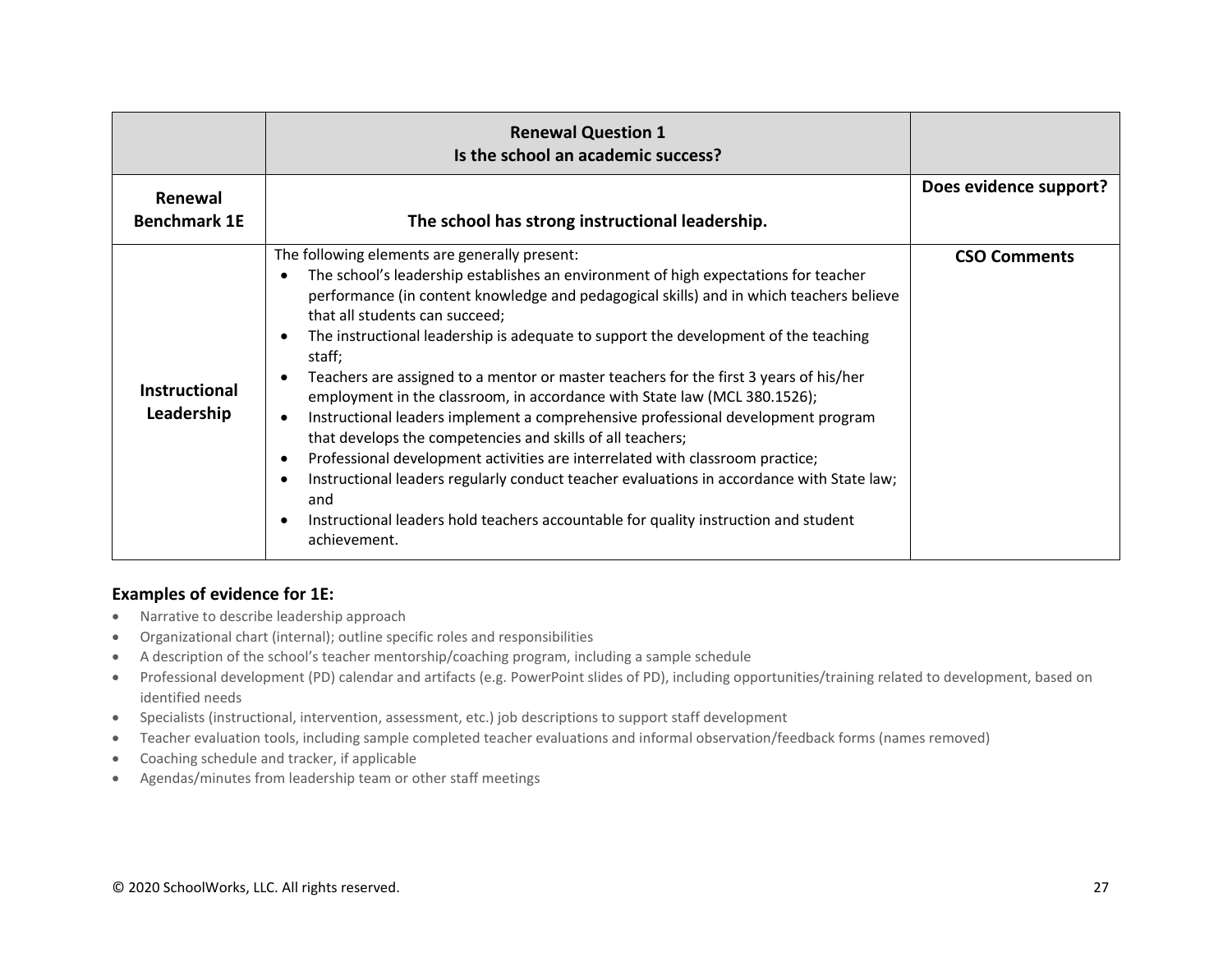|                         | <b>Renewal Question 1</b><br>Is the school an academic success?                                                                                                                                                                                                                                                                                                                                                                                                                                                                                                                                                                                                                                                                                                                                                                                                                                                                                                                                                                                                |                        |
|-------------------------|----------------------------------------------------------------------------------------------------------------------------------------------------------------------------------------------------------------------------------------------------------------------------------------------------------------------------------------------------------------------------------------------------------------------------------------------------------------------------------------------------------------------------------------------------------------------------------------------------------------------------------------------------------------------------------------------------------------------------------------------------------------------------------------------------------------------------------------------------------------------------------------------------------------------------------------------------------------------------------------------------------------------------------------------------------------|------------------------|
| Renewal                 |                                                                                                                                                                                                                                                                                                                                                                                                                                                                                                                                                                                                                                                                                                                                                                                                                                                                                                                                                                                                                                                                | Does evidence support? |
| <b>Benchmark 1F</b>     | The school meets the educational needs of at-risk students.                                                                                                                                                                                                                                                                                                                                                                                                                                                                                                                                                                                                                                                                                                                                                                                                                                                                                                                                                                                                    |                        |
| <b>At-Risk Students</b> | The following elements are generally present:<br>The school uses clear procedures for identifying at-risk students including students<br>with disabilities, English language learners and those struggling academically;<br>The school has adequate intervention programs to meet the needs of at-risk<br>students;<br>General education teachers, as well as specialists, utilize effective strategies to<br>support students within the general education program;<br>The school adequately monitors the progress and success of at-risk students;<br>Teachers are aware of their students' progress toward meeting individualized<br>education plan (IEP) goals, achieving English proficiency or school-based goals for<br>struggling students;<br>The school provides adequate training and professional development to identify at-<br>risk students and to help teachers meet students' needs; and<br>The school provides opportunities for coordination between classroom teachers<br>and at-risk program staff including school nurse, if applicable. | <b>CSO Comments</b>    |

#### **Examples of evidence for 1F:**

- Multi-Tier System of Supports (MTSS)/intervention programs; describe implementation, monitoring, and utilization of results to drive instruction
- Special education, 504 and ELL evaluation process (including identification process)
- Job descriptions of staff that provide support to students with special needs (consultants, teachers, paraprofessionals, etc.)
- Process for communication between general educators and support staff, including communication documents/tools
- Transition services/supports
- Continuum of services
- Connection with outside agencies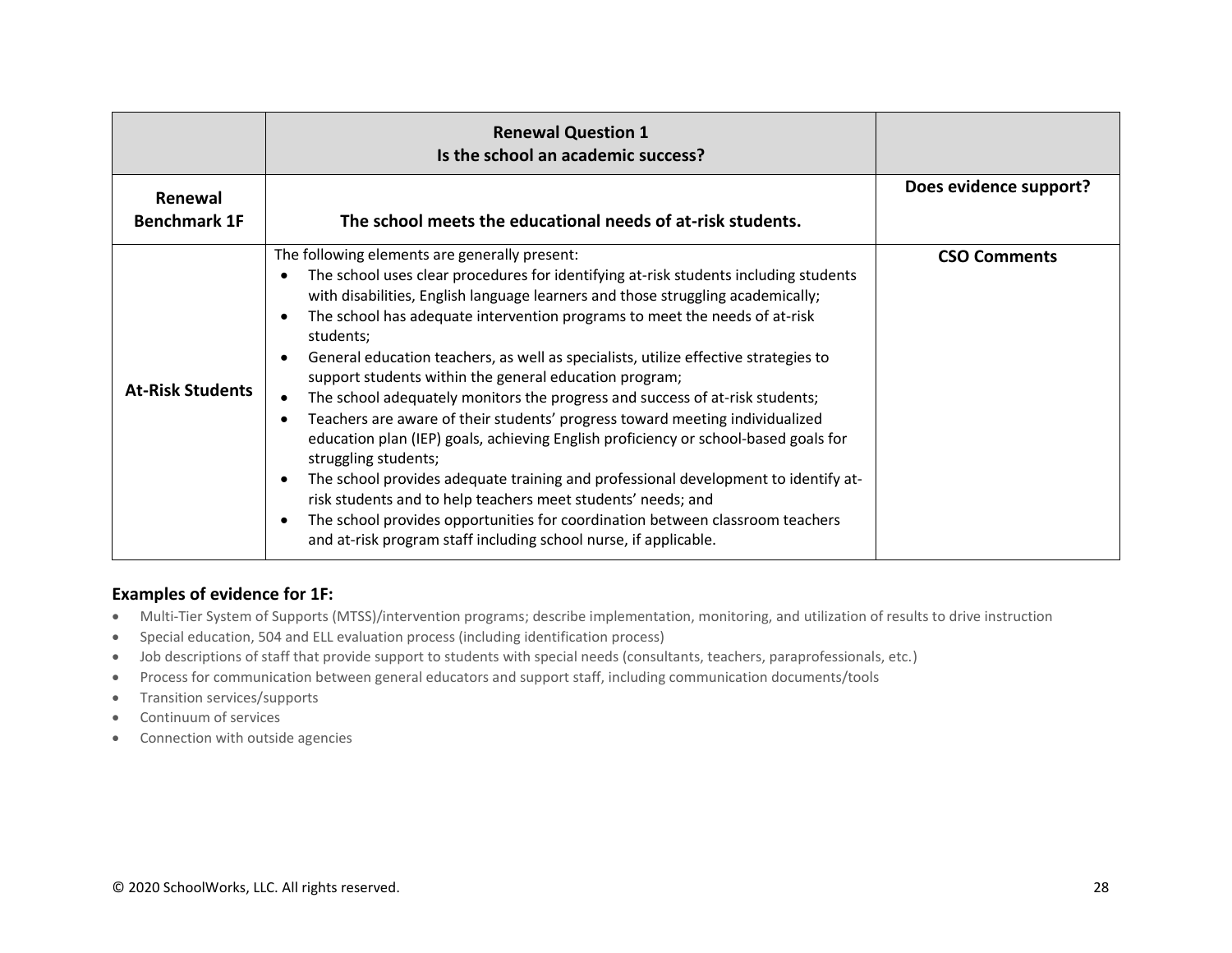|                                                    | <b>Renewal Question 2</b><br>Is the school an effective, viable organization?                                                                                                                                                                     |                                                                                    |
|----------------------------------------------------|---------------------------------------------------------------------------------------------------------------------------------------------------------------------------------------------------------------------------------------------------|------------------------------------------------------------------------------------|
| Renewal<br><b>Benchmark 2A</b>                     | The school is faithful to its mission and has implemented the key design<br>elements included in its charter.                                                                                                                                     | Does evidence support?                                                             |
| <b>Mission &amp; Key</b><br><b>Design Elements</b> | The following elements are generally present:<br>The school faithfully follows its mission; and<br>The school has implemented its key design elements.                                                                                            | <b>CSO Comments</b><br>Please provide a<br>narrative to support this<br>benchmark. |
| Renewal<br><b>Benchmark 2B</b>                     | Parents/guardians and students are satisfied with the school.                                                                                                                                                                                     |                                                                                    |
| Parents and<br><b>Students</b>                     | The following elements are generally present:<br>The school regularly communicates each child's academic performance results to<br>families;<br>Families are satisfied with the school; and<br>Parents keep their children enrolled year-to-year. | <b>CSO Comments</b>                                                                |

#### **Examples of evidence for 2A:**

- Narrative to describe school's focus on its mission and key design elements
- Key design elements and artifacts that demonstrate the implementation of the key design elements

#### **Examples of evidence for 2B:**

- Parent communication methods (website, newsletters, surveys\*, committees, etc.)
- Parent satisfaction surveys
- Student performance reporting methods (grade/behavior reports, parent access to web based system, etc.)
- Enrollment and retention data; provide historical trends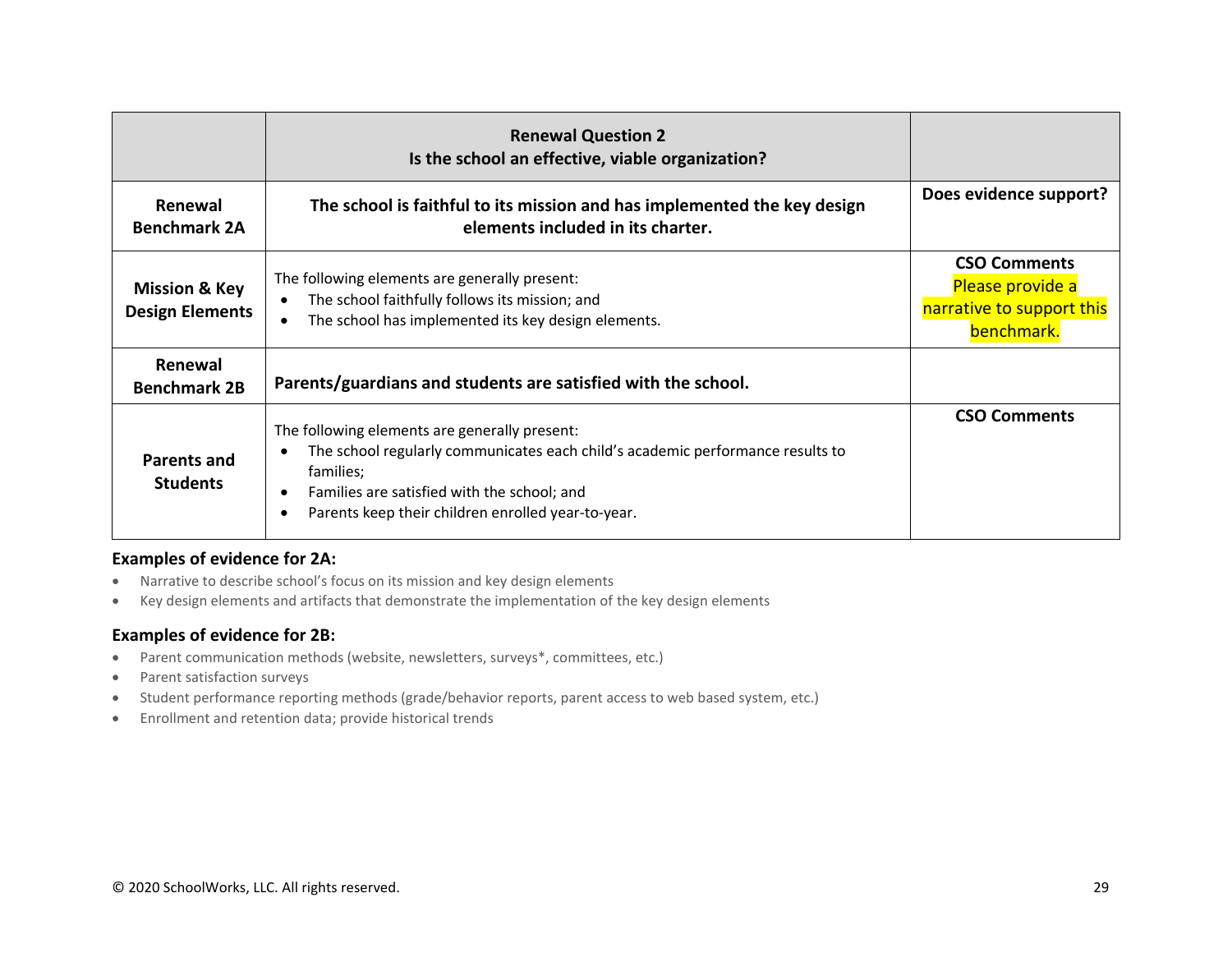|                                | <b>Renewal Question 2</b><br>Is the school an effective, viable organization?                                                                                                                                                                                                                                                                                                                                                                                                                                                                                                                                                                                                                                                                                                                                                                                                                                                                                                                                                                        |                                                                                                                                                                                                                       |
|--------------------------------|------------------------------------------------------------------------------------------------------------------------------------------------------------------------------------------------------------------------------------------------------------------------------------------------------------------------------------------------------------------------------------------------------------------------------------------------------------------------------------------------------------------------------------------------------------------------------------------------------------------------------------------------------------------------------------------------------------------------------------------------------------------------------------------------------------------------------------------------------------------------------------------------------------------------------------------------------------------------------------------------------------------------------------------------------|-----------------------------------------------------------------------------------------------------------------------------------------------------------------------------------------------------------------------|
| Renewal<br><b>Benchmark 2C</b> | The school organization effectively supports the delivery of the educational<br>program.                                                                                                                                                                                                                                                                                                                                                                                                                                                                                                                                                                                                                                                                                                                                                                                                                                                                                                                                                             | Does evidence support?                                                                                                                                                                                                |
| Organizational<br>Capacity     | The following elements are generally present:<br>The school has established an administrative structure with staff, operational systems,<br>policies, and procedures that allow the school to carry out its academic program;<br>The organizational structure establishes distinct lines of accountability with clearly<br>defined roles and responsibilities;<br>The school has a clear student discipline system at the administrative level that is<br>consistently applied;<br>The school retains quality staff;<br>$\bullet$<br>The school has allocated sufficient resources to support the achievement of goals;<br>The school maintains adequate student enrollment;<br>The school has procedures to monitor its progress toward meeting enrollment and<br>retention targets for special education students, ELLs and students who qualify for free<br>and reduced-price lunch, and adjusts its recruitment efforts accordingly; and<br>The school regularly monitors and evaluates the school's programs and makes changes if<br>necessary. | <b>CSO Comments</b><br>*Note that your student<br>and staff handbooks will<br>automatically be<br><b>imported for this</b><br>question. Please submit<br>any additional<br>information you believe<br>to be relevant. |

### **Examples of evidence for 2C:**

- Organizational chart (internal); outline specific roles and responsibilities
- Enrollment and retention (student and teacher) data and process to monitor its progress toward meeting enrollment and retention targets for special education students, ELLs and students who qualify for free and reduced-price lunch, and adjusts its recruitment efforts accordingly; provide historical trends
- Monitoring systems and procedures describe implementation and utilization of results to drive changes
- Marketing materials/initiatives to support enrollment/retention goals
- Handbooks (student, parent, staff, etc.) and Policies (behavior, etc.), including discipline system and policies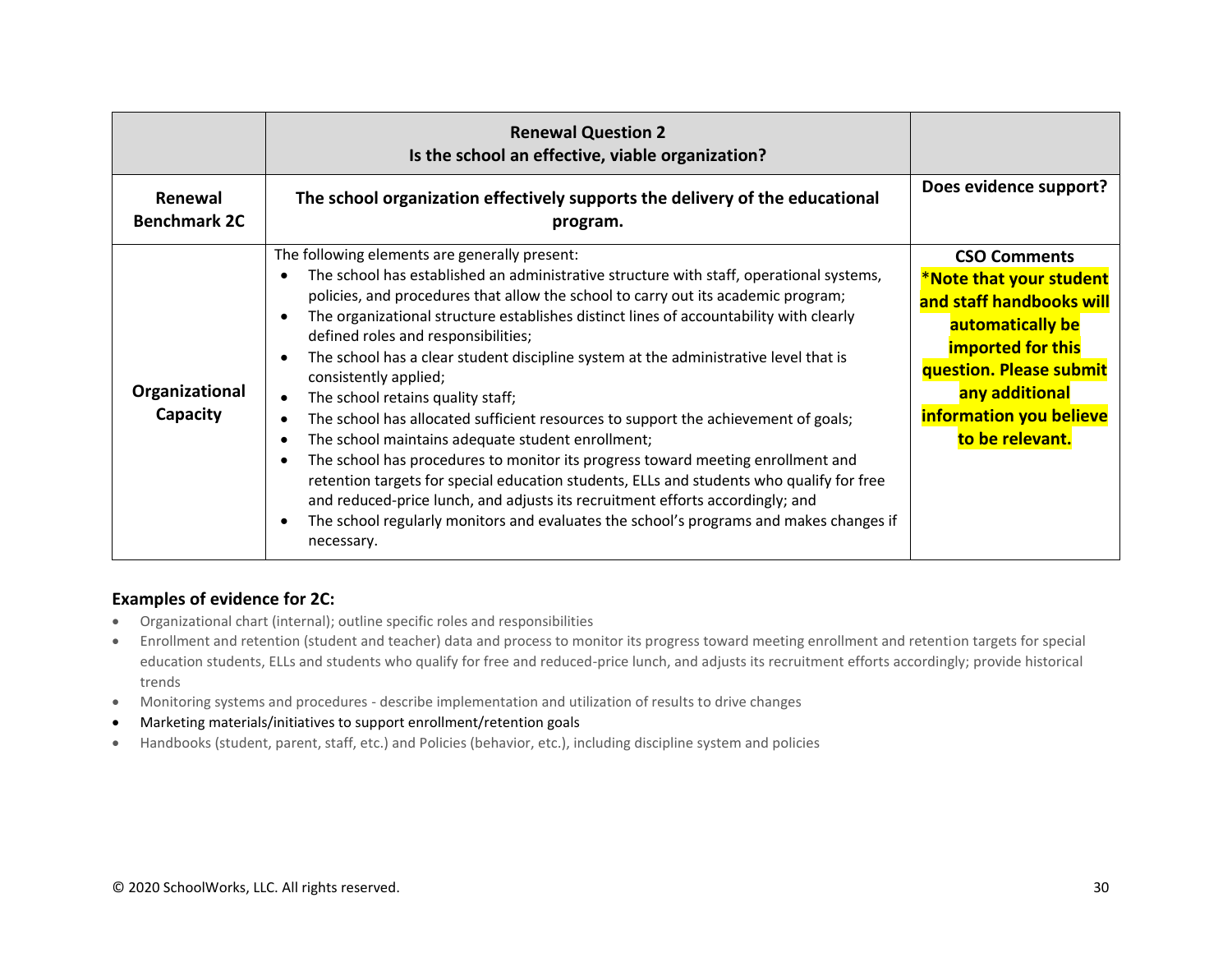|                                | <b>Renewal Question 2</b><br>Is the school an effective, viable organization?                                                                                                                                                                                                                                                                                                                                                                                                                                                                                                                                                                                                                    |                        |
|--------------------------------|--------------------------------------------------------------------------------------------------------------------------------------------------------------------------------------------------------------------------------------------------------------------------------------------------------------------------------------------------------------------------------------------------------------------------------------------------------------------------------------------------------------------------------------------------------------------------------------------------------------------------------------------------------------------------------------------------|------------------------|
| Renewal<br><b>Benchmark 2D</b> | The school board effectively governs the school and provides appropriate<br>oversight to the service provide (if applicable).                                                                                                                                                                                                                                                                                                                                                                                                                                                                                                                                                                    | Does evidence support? |
| <b>Board Oversight</b>         | The following elements are generally present:<br>The Board requests and receives sufficient information to provide rigorous oversight of<br>the school's program and finances;<br>It establishes clear priorities, objectives, and long-range goals, and has benchmarks for<br>tracking progress as well as a process for their regular review and revision;<br>The Board regularly evaluates its own performance and that of the school leaders and<br>the management company (if applicable), holding them accountable for student<br>achievement; and<br>The Board effectively communicates with the school community including school<br>leadership, staff, parents/guardians, and students. | <b>CSO Comments</b>    |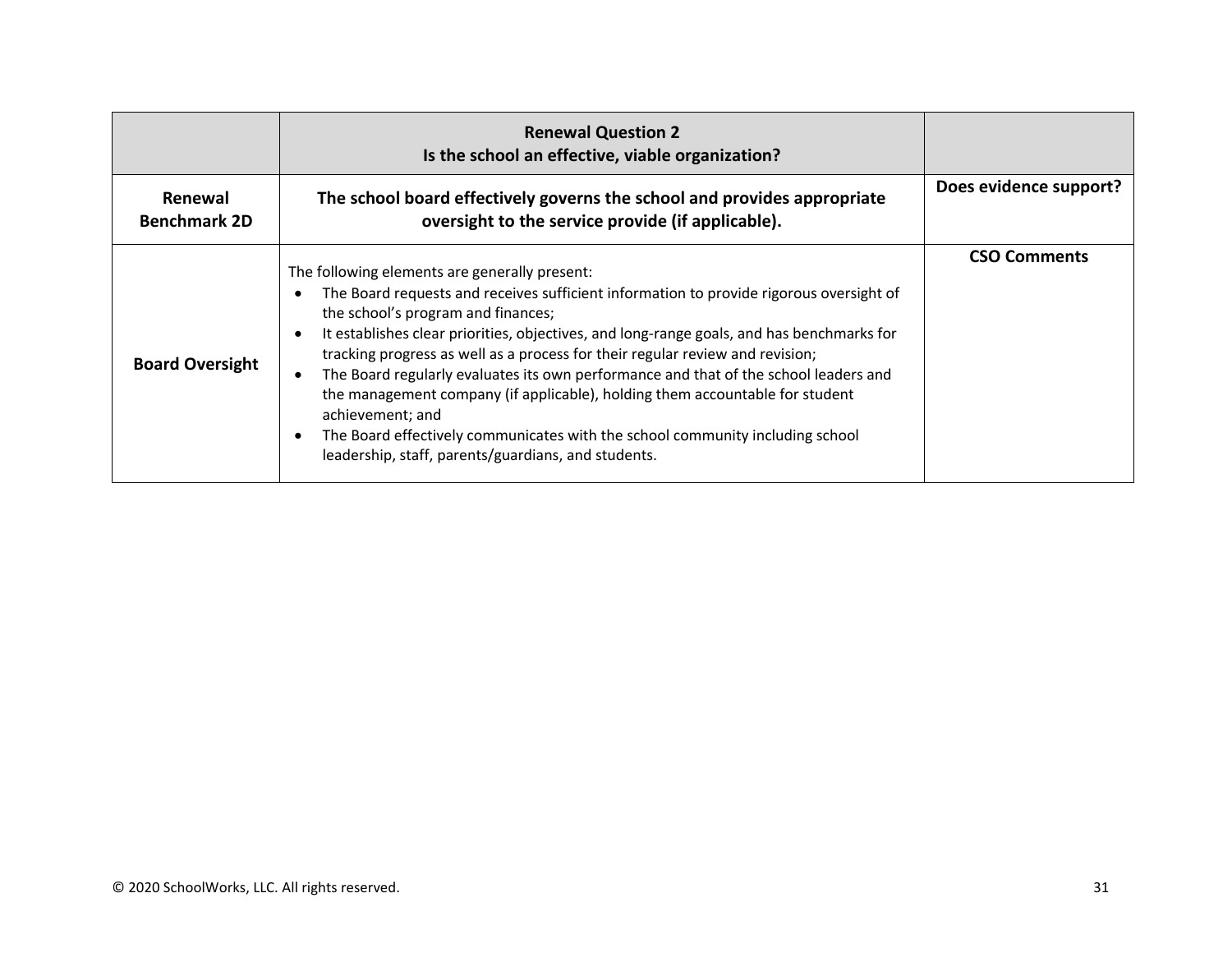|                                | <b>Renewal Question 2</b><br>Is the school an effective, viable organization?                                                                                                                                                                                                                                                                                                                                                                                                                                                                                                                                                                                                                                                                                                                                                                                                                                                                                                                                                                                                                                                                                                                                                                                                                                                                                                                                                                                                                                                                                                                                                                                                                                                                                                                                                                                              |                        |
|--------------------------------|----------------------------------------------------------------------------------------------------------------------------------------------------------------------------------------------------------------------------------------------------------------------------------------------------------------------------------------------------------------------------------------------------------------------------------------------------------------------------------------------------------------------------------------------------------------------------------------------------------------------------------------------------------------------------------------------------------------------------------------------------------------------------------------------------------------------------------------------------------------------------------------------------------------------------------------------------------------------------------------------------------------------------------------------------------------------------------------------------------------------------------------------------------------------------------------------------------------------------------------------------------------------------------------------------------------------------------------------------------------------------------------------------------------------------------------------------------------------------------------------------------------------------------------------------------------------------------------------------------------------------------------------------------------------------------------------------------------------------------------------------------------------------------------------------------------------------------------------------------------------------|------------------------|
| Renewal<br><b>Benchmark 2E</b> | The board implements, maintains and abides by appropriate policies, systems,<br>and processes.                                                                                                                                                                                                                                                                                                                                                                                                                                                                                                                                                                                                                                                                                                                                                                                                                                                                                                                                                                                                                                                                                                                                                                                                                                                                                                                                                                                                                                                                                                                                                                                                                                                                                                                                                                             | Does evidence support? |
| Governance<br>(continued)      | The following elements are generally present:<br>The Board effectively communicates with its partner or management organizations as<br>$\bullet$<br>well as key contractors such as back-office service providers and ensures that it receives<br>value in exchange for contracts and relationships it enters into and effectively monitors<br>such relationships;<br>The Board takes effective action when there are organizational, leadership, management,<br>$\bullet$<br>facilities, or fiscal deficiencies; or where the management company fails to meet<br>expectations; to correct those deficiencies and establishes benchmarks for determining if<br>the partner organization corrects them in a timely fashion;<br>The Board regularly reviews and updates Board and school policies, as needed, and has<br>an orientation process for new members;<br>The Board effectively recruits and selects new members in order to maintain adequate<br>$\bullet$<br>skill sets and expertise for effective governance and structural continuity;<br>The Board implements a comprehensive and strict conflict of interest policy, consistent<br>$\bullet$<br>with that set forth in the charter, and consistently abides by it throughout the term of<br>the charter;<br>The Board implements a process for dealing with complaints, makes the complaint policy<br>$\bullet$<br>clear to all stakeholders, and follows the policy, including acting on complaints in a timely<br>fashion;<br>The Board abides by its bylaws including, but not limited to, provisions regarding Board<br>$\bullet$<br>member election and the removal and filling of vacancies; and<br>The Board holds all meetings in accordance with the Open Meetings Act and records<br>$\bullet$<br>minutes for all meetings including closed sessions and, as appropriate, committee<br>meetings. | <b>CSO Comments</b>    |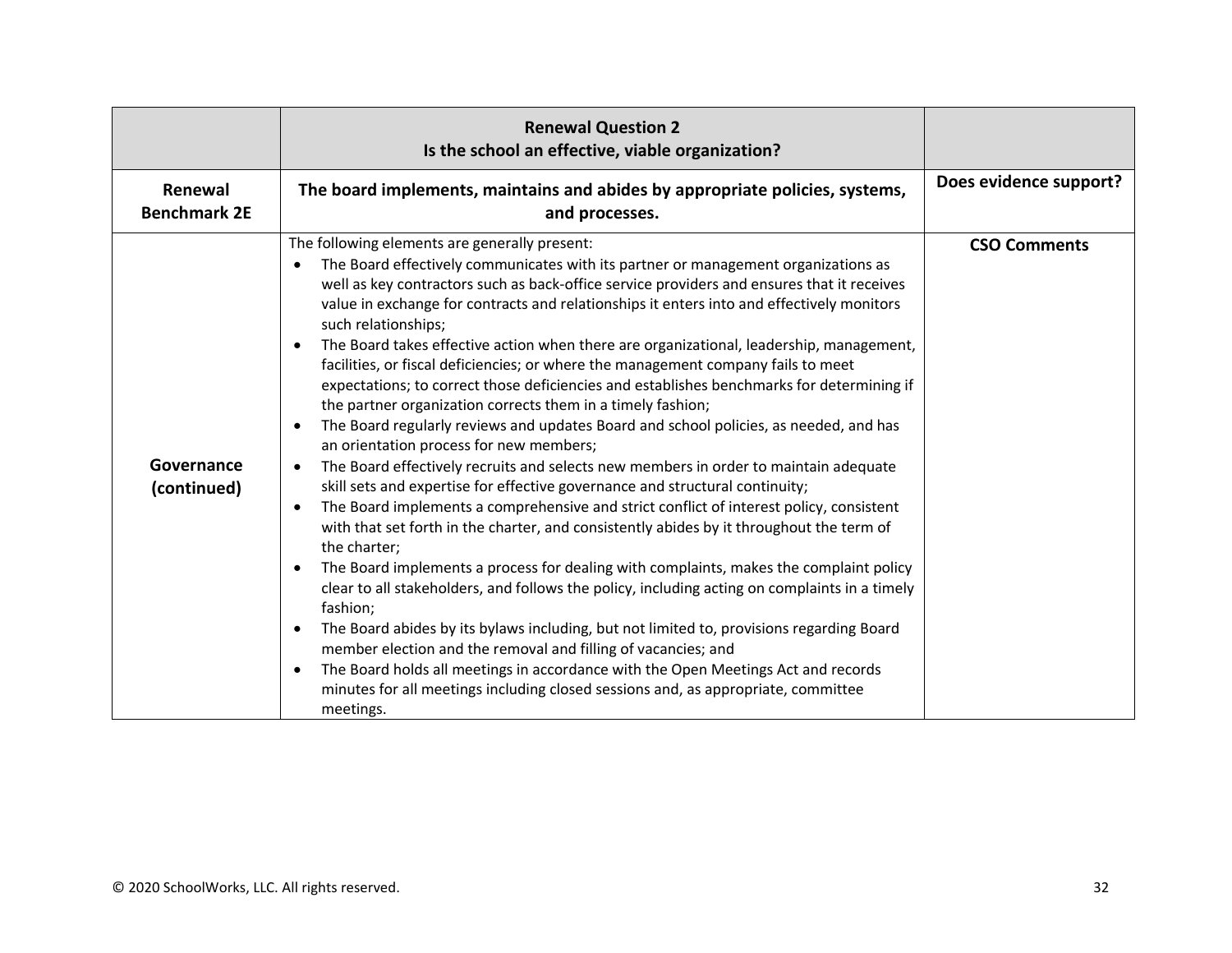|                     | <b>Renewal Question 2</b><br>Is the school an effective, viable organization?                                                                                                                                                                                            |                                                                    |
|---------------------|--------------------------------------------------------------------------------------------------------------------------------------------------------------------------------------------------------------------------------------------------------------------------|--------------------------------------------------------------------|
| Renewal             | The school substantially complies with applicable laws, rules and regulations and the                                                                                                                                                                                    | Does evidence support?                                             |
| <b>Benchmark 2F</b> | provisions of the charter.                                                                                                                                                                                                                                               |                                                                    |
| Legal               | The following elements are generally present:                                                                                                                                                                                                                            | <b>CSO Comments</b>                                                |
| <b>Requirements</b> | The school compiles a record of substantial compliance with the terms of its charter and<br>applicable State and federal laws, rules and regulations including, but not limited to,<br>submitting items to the CSO via Epicenter in a timely manner, and meeting teacher | *Note that your board                                              |
|                     | certification (including No Child Left Behind [NCLB] highly-qualified status) and<br>background check requirements, Freedom of Information Act requests, and the Open<br>Meeting Act;                                                                                    | calendar and a sample<br>of board minutes will<br>automatically be |
|                     | The school substantially complies with the terms of its charter and applicable laws, rules,<br>and regulations;                                                                                                                                                          | <b>imported for this</b><br>question. Please submit                |
|                     | The school implements effective systems and controls to ensure that it meets legal and<br>charter requirements;                                                                                                                                                          | any additional<br>information you believe                          |
|                     | The Board has an active and ongoing relationship with independent legal counsel, who<br>reviews and makes recommendations on relevant policies, documents, transactions, and<br>incidents and who also handles other legal matters as needed; and                        | to be relevant.                                                    |
|                     | The school manages any litigation appropriately and provides litigation papers to<br>appropriate parties in a timely fashion.                                                                                                                                            |                                                                    |

#### **Examples of evidence for 2D, 2E and 2F:**

- School performance reports (internal, not provided by CSO)
- Budget adoption; describe the process of reviewing and adopting
- Board policies and procedures, including the process for reviewing and updating; ensure they are updated, include information on involvement of legal counsel
- Evaluation tools (Board self-evaluation and management evaluation of Board)
- Examples of benchmarks/initiatives established when deficiencies are identified
- Board recruitment; describe process for recruiting candidates, interview questions, etc.
- Board training process and materials (orientation, ongoing)
- Board communication systems (internal, external)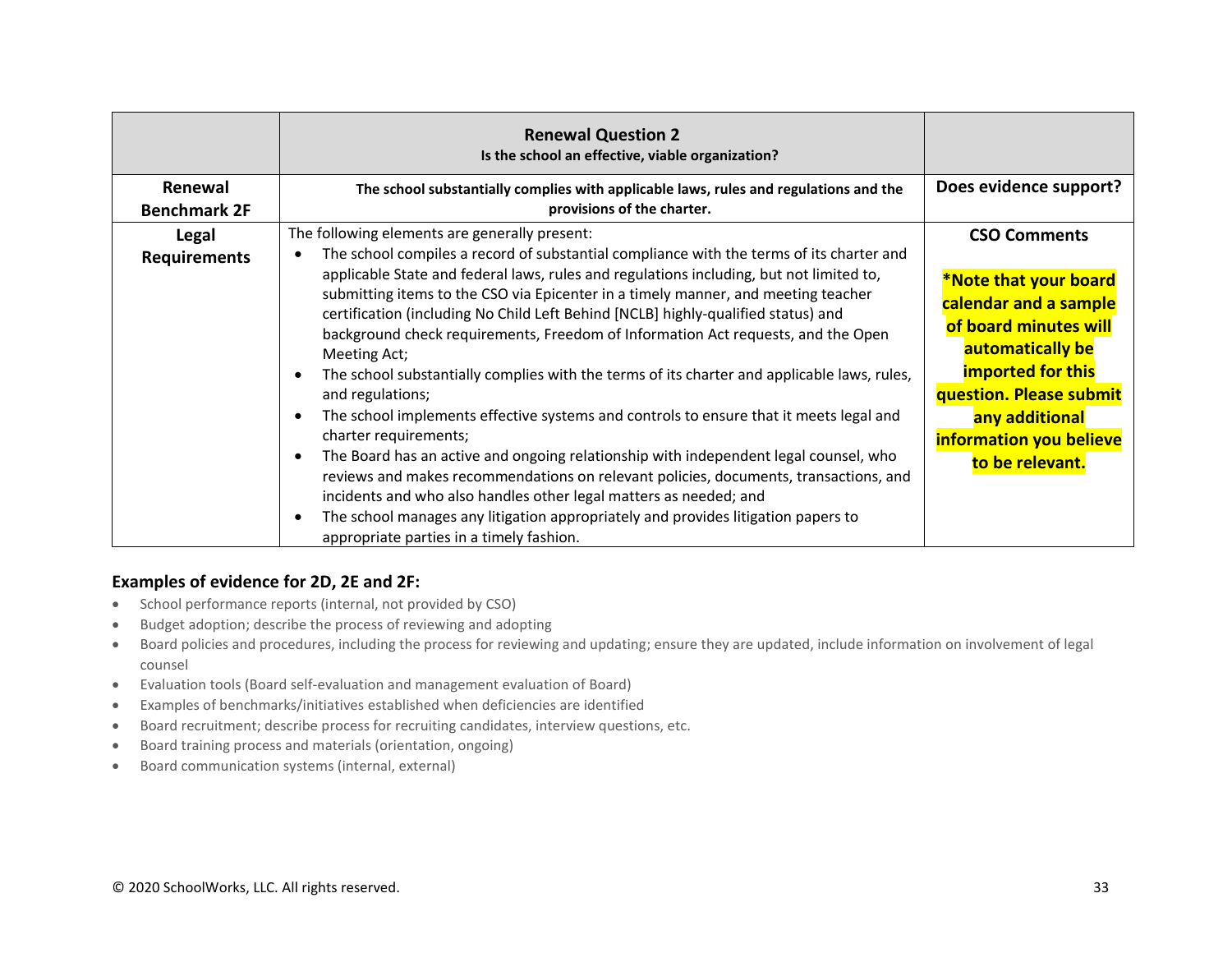|                                                       | <b>Renewal Question 3</b><br>Is the school fiscally sound?                                                                                                                                                                                                                                                                                                                                                                                                                                                                                                                                  |                        |
|-------------------------------------------------------|---------------------------------------------------------------------------------------------------------------------------------------------------------------------------------------------------------------------------------------------------------------------------------------------------------------------------------------------------------------------------------------------------------------------------------------------------------------------------------------------------------------------------------------------------------------------------------------------|------------------------|
| <b>Renewal</b>                                        | The school operates pursuant to a long-range financial plan in which it creates                                                                                                                                                                                                                                                                                                                                                                                                                                                                                                             | Does evidence support? |
| <b>Benchmark 3A</b>                                   | realistic budgets that it monitors and adjusts when appropriate.                                                                                                                                                                                                                                                                                                                                                                                                                                                                                                                            |                        |
| <b>Budgeting and</b><br>Long<br><b>Range Planning</b> | The following elements are generally present:<br>The school has clear budgetary objectives and budget preparation procedures;<br>Board members, school management, and staff contribute to the budget process, as<br>appropriate;<br>The school frequently compares its long-range fiscal plan to actual progress and adjusts it<br>to meet changing conditions;<br>The school routinely analyzes budget variances; the Board addresses material variances<br>and makes necessary revisions; and<br>Actual expenses are equal to, or less that, actual revenue with no material exceptions. | <b>CSO Comments</b>    |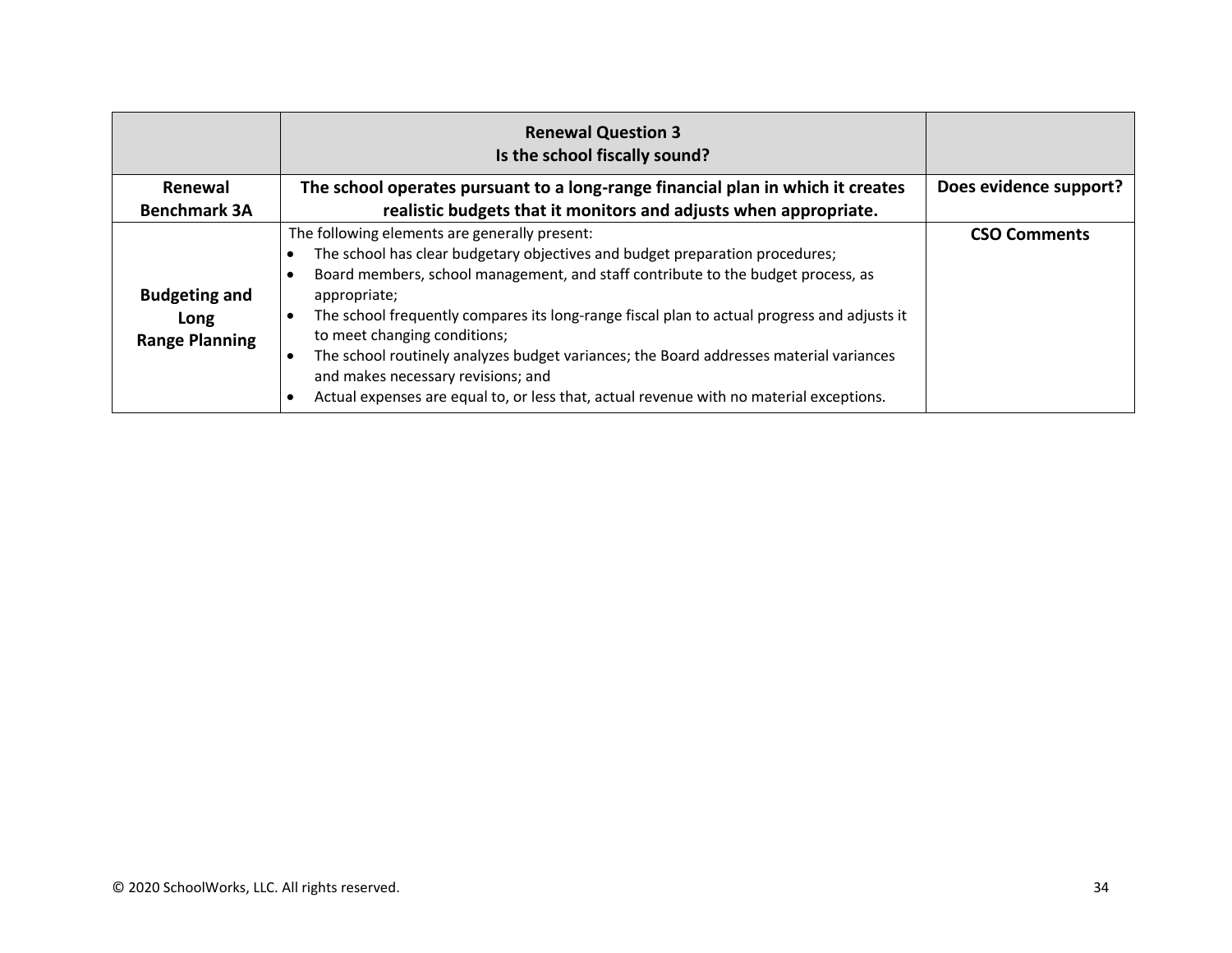|                                | <b>Renewal Question 3</b><br>Is the school fiscally sound?                                                                                                                                                                                                                                                                                                                                                                                                                                                                                                                                                                                                                                                                                                                                                                                                                                                                                                                                                                                                                                                                                                                                                                                                                                                                                                                                                                                                                                                                                                          |                        |
|--------------------------------|---------------------------------------------------------------------------------------------------------------------------------------------------------------------------------------------------------------------------------------------------------------------------------------------------------------------------------------------------------------------------------------------------------------------------------------------------------------------------------------------------------------------------------------------------------------------------------------------------------------------------------------------------------------------------------------------------------------------------------------------------------------------------------------------------------------------------------------------------------------------------------------------------------------------------------------------------------------------------------------------------------------------------------------------------------------------------------------------------------------------------------------------------------------------------------------------------------------------------------------------------------------------------------------------------------------------------------------------------------------------------------------------------------------------------------------------------------------------------------------------------------------------------------------------------------------------|------------------------|
| Renewal<br><b>Benchmark 3B</b> | The school maintains appropriate internal controls and procedures.                                                                                                                                                                                                                                                                                                                                                                                                                                                                                                                                                                                                                                                                                                                                                                                                                                                                                                                                                                                                                                                                                                                                                                                                                                                                                                                                                                                                                                                                                                  | Does evidence support? |
| <b>Internal Controls</b>       | The following elements are generally present:<br>The school follows a set of comprehensive written fiscal policies and procedures;<br>$\bullet$<br>The school accurately records and appropriately documents transactions in accordance<br>$\bullet$<br>with management's direction, laws, regulations, grants, and contracts;<br>The school safeguards its assets;<br>٠<br>The school identifies/analyzes risks and takes mitigating actions;<br>$\bullet$<br>The school has controls to ensure that management decisions are properly carried out<br>$\bullet$<br>and monitors and assesses controls to ensure their adequacy;<br>The Board members and school employees adhere to a code of ethics;<br>$\bullet$<br>The school ensures that employees performing financial functions are appropriately<br>$\bullet$<br>qualified and adequately trained;<br>The school has systems to provide the appropriate information needed by staff and the<br>٠<br>Board to make sound financial decisions and to fulfill compliance requirements;<br>A staff member of the school reviews grant agreements and restrictive gifts and monitors<br>$\bullet$<br>compliance with all stated conditions;<br>The school prepares payroll according to appropriate State and federal regulations and<br>٠<br>school policy; and<br>The school takes corrective action in a timely manner to address any internal control or<br>$\bullet$<br>compliance deficiencies identified by its external auditor, the CSO, and/or Michigan Dept.<br>of Education or Treasury, if needed. | <b>CSO Comments</b>    |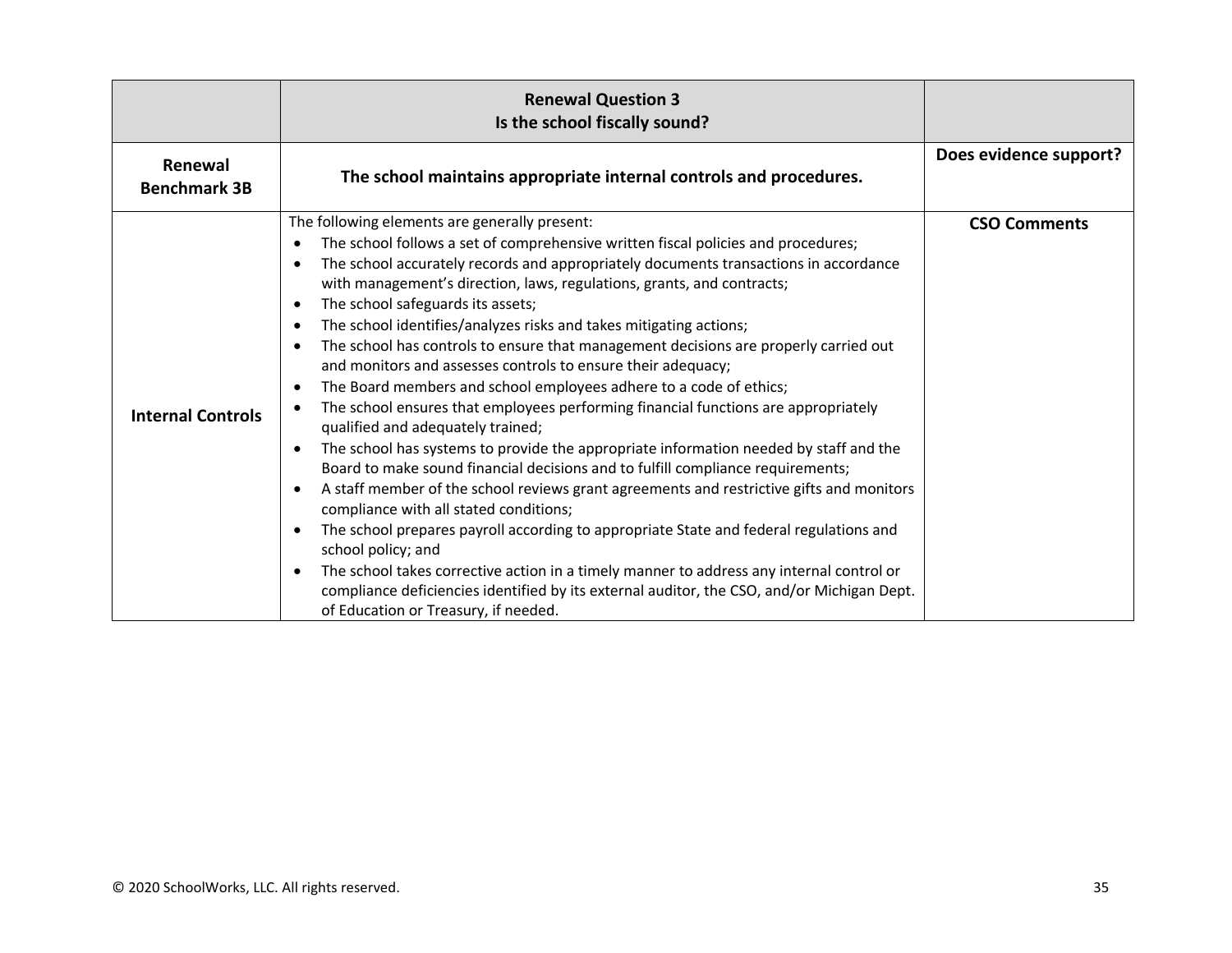|                                | <b>Renewal Question 3</b><br>Is the school fiscally sound?                                                                                                                                                                                                                                                                                                                                        |                                                                                                                                                                                                                                                         |
|--------------------------------|---------------------------------------------------------------------------------------------------------------------------------------------------------------------------------------------------------------------------------------------------------------------------------------------------------------------------------------------------------------------------------------------------|---------------------------------------------------------------------------------------------------------------------------------------------------------------------------------------------------------------------------------------------------------|
| Renewal<br><b>Benchmark 3C</b> | The school has complied with financial reporting requirements by providing<br>GVSU CSO and the Michigan Department of Education with required financial<br>reports that are on time, complete, and follow generally accepted accounting<br>principles.                                                                                                                                            | Does evidence support?                                                                                                                                                                                                                                  |
| <b>Financial Reporting</b>     | The following reports have generally been filed in a timely, accurate and complete manner:<br>Annual financial statement audit reports including federal Single Audit report, if<br>applicable;<br>Annual budgets and cash flow statements;<br>Un-audited quarterly reports of income, expenses;<br>Grant expenditure reports                                                                     | <b>CSO Comments</b><br>*Note that your most recent<br>annual financial audit and<br><b>board adopted</b><br>budget/amendments will be<br>automatically imported for<br>this. Please submit any<br>additional information you<br>believe to be relevant. |
| Renewal                        | The school/ESP (if full service) maintains adequate financial resources to ensure                                                                                                                                                                                                                                                                                                                 | Does evidence support?                                                                                                                                                                                                                                  |
| <b>Benchmark 3D</b>            | stable operations. Critical financial needs of the school are not dependent on                                                                                                                                                                                                                                                                                                                    |                                                                                                                                                                                                                                                         |
|                                | variable income (grants, donations and fundraising).                                                                                                                                                                                                                                                                                                                                              |                                                                                                                                                                                                                                                         |
| <b>Financial Condition</b>     | The following elements are generally present:<br>The school maintains sufficient cash on hand to pay current bills and those that are due<br>$\bullet$<br>shortly;<br>The school prepares and monitors cash flow projections; and<br>$\bullet$<br>If necessary, the school pursues state aid intercepts with the state education department<br>$\bullet$<br>to ensure adequate per pupil funding. | <b>CSO Comments</b>                                                                                                                                                                                                                                     |

# **Examples of evidence for 3A, 3B, 3C and 3D:**

- Budget creation and adoption; describe the process of creating, reviewing, and adopting the budget
- Budget and amendments\*
- Evidence of monitoring of operating budget and process to correct deficiencies (meeting minutes)\*
- Financial audit\*
- Fiscal policies and procedures, including payroll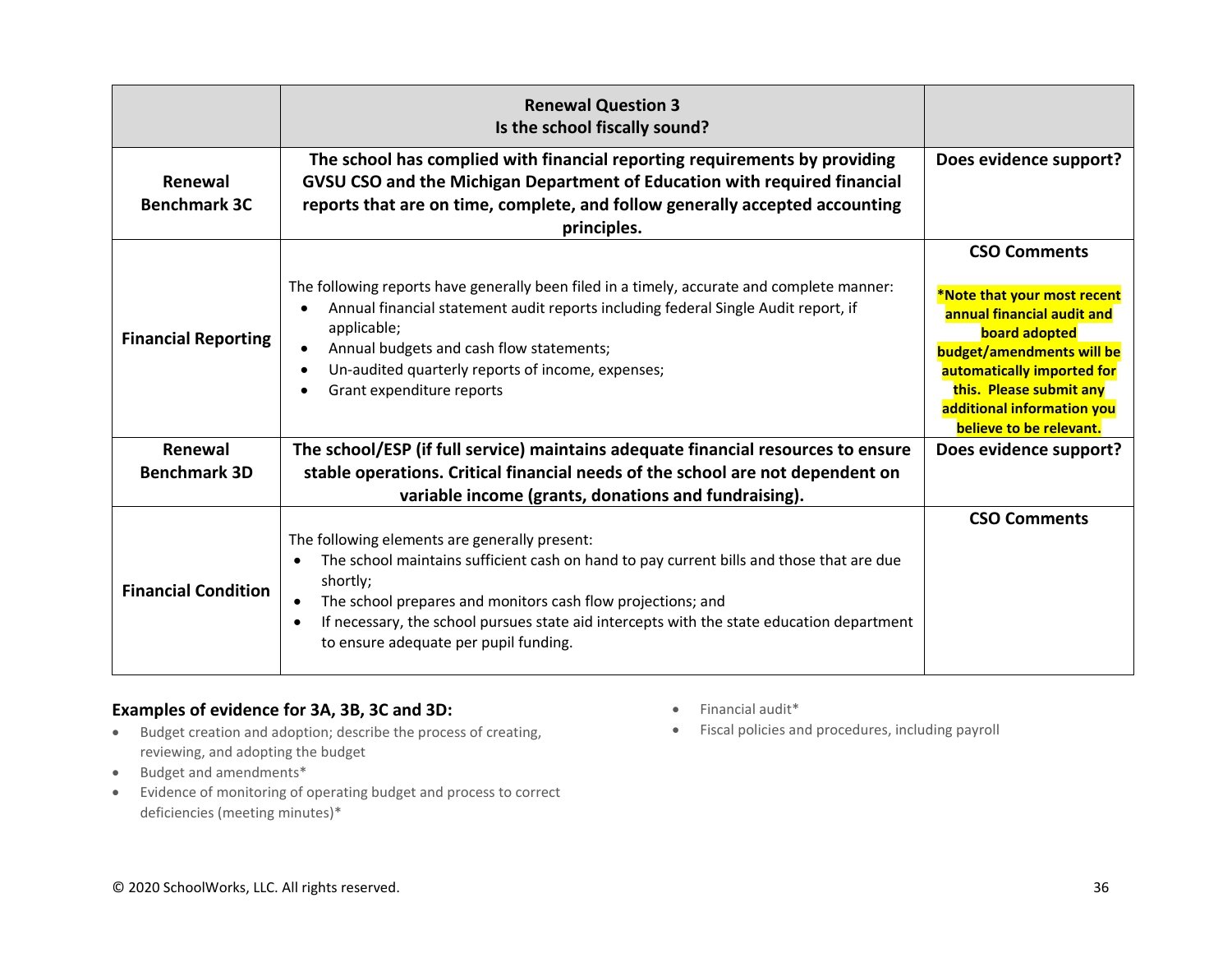|                                | <b>Renewal Question 4</b><br>Is the school a safe environment that promotes effective teaching and learning?   |                                                                                                                |
|--------------------------------|----------------------------------------------------------------------------------------------------------------|----------------------------------------------------------------------------------------------------------------|
| Renewal<br><b>Benchmark 4A</b> | The school building is structurally sound, clean, and meets all requirements of<br>the law.                    | Does evidence support?                                                                                         |
| <b>Building Structure</b>      | The following elements are generally present:<br>The school building has a valid Certificate of Occupancy; and | <b>CSO Comments</b>                                                                                            |
|                                | The school building has passed a facility review conducted by the GVSU CSO.                                    | *Note that your certificate<br>of occupancy and most<br><b>recent facility review</b><br>reports will be       |
|                                |                                                                                                                | automatically imported for<br>this. Please submit any<br>additional information you<br>believe to be relevant. |

# **Examples of evidence for 4A:**

- Certificate of Occupancy\*
- Facility review report\*